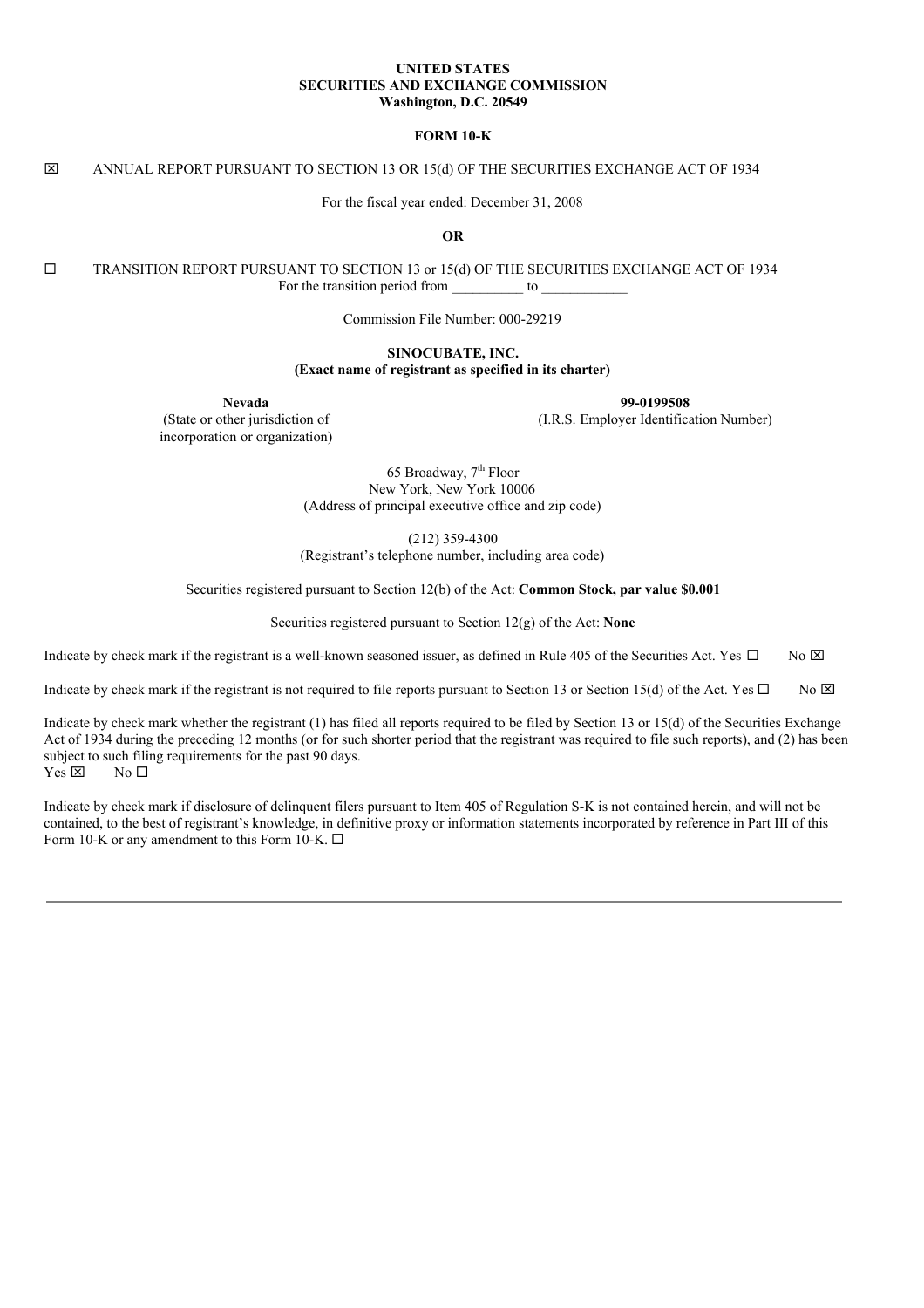Indicate by check mark whether the registrant is a large accelerated filer, an accelerated filer, or a non-accelerated filer. See definition of "large accelerated filer," "accelerated filer," and "smaller reporting company" in Rule 12b-2 of the Exchange Act. (Check one):

Large accelerated filer  $\Box$  Accelerated filer  $\Box$  Non-accelerated filer  $\Box$  Smaller reporting company  $\boxtimes$ 

Indicate by check mark whether the registrant is a shell company (as defined in Rule 12b-2 of the Act).

 $Yes \boxtimes$  No  $\square$ 

As of December 31, 2008, the aggregate market value of the shares of the Registrant's common stock held by non-affiliates was approximately \$241,572. Shares of the Registrant's common stock held by each executive officer and director and each by each person who owns 10 percent or more of the outstanding common stock have been excluded in that such persons may be deemed to be affiliates of the Registrant. This determination of affiliate status is not necessarily a conclusive determination for other purposes.

As of January 31, 2009, there were 995,655 shares of the Registrant's common stock outstanding.

### **DOCUMENTS INCORPORATED BY REFERENCE:**

None.

### **NOTE REGARDING FORWARD LOOKING STATEMENTS**

This Annual Report on Form 10-K contains statements that constitute "forward-looking statements." These forward-looking statements can be identified by the use of predictive, future-tense or forward-looking terminology like "believes," "anticipates," "expects," "estimates," "may," or similar terms. These statements appear in a number of places in this annual report and include statements regarding our intent, belief or current expectations and those of our directors or officers with respect to, among other things:(i) trends affecting our financial condition or results of operations, (ii) our business and growth strategies, and (iii) our financing plans. You are cautioned that forward-looking statements are not guarantees of future performance and involve significant risks and uncertainties, and that actual results may differ materially from those projected in the forward-looking statements as a result of various factors. Factors that could adversely affect actual results and performance include, among others, our need for additional capital, our history of losses, the intense competition we face in our business, the fact that our stock is a "penny stock" and the other material risks described under "Risk Factors". The accompanying information contained in this annual report, including, without limitation, the information set forth under the heading "ITEM 1. BUSINESS" identifies important additional factors that could materially adversely affect actual results and performance. You are urged to carefully consider these factors. All forward-looking statements attributable to us are expressly qualified in their entirety by the foregoing cautionary statement.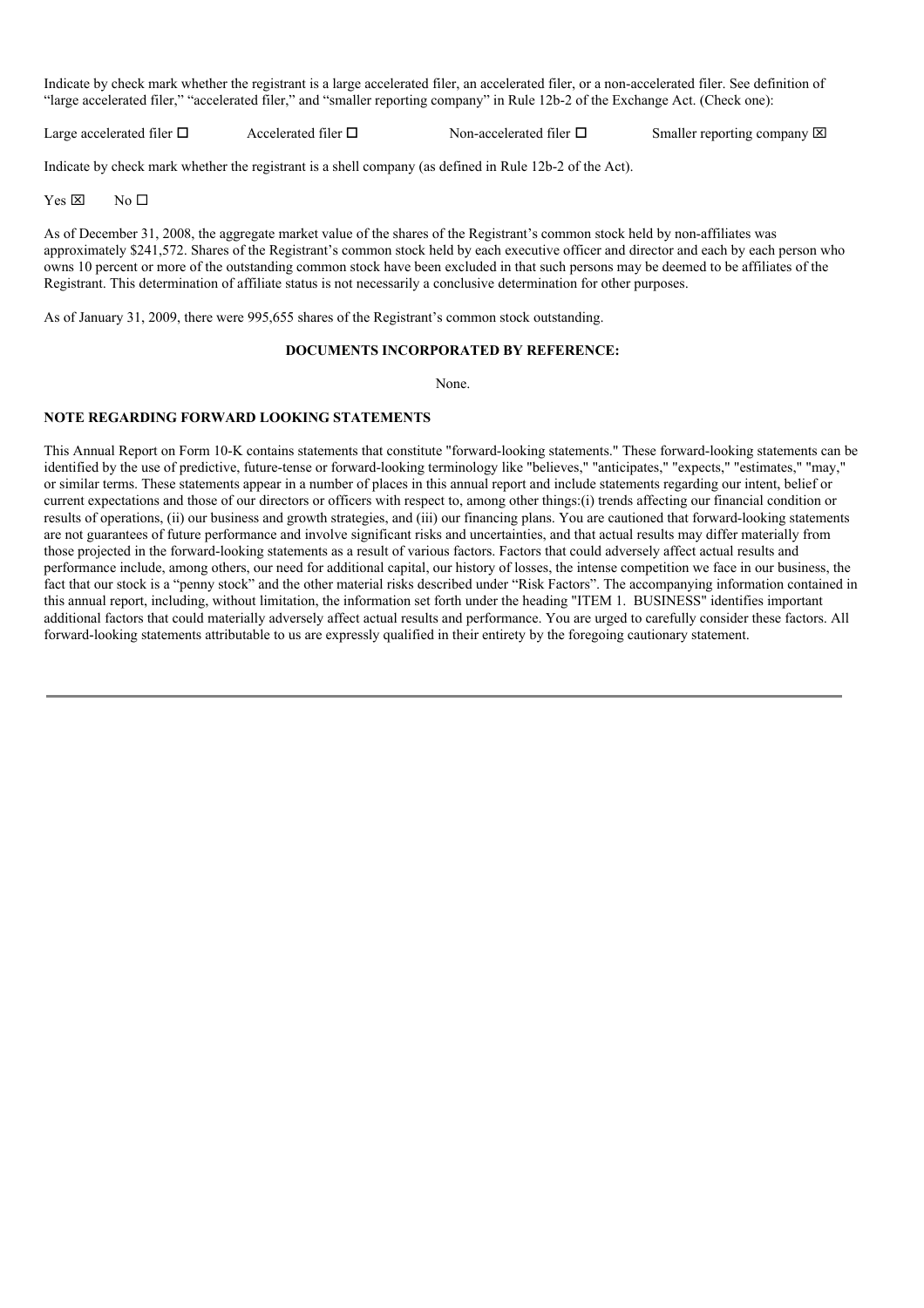### **SINOCUBATE, INC. (the "Company")**

### **FORM 10-K Table of Contents**

| <b>PART I</b>     |                                                                                                   | $\overline{\mathbf{c}}$ |
|-------------------|---------------------------------------------------------------------------------------------------|-------------------------|
| Item 1.           | <b>Business</b>                                                                                   |                         |
| Item 1A.          | <b>Risk Factors</b>                                                                               | $\frac{2}{2}$           |
| Item 1B.          | <b>Unresolved Staff Comments</b>                                                                  |                         |
| Item 2.           | Properties                                                                                        | $\frac{8}{8}$           |
| Item 3.           | <b>Legal Proceedings</b>                                                                          |                         |
| Item 4.           | Submission of Matters to a Vote of Security Holders                                               | 8                       |
|                   |                                                                                                   |                         |
| <b>PART II</b>    |                                                                                                   | 8                       |
| Item 5.           | Market for Registrant's Common Equity, Related Stockholder Matters and Issuer Purchases of Equity |                         |
|                   | <b>Securities</b>                                                                                 | $\,8\,$                 |
| Item 6.           | <b>Selected Financial Data</b>                                                                    | 9                       |
| Item 7.           | Management's Discussion and Analysis of Financial Condition and Results of Operations             | 9                       |
| Item 7A.          | Quantitative and Qualitative Disclosures About Market Risk                                        | 12                      |
| Item 8.           | Financial Statements and Supplementary Data                                                       | $F-1$                   |
| Item 9.           | Changes in and Disagreements With Accountants on Accounting and Financial Disclosure              | 13                      |
| Item 9A.          | Controls and Procedures                                                                           | 14                      |
|                   |                                                                                                   |                         |
| <b>PART III</b>   |                                                                                                   | 14                      |
| Item $10$ .       | Directors, Executive Officers and Corporate Governance                                            | 14                      |
| Item $11$ .       | <b>Executive Compensation</b>                                                                     | 16                      |
| Item 12.          | Security Ownership of Certain Beneficial Owners and Management and Related Stockholder Matters    | 17                      |
| Item $13$ .       | Certain Relationships and Related Transactions                                                    | 18                      |
| Item $14$ .       | Principal Accounting Fees and Services                                                            | 19                      |
|                   |                                                                                                   |                         |
| <b>PART IV</b>    |                                                                                                   | 20                      |
| Item $15$ .       | Exhibits, Financial Statement Schedules                                                           | 20                      |
|                   |                                                                                                   |                         |
| <b>SIGNATURES</b> |                                                                                                   | 21                      |
|                   |                                                                                                   |                         |

1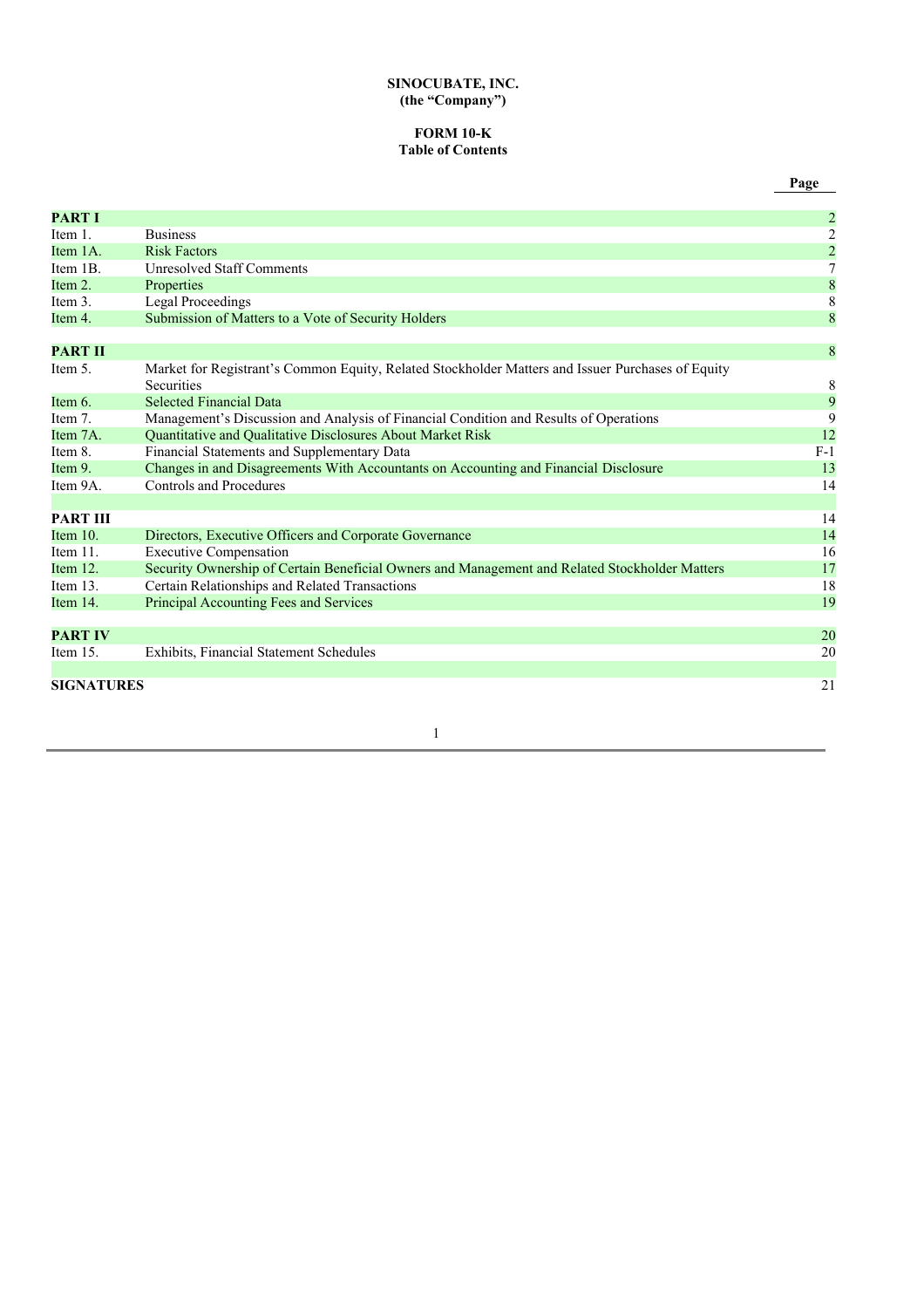### **PART I**

#### **Item 1. Business**

#### *Overview*

The Company was incorporated under the laws of the State of Florida on May 3, 1989 as Sparta Ventures Corp. and remained inactive until June 27, 1998. The name of the Company was changed to Thermal Ablation Technologies Corporation on October 8, 1998 and then to Poker.com, Inc. on August 10, 1999. On September 15, 2003, the Company changed its name to LegalPlay Entertainment Inc. and on November 8, 2006, the name of the Company was changed to Synthenol Inc.

Effective November 3, 2008, the Company merged with and into its wholly-owned subsidiary, SinoCubate, Inc., a newly formed Nevada corporation, which remains the surviving entity of the merger. SinoCubate was formed in the State of Nevada on September 11, 2008. The merger has resulted in a change of name of the Company from Synthenol, Inc. to SinoCubate, Inc. and a change in the state of incorporation of the Company from Florida to Nevada.

### *Change in Control*

On August 15, 2008, pursuant to a stock purchase agreement, Viking Investments Group LLC or Viking acquired 366,520 shares of the Company's common stock from certain of the Company's stockholders for \$350,000 in cash. In addition, certain promissory notes and debt in the aggregate principal amount of \$243,500 owed to the selling stockholders by the Company were assigned by the stockholders to Viking as reported on a Current Report on Form 8-K filed with the SEC on August 21, 2008. The shares acquired by Viking represented approximately 50.1% of the Company's then issued and outstanding capital stock calculated on a fully-diluted basis and the sale of the shares represented a change of control of the Company.

#### *Business*

The Company's business from 1999 through December 31, 2003 was primarily related to the operations of online gaming. In 2004, the Company discontinued the online gaming operations and redirected its business strategy to acquisition and marketing of new poker software to on-line gaming websites worldwide. The Company's current business plan consists of exploring opportunities to enter into contractual arrangements with an entity that enables the Company to either purchase outright the assets and/or business operations of such entity or to enter into business arrangements, such as joint ventures or similar combinations with such entity to manage and operate such entity.

As of the date of this Report, the Company has not entered into an agreement with any entity and there can be no assurance that the Company will ever be able to identify and enter into an agreement with an entity or whether, if the Company successful enters into an agreement with a suitable entity, such combination may become successful and/or profitable.

### **Item 1A. Risk Factors**

There are several material risks associated with the Company. You should carefully consider the risks and uncertainties described below, which constitute all of the material risks relating to the Company. If any of the following risks are realized, our business, operating results and financial condition could be harmed. This means investors could lose all or a part of their investment.

#### 2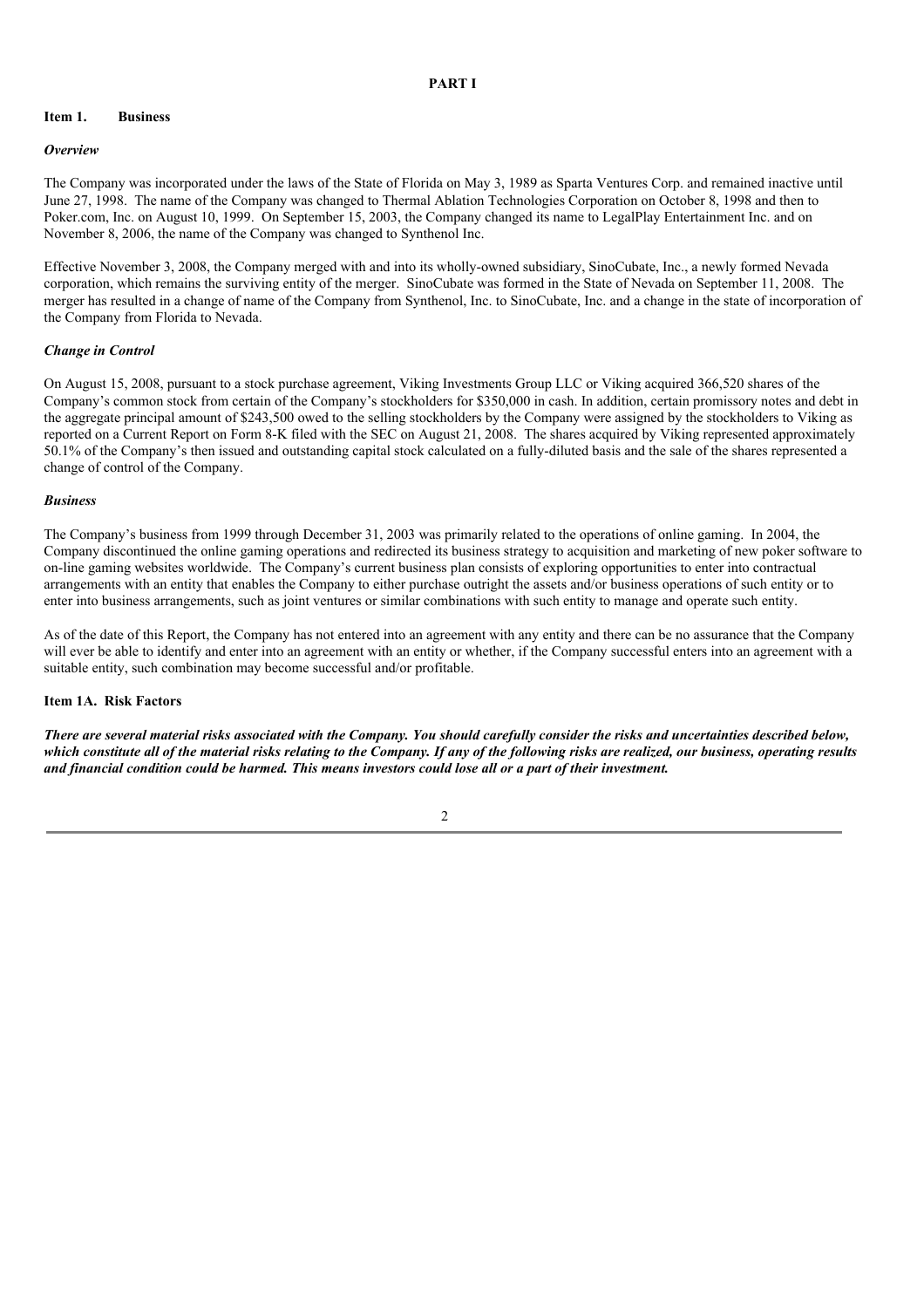### *Conflicts of Interest*

Certain conflicts of interest may exist between the Company and its sole officer and director and its principal shareholder, Viking. The Company's sole officer and director, Tom Simeo, has other business interests to which he devotes his attention, and he may devote only limited time to the business of the Company. As a result, conflicts of interest may arise that can be resolved only through exercise of such judgment as is consistent with fiduciary duties to the Company. See "Certain Relationships and Related Transactions."

### *Need for Additional Financing*

The Company currently has little or no funds and the lack of funds may negatively impact the Company's ability to pursue it business strategy of seeking to acquire or enter into contractual arrangements with an entity to either acquire such entity or to enter into a contract arrangement that will enable the Company to manage such an entity. Even if the Company's funds prove to be sufficient to acquire an interest in, or complete a transaction with, a business opportunity, the Company may not have enough capital to exploit the opportunity. The ultimate success of the Company may depend upon its ability to raise additional capital. The Company has not investigated the availability, source, or terms that might govern the acquisition of additional capital and will not do so until it determines a need for additional financing. If additional capital is needed, there is no assurance that funds will be available from any source or, if available, that they can be obtained on terms acceptable to the Company. If not available, the Company's operations will be limited to those that can be financed with its modest capital.

### *Regulation of Penny Stocks*

The Company's securities may be subject to a SEC rule that imposes special sales practice requirements upon broker-dealers who sell such securities to persons other than established customers or accredited investors. For purposes of the rule, the phrase "accredited investors" means, in general terms, institutions with assets in excess of \$5,000,000, or individuals having a net worth in excess of \$1,000,000 or having an annual income that exceeds \$200,000 (or that, when combined with a spouse's income, exceeds \$300,000). For transactions covered by the rule, the broker-dealer must make a special suitability determination for the purchaser and receive the purchaser's written agreement to the transaction prior to the sale. Consequently, the rule may affect the ability of broker-dealers to sell the Company's securities and also may affect the ability of purchasers in this offering to sell their securities in any market that might develop.

In addition, the SEC has adopted a number of rules to regulate "penny stocks." Such rules include Rules 3a51-1, 15g-1, 15g-2, 15g-3, 15g-4, 15g-5, 15g-6, 15g-7, and 15g-9 under the Securities Exchange Act of 1934, as amended. Because the securities of the Company may constitute "penny stocks" within the meaning of the rules, the rules would apply to the Company and to its securities. The rules may further affect the ability of owners of shares to sell the securities of the Company in any market that might develop for them.

Shareholders should be aware that, according to SEC, the market for penny stocks has suffered in recent years from patterns of fraud and abuse. Such patterns include (i) control of the market for the security by one or a few broker-dealers that are often related to the promoter or issuer; (ii) manipulation of prices through prearranged matching of purchases and sales and false and misleading press releases; (iii) "boiler room" practices involving high-pressure sales tactics and unrealistic price projections by inexperienced sales persons; (iv) excessive and undisclosed bid-ask differentials and markups by selling broker-dealers; and  $(v)$  the wholesale dumping of the same securities by promoters and broker-dealers after prices have been manipulated to a desired level, along with the resulting inevitable collapse of those prices and with consequent investor losses.

### *Lack of Operating History*

The majority interest in the Company was purchased in August 2008 for the purpose of seeking a business opportunity. Due to the special risks inherent in the investigation, acquisition, or involvement in a new business opportunity, the Company must be regarded as a new or startup venture with all of the unforeseen costs, expenses, problems, and difficulties to which such ventures are subject.

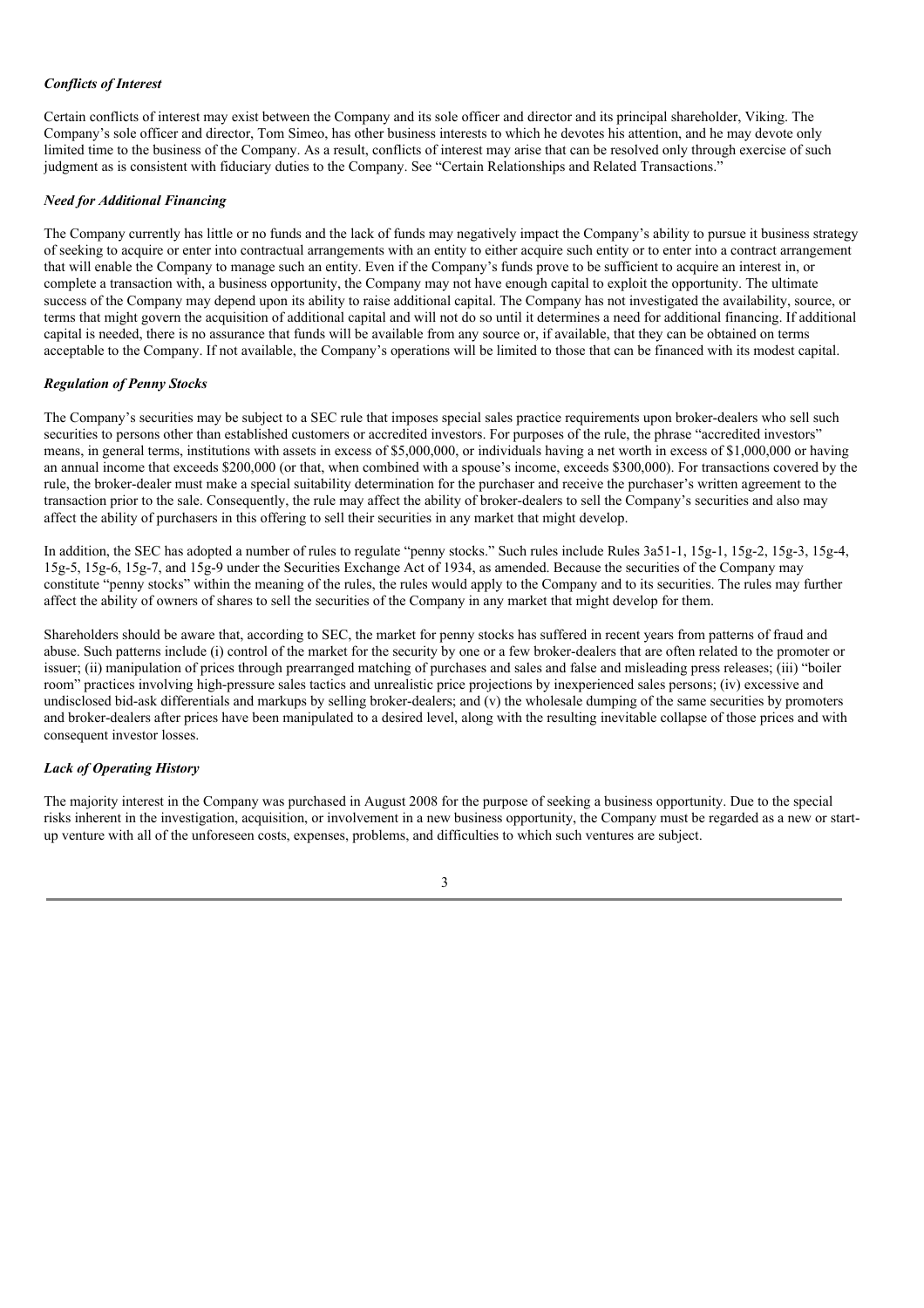### *No Assurance of Success or Profitability*

There is no assurance that the Company will be able to acquire or consummate a favorable business opportunity. Even if the Company should become involved in a business opportunity, there is no assurance that it will generate revenues or profits, or that the market price of the Company's common stock will be increased thereby.

### *Possible Business – Not Identified and Highly Risky*

The Company has not identified and has no commitments to enter into or acquire a specific business opportunity and therefore can only disclose the risks and hazards of a business or opportunity that it may enter into in only a general manner, and cannot disclose the risks and hazards of any specific business or opportunity that it may enter into. An investor can expect a potential business opportunity to be quite risky. The Company's acquisition of or participation in a business opportunity will likely be highly illiquid and could result in a total loss of investment to the Company and its stockholders if the business or opportunity proves to be unsuccessful. See Item 1 "Business."

### *Type of Business Acquired*

The type of business to be acquired may be one that desires to avoid effecting its own public offering and the accompanying expense, delays, uncertainties, and federal and state requirements which purport to protect investors. Because of the Company's limited capital, it is more likely than not that any acquisition by the Company will involve other parties whose primary interest is the acquisition of control of a publicly traded company. Moreover, any business opportunity acquired may be currently unprofitable or present other negative factors.

### *Impracticality of Exhaustive Investigation*

The Company has limited or no funds and, this, coupled with the lack of full-time management will likely make it impracticable to conduct a complete and exhaustive investigation and analysis of a business opportunity before the Company commits its capital or other resources to such venture. Decisions will therefore likely be made without detailed feasibility studies, independent analysis, market surveys and the like which, if the Company had more funds available to it, would be desirable. The Company will be particularly dependent in making decisions upon information provided by the promoter, owner, sponsor, or others associated with the business opportunity seeking the Company's participation. A significant portion of the Company's available funds may be expended for investigative expenses and other expenses related to preliminary aspects of completing an acquisition transaction, whether or not any business opportunity investigated is eventually acquired.

### *Lack of Diversification*

Because of the limited financial resources that the Company has, it is unlikely that the Company will be able to diversify its acquisitions or operations. The Company's probable inability to diversify its activities into more than one area will subject the Company to economic fluctuations within a particular business or industry and therefore increase the risks associated with the Company's operations.

### *Reliance upon Financial Statements*

The Company generally will require audited financial statements from companies that it proposes to acquire or to which it seeks to enter into a contractual arrangement. In cases where no audited financials are available, the Company will have to rely upon interim period unaudited information received from target companies' management that has not been verified by outside auditors. The lack of the type of independent verification which audited financial statements would provide increases the risk that the Company, in evaluating an acquisition or contractual arrangement with such a target company, will not have the benefit of full and accurate information about the financial condition and recent interim operating history of the target company. This risk increases the prospect that the acquisition of or the contractual arrangement with such a company might prove to be an unfavorable one for the Company or the holders of the Company's securities.

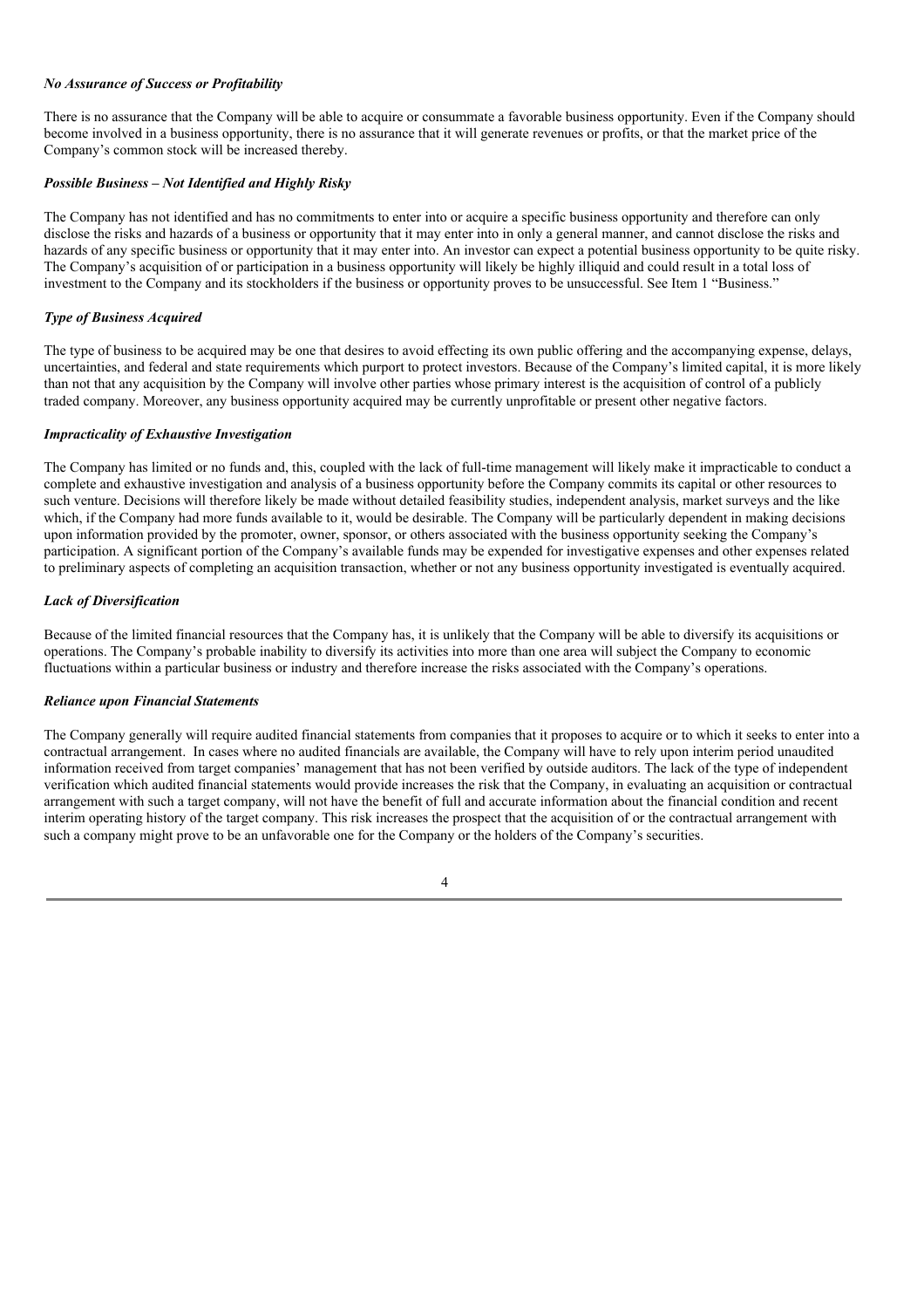Moreover, the Company will be subject to the reporting provisions of the Securities Exchange Act of 1934, as amended or the Exchange Act, and thus will be required to furnish certain information about significant acquisitions or contractual arrangements, including audited financial statements for any business that it acquires or with which it enters into a contractual arrangement for control. Consequently, prospects that do not have, or are unable to provide reasonable assurances that they will be able to obtain, the required audited statements would not be considered by the Company to be appropriate for acquisition so long as the reporting requirements of the Exchange Act are applicable. Should the Company, during the time it remains subject to the reporting provisions of the Exchange Act, complete an acquisition or enters into a contract for control of an entity for which audited financial statements prove to be unobtainable, the Company would be exposed to enforcement actions by the SEC and to corresponding administrative sanctions, including permanent injunctions against the Company and its management. The legal and other costs of defending an SEC enforcement action would have material, adverse consequences for the Company and its business. The imposition of administrative sanctions would subject the Company to further adverse consequences. In addition, the lack of audited financial statements would prevent the securities of the Company from becoming eligible for listing on NASDAQ, or on any existing stock exchange.

Moreover, the lack of such financial statements is likely to discourage broker-dealers from becoming or continuing to serve as market makers in the securities of the Company. Without audited financial statements, the Company would almost certainly be unable to offer securities under a registration statement pursuant to the Securities Act of 1933 or the Securities Act, and the ability of the Company to raise capital would be significantly limited until such financial statements were to become available.

### *Other Regulation*

An acquisition or a contractual arrangement for control of an entity made by the Company may be of a business that is subject to rules and regulation by federal, state, local or foreign authorities. Compliance with such rules and regulations can be expected to be a time-consuming, expensive process and may limit other opportunities of the Company.

### *Limited Participation of Management*

The Company is heavily dependent upon the skills, talents, and abilities of its sole officer and director, Tom Simeo, who currently serves on a very limited-time basis, to manage and implement its business plan.

### *Lack of Continuity in Management*

The Company does not have any employment agreements with its sole officer, Mr. Simeo, and as a result, there is no assurance Mr. Simeo will continue to be associated with the Company in the future. In connection with acquisition of a business opportunity, it is likely that Mr. Simeo may resign as an officer and director of the Company subject to compliance with Section 14f of the Exchange Act. A decision to resign will be based upon the identity of the business opportunity and the nature of the transaction, and is likely to occur without the vote or consent of the stockholders of the Company.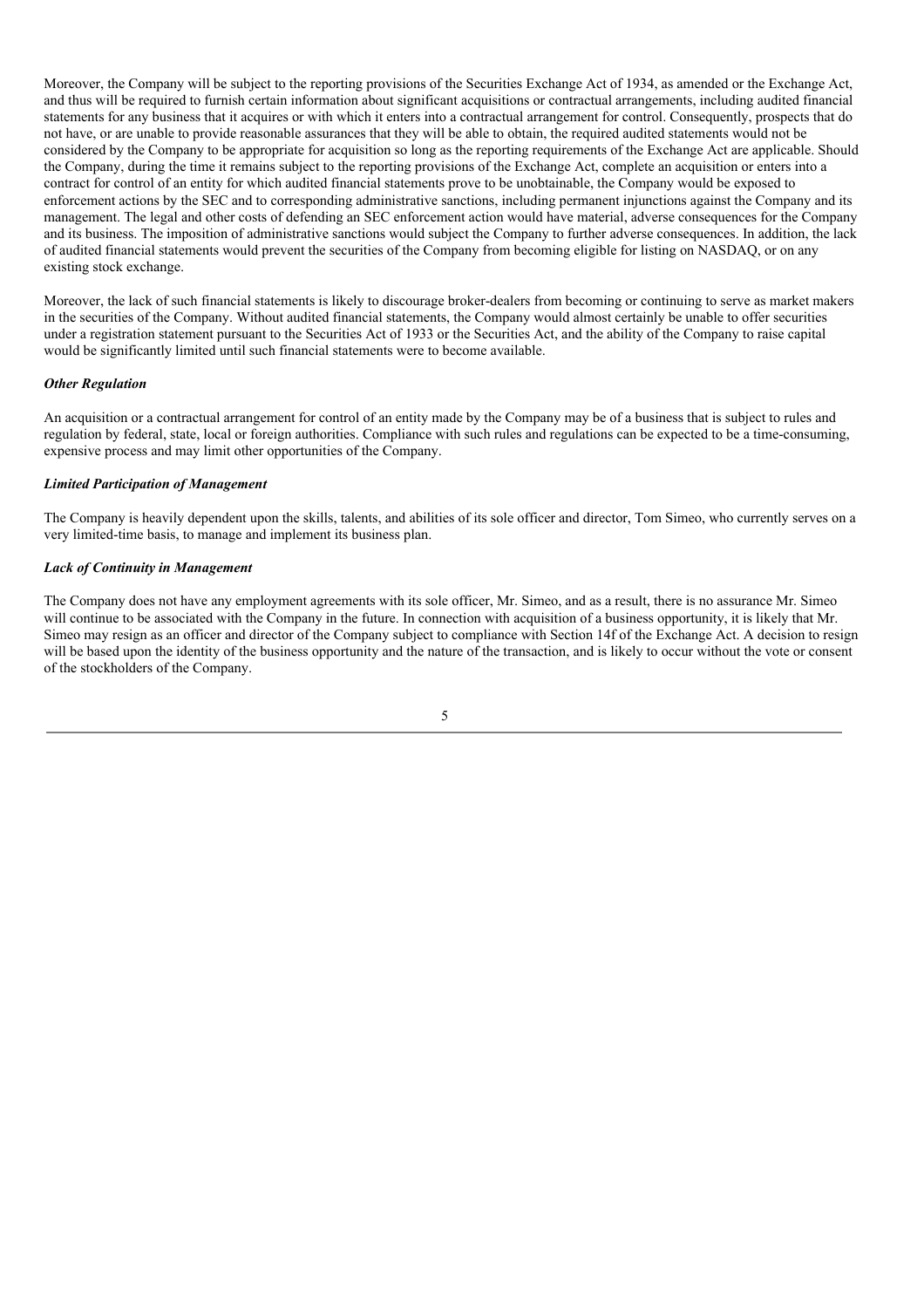#### *No Independent Audit Committee*

The Company does not have an independent Audit Committee of its Board of Directors. The entire Board of Directors functions as the Company's Audit Committee. The Sarbanes-Oxley Act of 2002 or the SOX and rules and regulations adopted by the SEC to implement the SOX impose certain standards on listed companies relative to the maintenance and operations of Board of Directors Audit Committees, including but not limited to the requirement that Audit Committees be appointed, that membership of such committees comprise only independent directors, that a financial professional be among the membership of such committee and that such committee be afforded an adequate operating budget and be able to employ independent professional advisors. The SOX also requires that the Audit Committee oversee the work of a company's outside auditors and that the outside auditors be responsible to the Audit Committee. At this time, the Company is not in compliance with the requirements of the Sarbanes-Oxley Act as they relate to independent Board of Directors Audit Committees. The Company believes that under rules and regulations adopted by the SEC to implement these provisions of the SOX it is not required to comply with its requirements relating to the appointment of an Audit Committee of its Board of Directors and conforming with the enumerated standards and guidelines because the Company is not a "Listed Company" as defined therein. Notwithstanding, the Company may ultimately be determined not to be in compliance therewith and may therefore face penalties and restrictions on its operations until it comes into full compliance. Additionally, the Company's failure to comply with the provisions of the SOX could preclude it from being listed on NASDAQ or any other stock exchanges until it can show that it is in compliance. The Company's failure to be in compliance with the SOX could also present an impediment to a potential business combination where the target company intends that the Company apply for listing on NASDAQ or any other applicable stock exchanges.

#### *Indemnification of Of icers and Directors*

Nevada Statutes provide for the indemnification of the Company's directors, officers, employees, and agents, under certain circumstances, against attorney's fees and other expenses incurred by them in any litigation to which they become a party arising from their association with or activities on behalf of the Company. The Company will also bear the expenses of such litigation for any of its directors, officers, employees, or agents, upon such person's promise to repay the Company if it is ultimately determined that any such person shall not have been entitled to indemnification. This indemnification policy could result in substantial expenditures by the Company which it may be unable to recoup.

### *Dependence upon Outside Advisors*

To supplement the Company's officers, directors and principal shareholders, the Company may be required to employ accountants, technical experts, appraisers, attorneys, or other consultants or advisors. The selection of any such advisors will be made by the Company without any input from stockholders. Furthermore, it is anticipated that such persons may be engaged on an "as needed" basis without a continuing fiduciary or other obligation to the Company. In the event the Company considers it necessary to hire outside advisors, such persons may be affiliates of the Company, if they are able to provide the required services.

#### *Competition*

The search for potentially profitable business opportunities of the type sought by the Company is intensely competitive. The Company expects to be at a disadvantage when competing with many firms that have substantially greater financial and management resources and capabilities than the Company. These competitive conditions will exist in any industry in which the Company may become interested.

### *No Foreseeable Dividends*

The Company has not paid dividends on its common stock and does not anticipate paying such dividends in the foreseeable future.

#### *Loss of Control by Present Management and Shareholders*

The Company may consider an acquisition in which the Company would issue as consideration for the business opportunity to be acquired an amount of the Company's authorized but unissued common stock that would, upon issuance, represent the great majority of the voting power and equity of the Company. The result of such an acquisition would be that the acquired company's stockholders and management would control the Company, and the Company's Board of Directors and management could be replaced by persons unknown at this time. Such a merger would result in a greatly reduced percentage of ownership of the Company by its current shareholders.

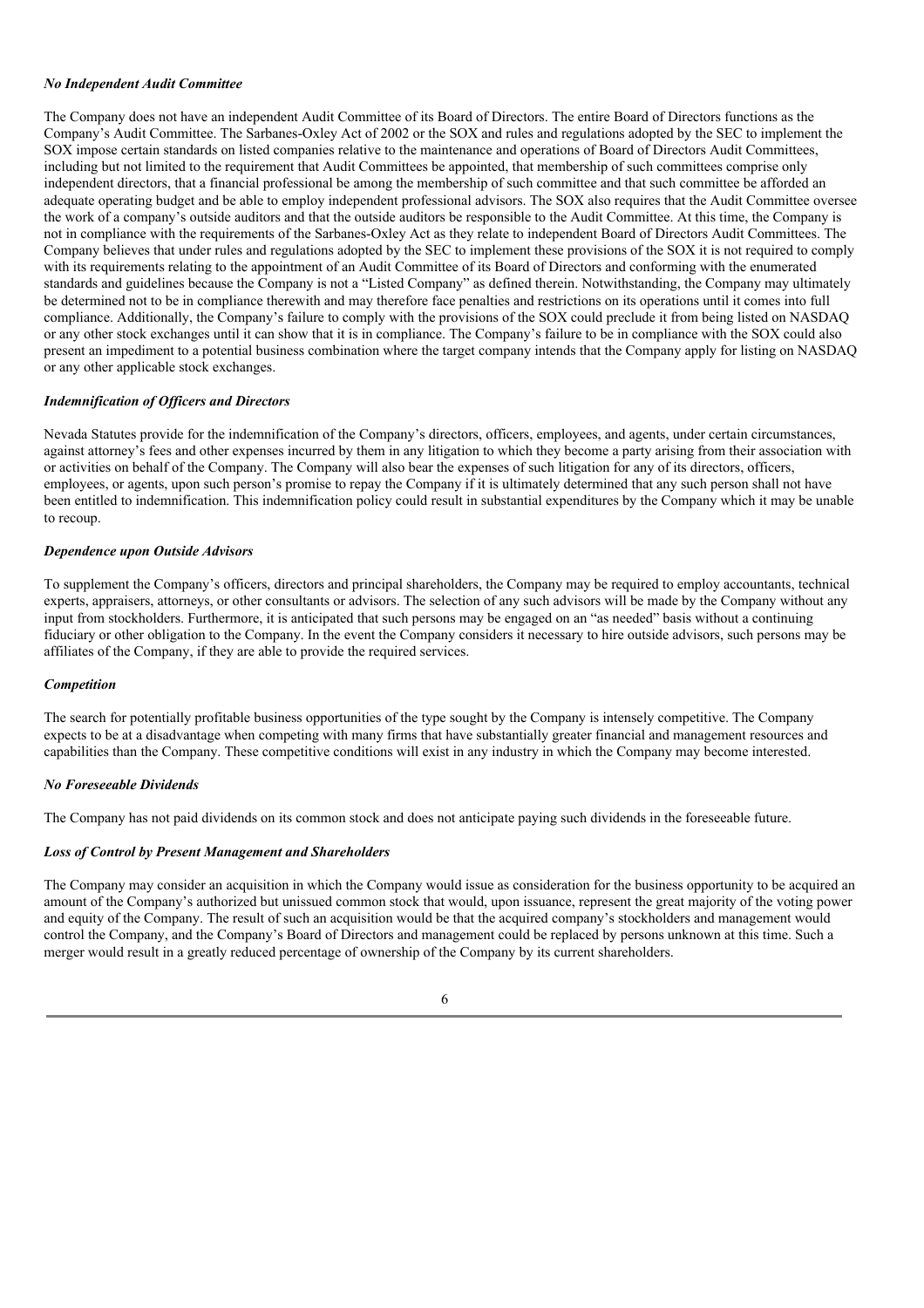#### *Rule 144 Sales*

The majority of the outstanding shares of common stock held by present stockholders are "restricted securities" within the meaning of Rule 144 under the Securities Act. As restricted shares, these shares may be resold only pursuant to an effective registration statement or under the requirements of Rule 144 or other applicable exemptions from registration under the Securities Act and as required under applicable state securities laws. Rule 144 in general requires restricted securities to be held for a particular length of time, and prescribes the conditions which must be satisfied prior to the sale of the securities. Under new amendments to Rule 144, if an issuer of securities, such as the Company, has been subject to reporting requirements of Section 13 or 15(d) of the Exchange Act for at least 90 days, then the restricted securities of such issuer are subject to a six-month holding period. Under the amendments, a non-affiliate that has held restricted securities of a reporting issuer for more than six months but less than one year can resell the securities in reliance on Rule 144, if current information is available for the issuer. After one year, the non-affiliate may freely resell the restricted securities without regard to any Rule 144 condition. A non-affiliate of a non-reporting issuer must hold the securities for one year before any public resale. After one year, a non-affiliate may freely resell such securities without regard to Rule 144 conditions. Under the new amendments, Rule 144 is not available for the resale of securities initially issued by a shell company (reporting or non-reporting) or a former shell company unless certain conditions detailed under Rule 144 are met. A sale under Rule 144 or under any exemption from the Securities Act, if available, or pursuant to subsequent registration of shares of common stock of present stockholders, may have a depressive effect upon the price of the Company's common stock.

### **Other Information**

Neither the Company nor any of its subsidiaries engaged in any research and development activities during 2008. The Company does not manufacture any products or engage in any activity that requires compliance with environmental laws.

#### **Employees**

The Company currently does not have any employees other than the Company's sole officer, Mr. Simeo.

#### **Reports to Securities Holders**

The Company provides an annual report that includes its audited financial information to its shareholders upon written request. The Company also makes its financial information equally available to any interested parties or investors through compliance with the disclosure rules of the Securities Exchange Act of 1934. The Company is subject to disclosure filing requirements including filing a Form 10-K annually and Form 10-Q quarterly. In addition, the Company will file Form 8-K and other proxy and information statements from time to time as required.

The public may read and copy any materials that we file with the SEC at the SEC's Public Reference Room at 100 F Street NE, Washington, DC 20549. The public may obtain information on the operation of the Public Reference Room by calling the SEC at 1-800-SEC-0330. The SEC maintains an Internet site (http://www.sec.gov) that contains reports, proxy and information statements, and other information regarding issuers that file electronically with the SEC.

#### **Item 1B. Unresolved Staff Comments**

None.

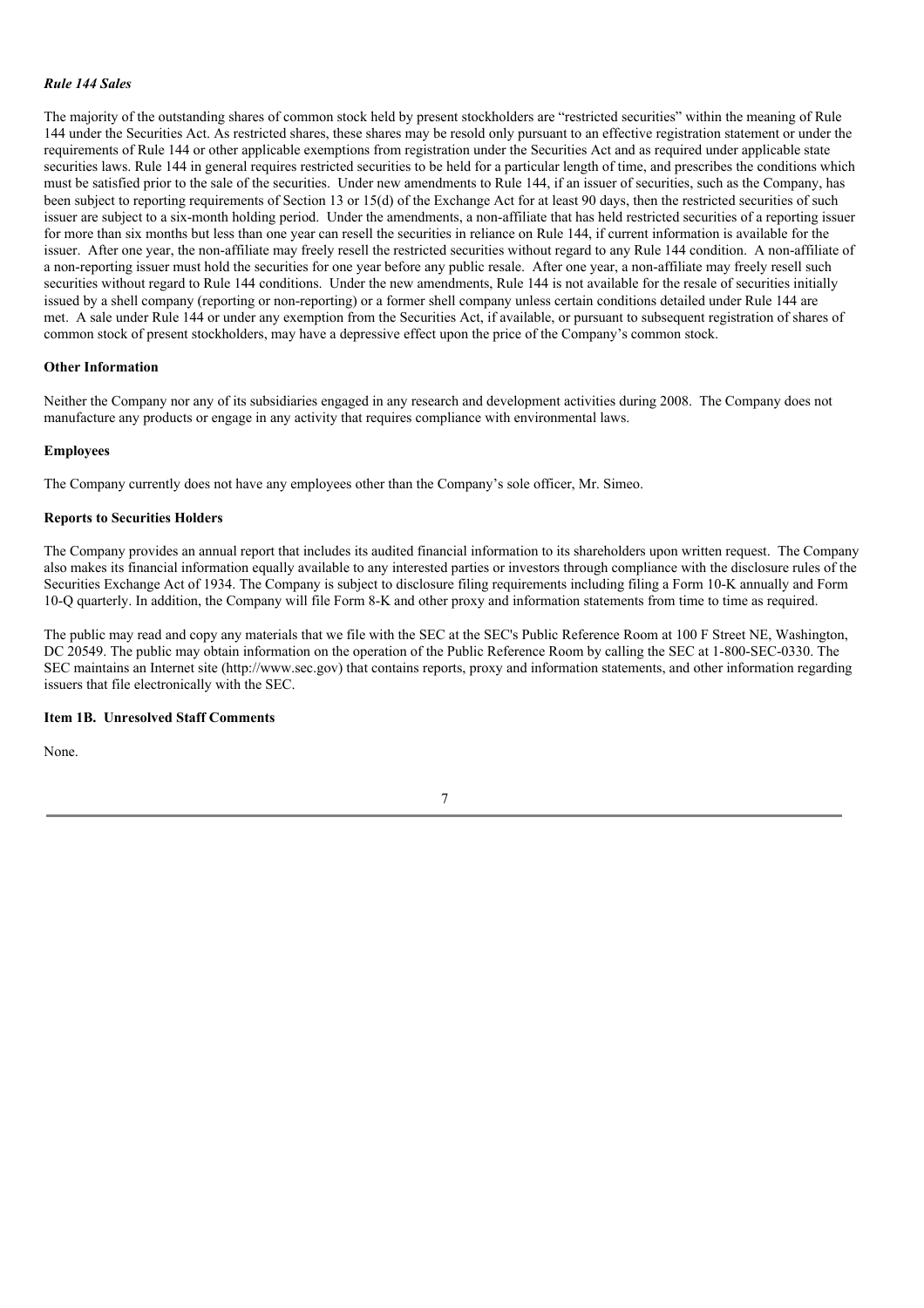### **Item 2. Properties**

In 2008, the Company moved its principal executive office to 65 Broadway, New York, New York 10006 where it shares an office provided by its officers. The Company does not pay rent for the use of the offices.

### **Item 3. Legal Proceedings**

As of December 31, 2008, the Company was not a party to any pending or threatened legal proceedings.

### **Item 4. Submission of Matters to a Vote of Security Holders**

No matters were submitted to a vote or for the written consent of the Company's security shareholders, through the solicitation of proxies or otherwise, during the fourth quarter of the fiscal year ended December 31, 2008.

### **PART II**

### Item 5. Market for Registrant's Common Equity, Related Stockholder Matters and Issuer Purchases of Equity Securities.

#### **Market Information**

There is no "established trading market" for shares of the Company's common stock. As of December 31, 2008, the Company's common stock was quoted on the NASD OTC Bulletin Board under the symbol "SBAT.OB". No assurance can be given that any "established trading market" for the Company's common stock will develop or be maintained.

The range of high and low closing bid quotations for the Company's common stock during each quarter of the calendar years ended December 31 2008 and 2007, is shown below, as quoted by http://finance.yahoo.com .. Prices are inter-dealer quotations, without retail mark-up, markdown or commissions and may not represent actual transactions.

### **Stock Quotations**

| <b>Ouarter Ended</b> | <b>High Bid</b> Low Bid |      |
|----------------------|-------------------------|------|
| March 31, 2007       | 0.30                    | 0.30 |
| June 30, 2007        | 0.30                    | 0.30 |
| September 30, 2007   | 0.25                    | 0.25 |
| December 31, 2007    | 0.16                    | 0.16 |
| March 31, 2008       | 0.18                    | 0.18 |
| June 30, 2008        | 0.21                    | 0.21 |
| September 30, 2008   | 0.25                    | 0.25 |
| December 31, 2008    | 0.65                    | 0.65 |

The future sale of the Company's presently outstanding "unregistered" and "restricted" common stock by present members of management and persons who own more than five percent of the Company's outstanding voting securities may have an adverse effect on any "established trading market" that may develop in the shares of the Company's common stock.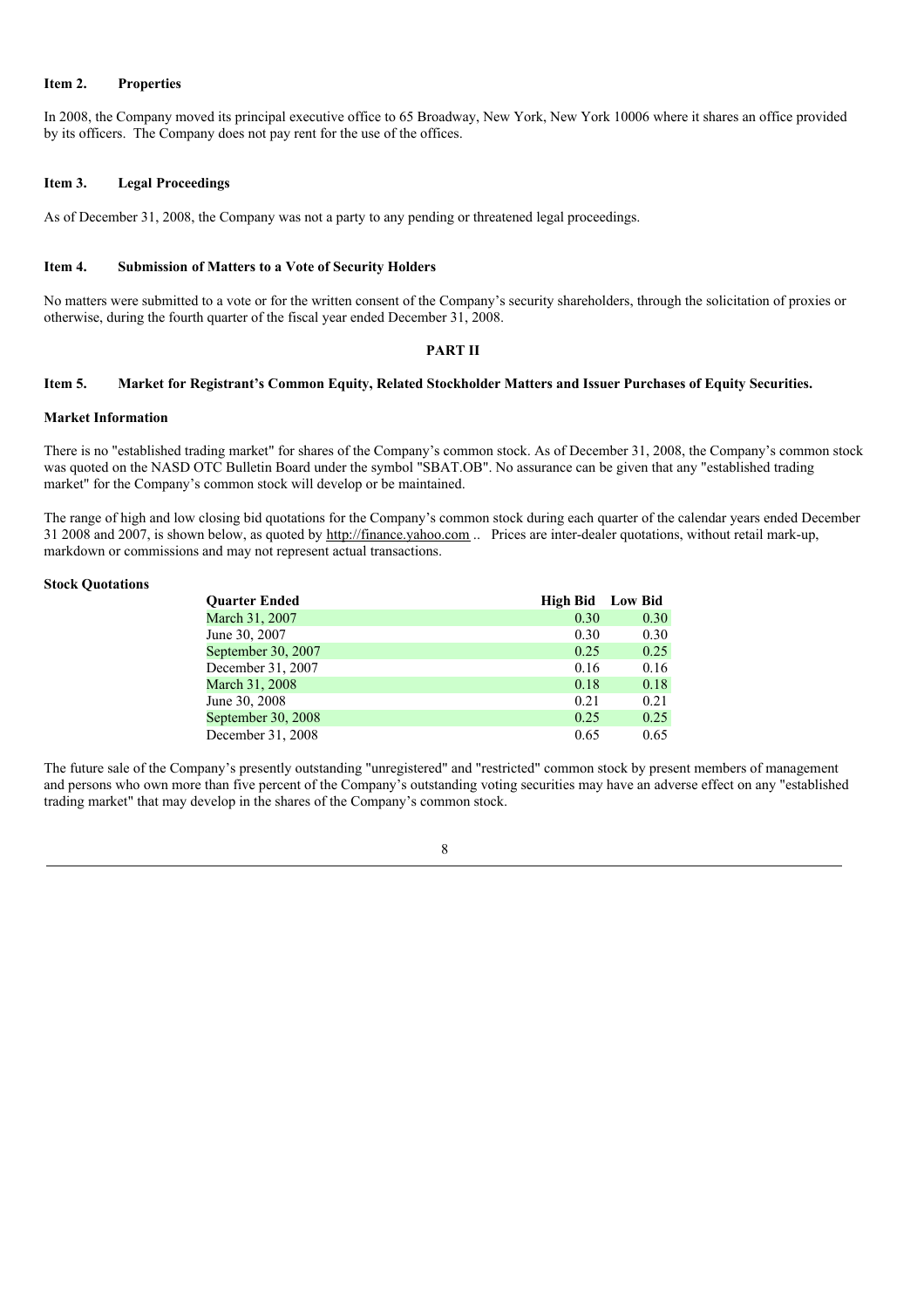### **Holders**

As of December 31, 2008, the Company had 34 shareholders of record of common stock, including shares held by brokerage clearing houses, depositories or otherwise in unregistered form. We do not know the beneficial owners of such shares.

### **Item 6. Selected Financial Data**

The Company, as a smaller reporting company (as defined by Rule 12b-2 of the Exchange Act), is not required to furnish information required by this item.

### **Item 7. Management's Discussion and Analysis of Financial Condition and Results of Operations**.

You should read the following discussion and analysis in conjunction with the audited consolidated financial statements and notes thereto appearing elsewhere in this annual report on Form 10-K.

In preparing the management's discussion and analysis, the registrant presumes that you have read or have access to the discussion and analysis for the proceeding fiscal year.

### **SPECIAL NOTE REGARDING FORWARD-LOOKING STATEMENTS**

This document includes "forward-looking statements" within the meaning of the Private Securities Litigation Reform Act of 1995 or the Reform Act. All statements other than statements of historical fact are "forward-looking statements" for purposes of federal and state securities laws, including, but not limited to, any projections of earning, revenue or other financial items; any statements of the plans, strategies and objectives of management for future operations; any statements concerning proposed new services or developments; any statements regarding future economic conditions of performance; and statements of belief; and any statements of assumptions underlying any of the foregoing. Such forward-looking statements involve known and unknown risks, uncertainties and other factors which may cause the actual results, performance or achievements of the Company to be materially different from any future results, performance or achievements expressed or implied by such forward-looking statements. Such factors include, among others, the following: our ability to raise capital and the terms thereof; ability to gain an adequate player base to generate the expected revenue; competition with established gaming websites; adverse changes in government regulations or polices; and other factors referenced in the Form 10-K.

The use in this Form 10-K of such words as "believes", "plans", "anticipates", "expects", "intends", and similar expressions are intended to identify forward-looking statements, but are not the exclusive means of identifying such statements. These forward-looking statements present the Company's estimates and assumptions only as of the date of this report. Except for the Company's ongoing obligation to disclose material information as required by the federal securities laws, the Company does not intend, and undertakes no obligation, to update any forward-looking statements.

Although the Company believes that the expectations reflected in any of the forward-looking statements are reasonable, actual results could differ materially from those projected or assumed or any of the Company's forward-looking statements. The Company's future financial condition and results of operations, as well as any forward-looking statements, are subject to change and inherent risks and uncertainties.

### **PLAN OF OPERATIONS**

### *Overview*

The Company's current business plan is to seek, investigate, and, if warranted, enter into contractual arrangements with entities that enables the Company to either purchase outright the assets and and/or business operations of such entities or to enter into business arrangements, such as joint ventures or similar combinations with such entities to manage and operate such entities as affiliated entities of the Company.

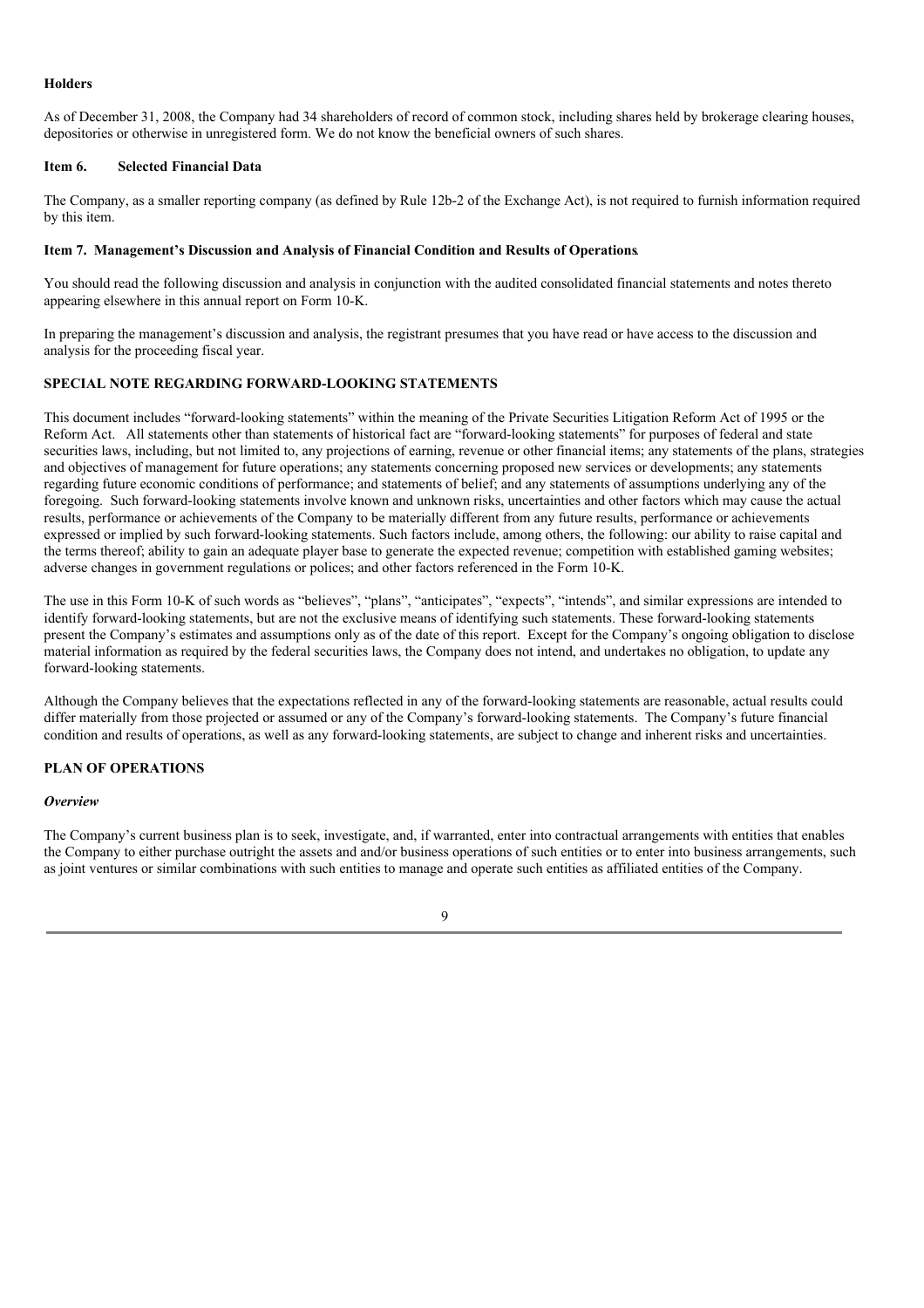As of the date of this Report, the Company has not entered into an agreement with any such entity and there can be no assurance that the Company will ever be able to identify and enter into an agreement with an entity or whether, if the Company successful enters into an agreement with an entity, such combination may become successful and/or profitable.

The Company is in immediate need of further working capital and options are being explored with respect to financing in the form of debt, equity or a combination thereof.

### *Investigation and Selection of Business Opportunities*

To a large extent, a decision to participate in a specific contractual arrangement may be made upon the principal shareholders' analysis of the quality of the other company's management and personnel, the anticipated acceptability of new products or marketing concepts, the merit of technological changes, the perceived benefit the Company will derive from entering into such an arrangement, and numerous other factors which are difficult, if not impossible, to analyze through the application of any objective criteria. In many instances, it is anticipated that the historical operations of a specific business opportunity may not necessarily be indicative of the potential for the future because of the possible need to access capital, shift marketing approaches substantially, expand significantly, change product emphasis, change or substantially augment management, or make other changes. The Company will be dependent upon the owners of a business opportunity to identify any such problems which may exist and to implement, or be primarily responsible for the implementation of, required changes. Because the Company may participate in a business opportunity with a newly organized firm or with a firm which is entering a new phase of growth, it should be emphasized that the Company will incur further risks, because management in many instances will not have proved its abilities or effectiveness, the eventual market for such company's products or services will likely not be established, and such company may not be profitable when acquired.

It is emphasized that the Company may effect transactions having a potentially adverse impact upon the Company's shareholders pursuant to the authority and discretion of the Company's management and board of directors without submitting any proposal to the stockholders for their consideration. Holders of the Company's securities should not anticipate that the Company will necessarily furnish such holders, prior to any contractual arrangement or combination, with financial statements, or any other documentation, concerning a target company or its business. In some instances, however, a proposed arrangement may be submitted to the stockholders for their consideration, either voluntarily by such directors to seek the stockholders' advice and consent or because federal and/or state law so requires.

The Company is unable to predict when it may participate in a business opportunity. Prior to making a decision to participate in a business opportunity, the Company will generally request that it be provided with written materials regarding the business opportunity containing such items as a description of products, services and company history; management resumes; financial information; available projections, with related assumptions upon which they are based; an explanation of proprietary products and services; evidence of existing patents, trademarks, or services marks, or rights thereto; present and proposed forms of compensation to management; a description of transactions between such company and its affiliates during relevant periods; a description of present and required facilities; an analysis of risks and competitive conditions; a financial plan of operation and estimated capital requirements; audited financial statements, or if they are not available, unaudited financial statements, together with reasonable assurances that audited financial statements would be able to be produced within a reasonable period of time following completion of a merger transaction; and other information deemed relevant.

As part of the Company's investigation, the Company's officers may meet personally with management and key personnel of the target entity, may visit and inspect material facilities, obtain independent analysis or verification of certain information provided, check references of management and key personnel, and take other reasonable investigative measures, to the extent of the Company's limited financial resources.

There are no loan arrangements or arrangements for any financing whatsoever relating to any business opportunities is currently available.

10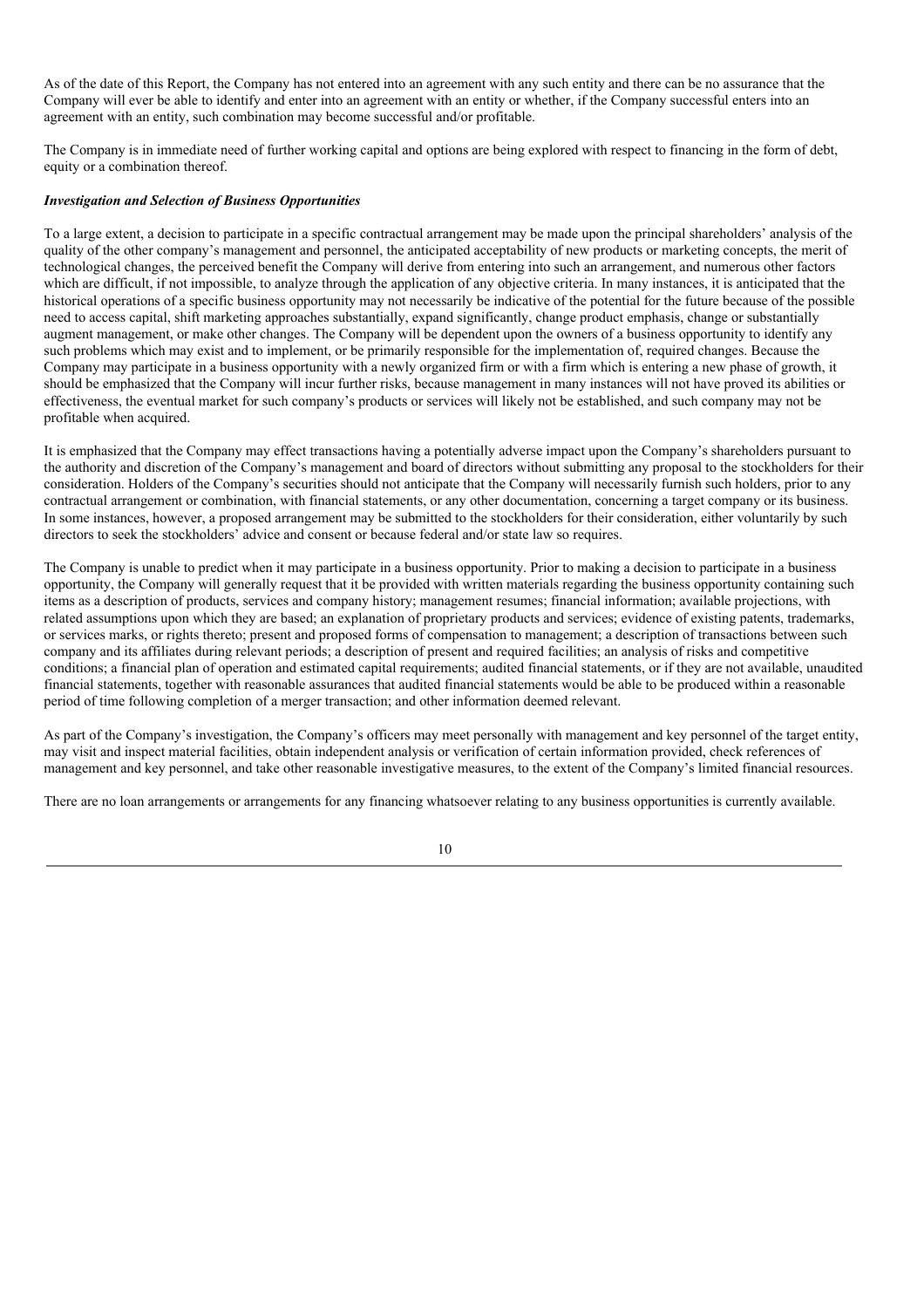### **Note1**

### *Going Concern Qualification*

The Company's ability to continue as a going concern is dependent upon its ability to generate future profitable operations and/or to obtain the necessary financing to meet its obligations and repay its liabilities arising from normal business operations when they come due. Management has no formal plan in place to address this concern but considers that the Company will be able to obtain additional funds by equity financing and/or related party advances; however there is no assurance of additional funding being available.

#### **Results of Operations**

### **Year ended December 31, 2008 Compared to Year ended December 31, 2007**

### General Description

Our current focus on a new business strategy of the Company is to seek to enter into contractual arrangements with entities that enables the Company to either purchase outright the assets and/or business operations of such entities or to enter into business arrangements, such as joint ventures or similar combinations with such entities to manage and operate such entities.

### General and Administrative Operating Expenses

The total general and administrative operating expenses for the Company were \$147,325 in fiscal 2008, compared to \$169,531 in fiscal 2007. The decrease is primarily due to lower management and consultant fees in relation to the Company's operations and SEC filings and lower interest on notes payment.

### Net Income

The Company incurred a net income of \$79,122 for the fiscal year ended December 31, 2008 as compared with net income loss of \$170,950 for the fiscal year ended December 31, 2007. This increase of \$250,072 was mainly due to the disposal of certain assets and discharge of certain debt obligations.

### **Liquidity and Capital Resources**

On December 31, 2008, the Company had no working capital compared to a working capital deficit of \$376,314 at December 31, 2007. At December 31, 2008, the Company had no cash holding compared to \$66,273 at December 31, 2007. We are in immediate need of further working capital and the Company may consider options with respect to financing in the form of debt, equity or a combination thereof.

Net cash decrease for the year ended December 31, 2008 was \$66,273. The decrease in cash was mainly due to payments of current year's G&A expenses and the discharge of prior year's liabilities.

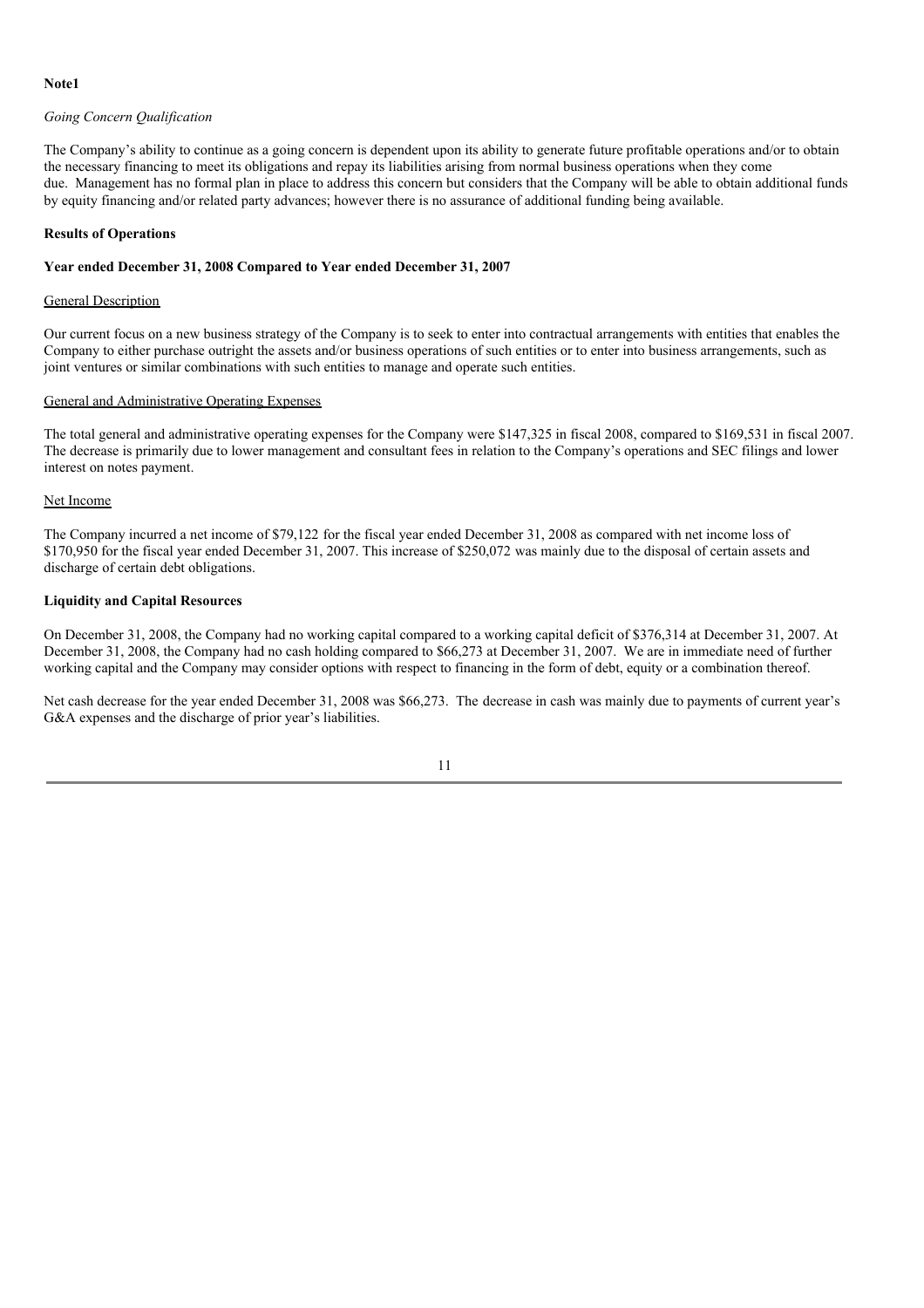### *Of Balance Sheet Arrangements*

We do not have any off balance sheet arrangements that have or are reasonably likely to have a current or future effect on our financial condition, changes in financial condition, revenues or expenses, results of operations, liquidity or capital expenditures or capital resources that is material to an investor in our securities.

### *Seasonality*

Our operating results are not affected by seasonality.

### *Inflation*

Our business and operating results are not affected in any material way by inflation.

### **Item 7A. Quantitative and Qualitative Disclosures About Market Risk.**

The Company, as a smaller reporting company (as defined by Rule 12b-2 of the Exchange Act), is not required to furnish information required by this item.

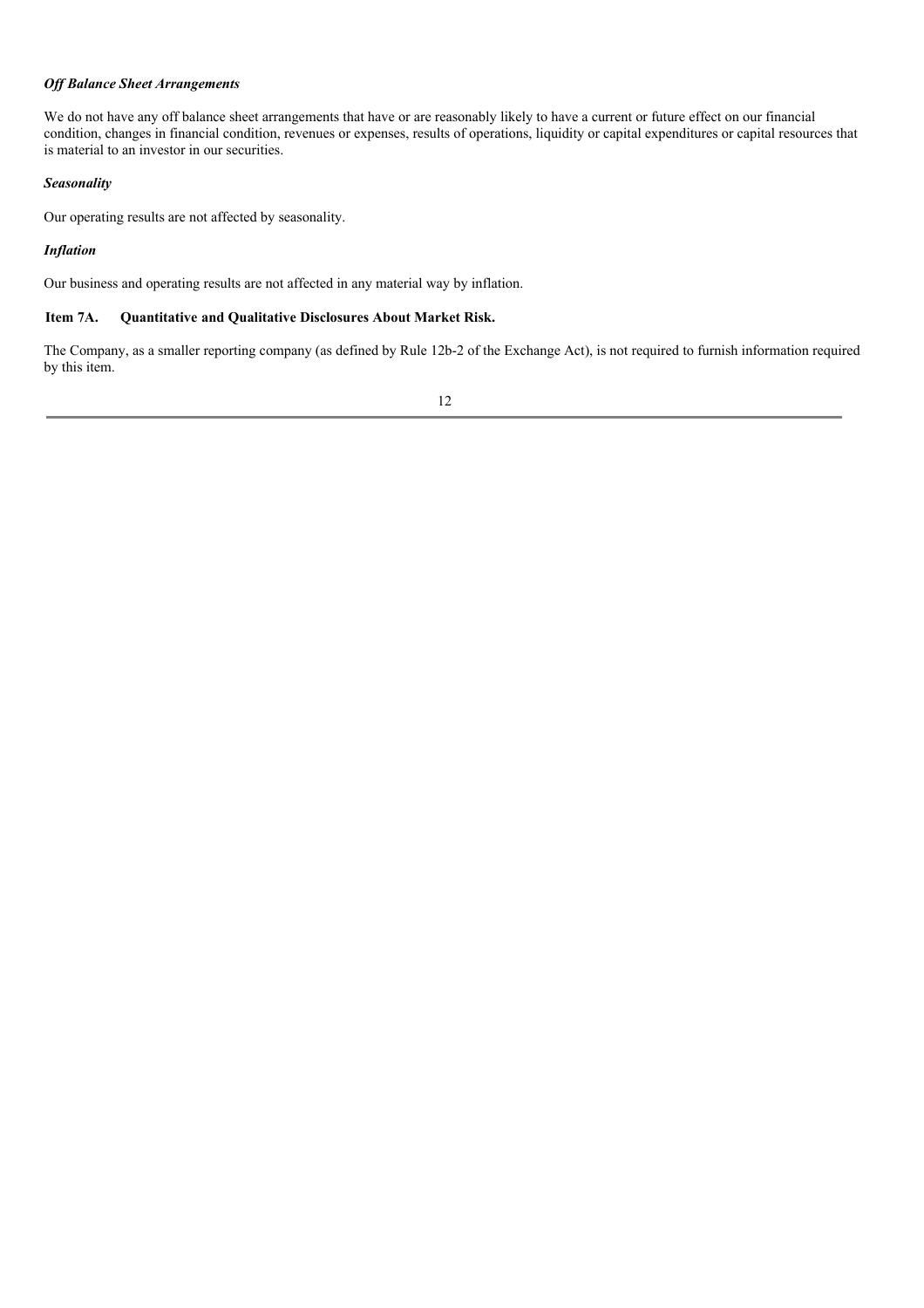## **SINOCUBATE INC.**

(A Development Stage Company)

## FINANCIAL STATEMENTS

December 31, 2008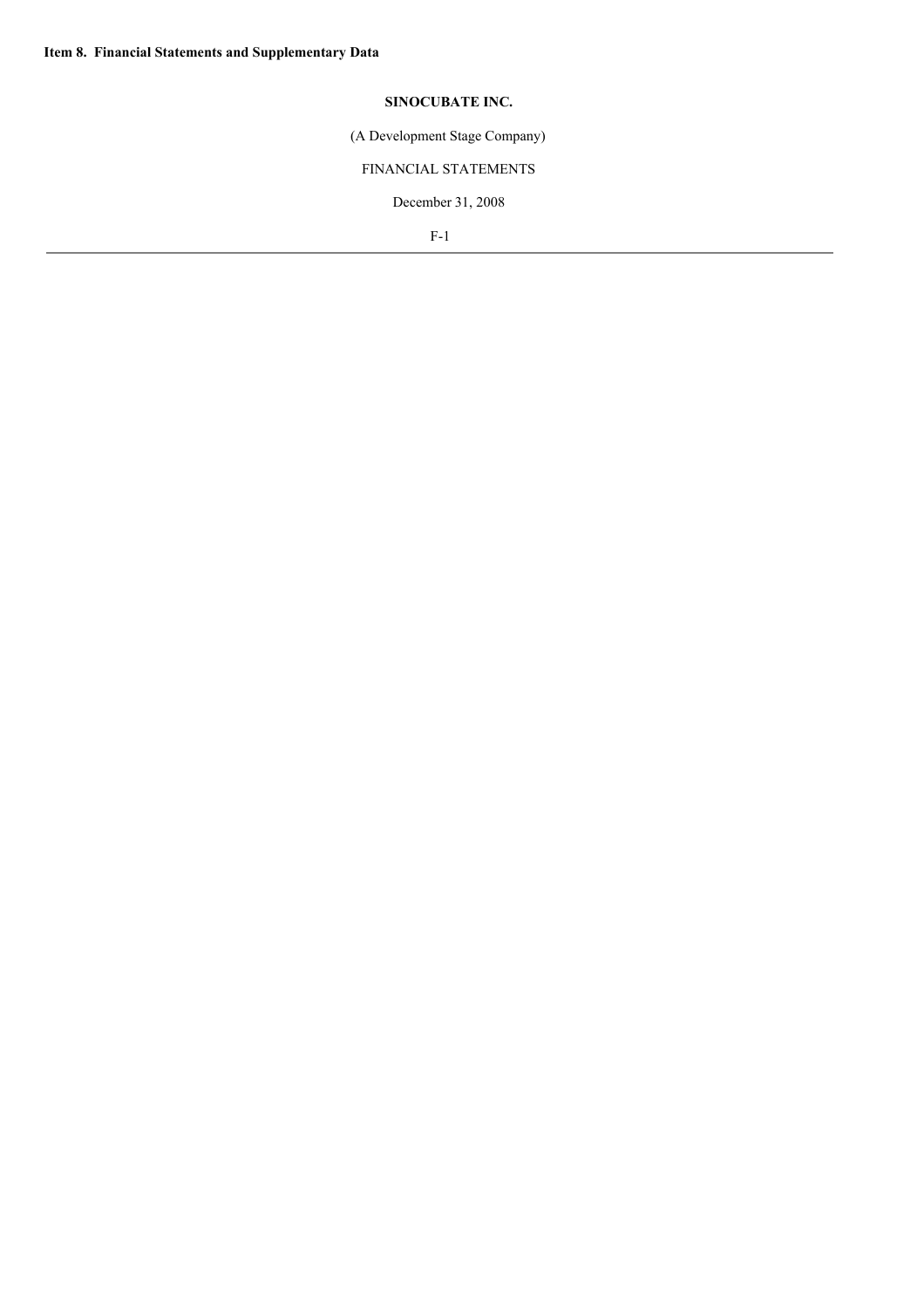### REPORT OF INDEPENDENT REGISTERED PUBLIC ACCOUNTING FIRM

To the Board of Directors and Stockholders of SinoCubate, Inc.

We have audited the accompanying balance sheet of SinoCubate, Inc. (the "Company") as at December 31, 2008 and the related statements of operations, comprehensive loss, cash flows and changes in stockholders' deficiency for the year then ended. These financial statements are the responsibility of the Company's management. Our responsibility is to express an opinion on these financial statements based on our audit. We did not audit the statement of operations of the Company from the date of inception of the development stage on January 1, 2004 to December 31, 2007, which statement reflects cumulative expenses of \$1,057,305. That period was audited by another auditing firm whose report has been furnished to us, and our opinion, insofar as it relates to the cumulative financial information from inception of the development stage on January 1, 2004 to December 31, 2007, is based solely on the report of the other auditing firm.

We conducted our audit in accordance with the standards of the Public Company Accounting Oversight Board (United States). Those standards require that we plan and perform the audit to obtain reasonable assurance about whether the financial statements are free of material misstatement. An audit includes examining, on a test basis, evidence supporting the amounts and disclosures in the financial statements. An audit also includes assessing the accounting principles used and significant estimates made by management, as well as evaluating the overall financial statement presentation. We believe that our audit provide a reasonable basis for our opinion.

In our opinion, based on our audit and the report of the other auditing firm, these financial statements referred to above present fairly, in all material respects, the financial position of the Company as of December 31, 2008 and the results of its operations and its cash flows for the year then ended and for the period from inception of the development stage on January 1, 2004 to December 31, 2008 in conformity with generally accepted accounting principles in the United states of America.

The Company is not required to have nor were we engaged to perform, an audit of its internal control over financial reporting. Our audit included consideration of internal control over financial reporting as a basis for designing audits procedures that were appropriate in the circumstances, but not for the purpose of expressing an opinion on the effectiveness of the company's internal controls over financial reporting. Accordingly, we express no such opinion.

The accompanying financial statements have been prepared assuming the Company will continue as a going concern. As discussed in note 1 to the financial statements, the Company is a development stage company and has no established source of revenues. These conditions raise substantial doubt about its ability to continue as going concern. The financial statements do not include any adjustments that might result from the outcome of this uncertainty.

The financial statements of the Company as at December 31, 2007 were audited by other auditing firm whose report dated March 17, 2008 expressed an opinion without reservation.

### **"SCHWARTZ LEVITSKY FELDMAN LLP"**

Toronto, Ontario, Canada Chartered Accountants April 14, 2009 Licensed Public Accountants

> 1167 Caledonia Road Toronto, Ontario M6A 2X1 Tel: 416 785 5353 Fax: 416 785 5663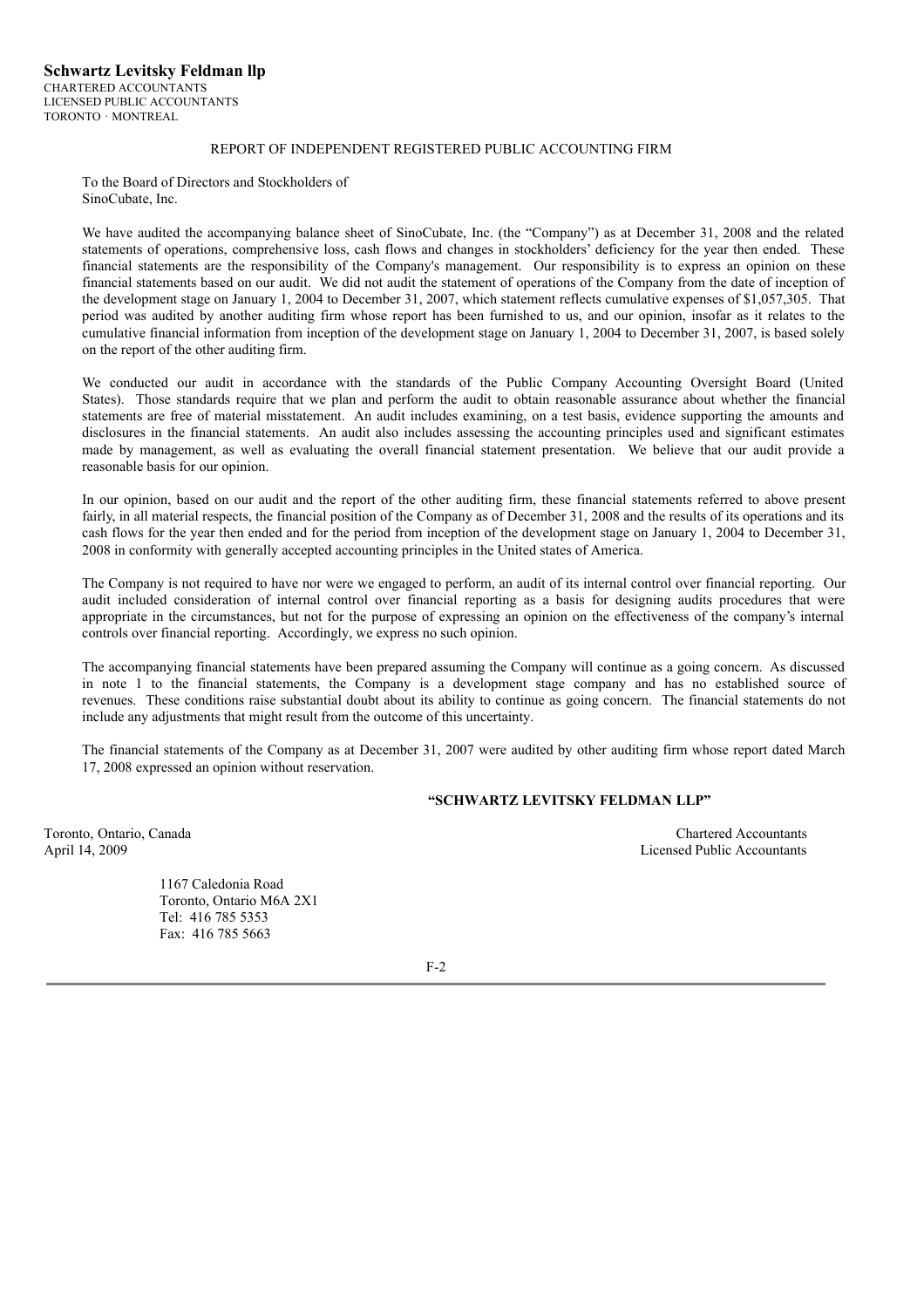### **SINOCUBATE INC.** (A Development Stage Company) BALANCE SHEETS

| <b>ASSETS</b>                                                                                                                        | December<br>31.<br>2008 | December<br>31,<br>2007 |
|--------------------------------------------------------------------------------------------------------------------------------------|-------------------------|-------------------------|
| Current                                                                                                                              |                         |                         |
| Cash                                                                                                                                 | \$                      | 66,273<br>S             |
| <b>LIABILITIES AND STOCKHOLDERS' DEFICIENCY</b>                                                                                      |                         |                         |
| Current                                                                                                                              |                         |                         |
| Accounts payable and accrued liabilities                                                                                             | \$<br>--                | 84,935<br><sup>S</sup>  |
| Notes payable                                                                                                                        | $-$                     | 276,163                 |
| Liabilities of discontinued operations (note 5)                                                                                      |                         | 81,489                  |
| Related party transactions (note 4)                                                                                                  |                         | 442,587                 |
| Capital stock                                                                                                                        |                         |                         |
| Preferred stock, \$0.001 par value, 5,000,000 shares authorized, no shares issued or outstanding as<br>of 12/31/2008                 |                         |                         |
| (2007-Preferred stock, \$0.01 par value, 5,000,000 shares authorized, no shares issued or<br>outstanding as of 12/31/2007)           |                         |                         |
| Common stock, \$0.001 par value, 100,000,000 shares authorized, 995,655 shares issued and<br>outstanding as of 12/31/2008            | 996                     | 7,315                   |
| $(2007$ -Common stock, \$0.01 par value, $100,000,000$ shares authorized, 731,522 shares issued and<br>outstanding as of 12/31/2007) |                         |                         |
| Treasury stock, nil at December 31, 2008 at cost, 540 shares as of 12/31/2007                                                        |                         | (270)                   |
| Additional paid-in capital                                                                                                           | 2,282,641               | 1,974,187               |
| Accumulated other comprehensive income                                                                                               | $\Omega$                | 5,213                   |
| Deficit                                                                                                                              | (1,305,454)             | (1,305,454)             |
| Deficit accumulated during the development stage                                                                                     | (978, 183)              | (1,057,305)             |
|                                                                                                                                      |                         | (376,314)               |
|                                                                                                                                      | \$<br>--                | 66,273                  |
| CEE A CCOMPANIVING MOTEC                                                                                                             |                         |                         |

SEE ACCOMPANYING NOTES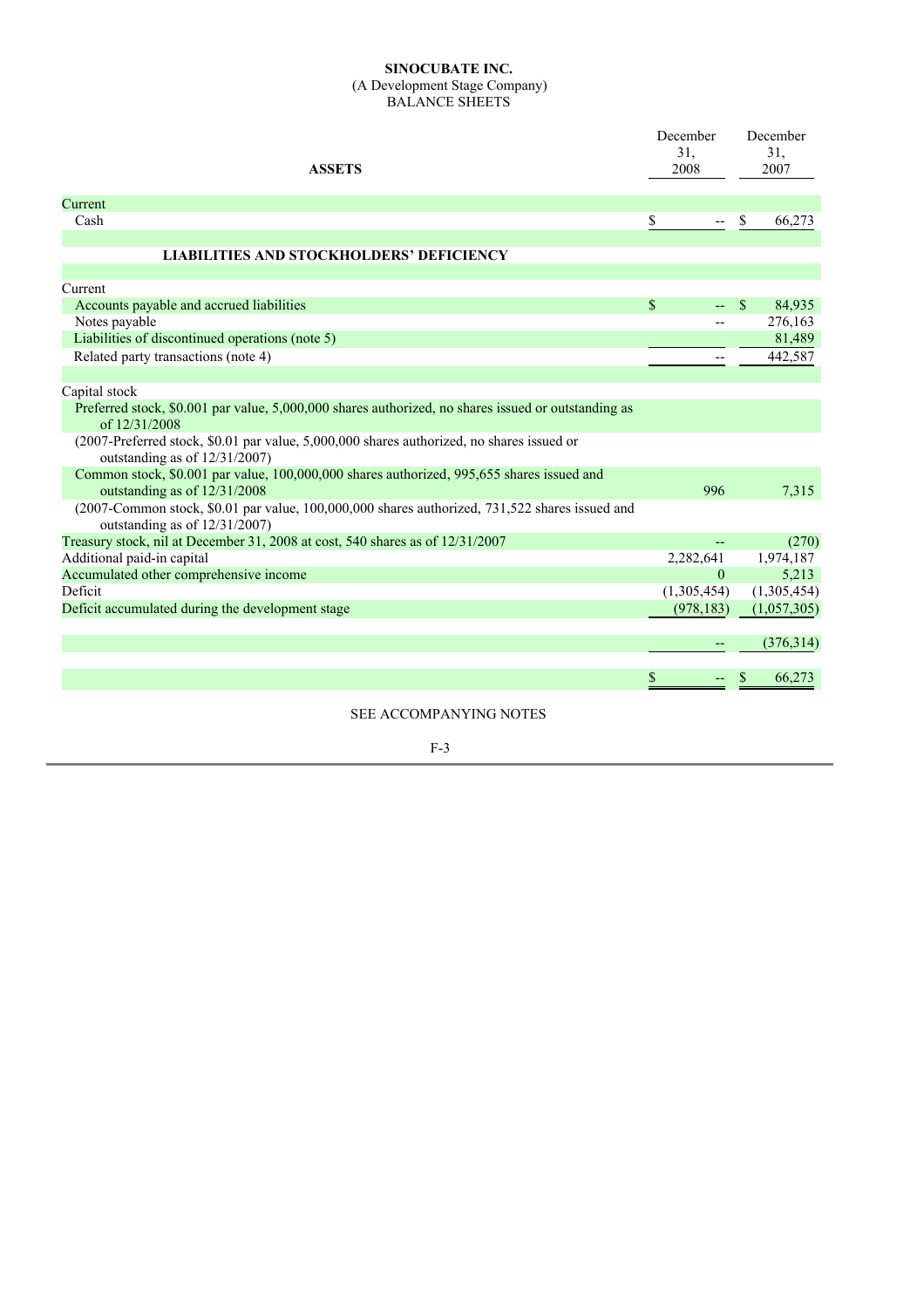### **SINOCUBATE INC.** (A Development Stage Company) STATEMENT OF OPERATIONS AND COMPREHENSIVE LOSS

|                                                   |                      |              |                 |    | January 1,<br>2004<br>(Date of<br>Inception<br>of the |
|---------------------------------------------------|----------------------|--------------|-----------------|----|-------------------------------------------------------|
|                                                   | Twelve months ended  |              |                 |    | Development<br>Stage) to<br>December                  |
|                                                   | December 31,<br>2008 |              | 2007            |    | 31,<br>2008                                           |
| General and administrative expenses               |                      |              |                 |    |                                                       |
| Amortization                                      | \$                   | \$           |                 | \$ | 27,077                                                |
| Bad debt                                          |                      |              |                 |    | 525                                                   |
| Corporate promotion                               |                      |              |                 |    | 13,920                                                |
| Finance charges                                   | 16,112               |              | 9,866           |    | 27,397                                                |
| Insurance                                         |                      |              |                 |    | 15,901                                                |
| Interest on notes payable (Note 3)                | 11,220               |              | 18,276          |    | 34,648                                                |
| Management and consultant fees                    | 65,755               |              | 109,741         |    | 290,354                                               |
| Office supplies and services                      | 3,428                |              | 4,160           |    | 43,240                                                |
| Professional fees                                 | 50,810               |              | 27,488          |    | 286,017                                               |
| Rent                                              |                      |              |                 |    | 16,311                                                |
| Wages                                             |                      |              |                 |    | 84,258                                                |
|                                                   |                      |              |                 |    |                                                       |
| Loss before other items                           | (147, 325)           |              | (169, 531)      |    | (839, 648)                                            |
| Other items                                       |                      |              |                 |    |                                                       |
| Loss on disposition of equipment                  |                      |              |                 |    | (15,028)                                              |
| Write-down of intangible assets                   |                      |              |                 |    | (50,001)                                              |
| Write-off of payables                             | 73,607               |              |                 |    | 73,607                                                |
| Write-off of notes payable                        |                      |              |                 |    | 14,823                                                |
| Gain on settlement of lawsuit                     |                      |              |                 |    | 44,445                                                |
| Gain on sale of investment                        | 31,874               |              |                 |    | 31,874                                                |
| Other income                                      | 42,530               |              |                 |    | 42,530                                                |
| Income (loss) from continuing operations          | 686                  |              | (169, 531)      |    | (697,398)                                             |
| Operating loss from discontinued operations       |                      |              | (1, 419)        |    | (388, 905)                                            |
| Gain on sales of discontinued operations (Note 5) | 78,436               |              |                 |    | 108,120                                               |
| Net income (loss)                                 | \$<br>79,122         | \$           | (170,950)       | S  | (978, 183)                                            |
| Basic and diluted income (loss) per               |                      |              |                 |    |                                                       |
| Common share – continuing operations              |                      |              | (0.23)          |    |                                                       |
| - discontinued operations                         | 0.10                 |              |                 |    |                                                       |
| $-$ total                                         | 0.10                 |              | (0.23)          |    |                                                       |
|                                                   |                      |              |                 |    |                                                       |
| Weighted average number of common share           |                      |              |                 |    |                                                       |
| outstanding - basic and diluted                   | 783,703              |              | 731,522         |    |                                                       |
| Comprehensive income (loss)                       |                      |              |                 |    |                                                       |
| Net income (loss)                                 | \$<br>79,122         | $\mathbb{S}$ | $(170,950)$ \$  |    | (978, 183)                                            |
| Foreign currency translation adjustment           | (5,213)              |              | (13, 391)       |    | $\theta$                                              |
| Total comprehensive income (loss)                 | \$<br>73,909         | \$           | $(184, 341)$ \$ |    | (978, 183)                                            |
|                                                   |                      |              |                 |    |                                                       |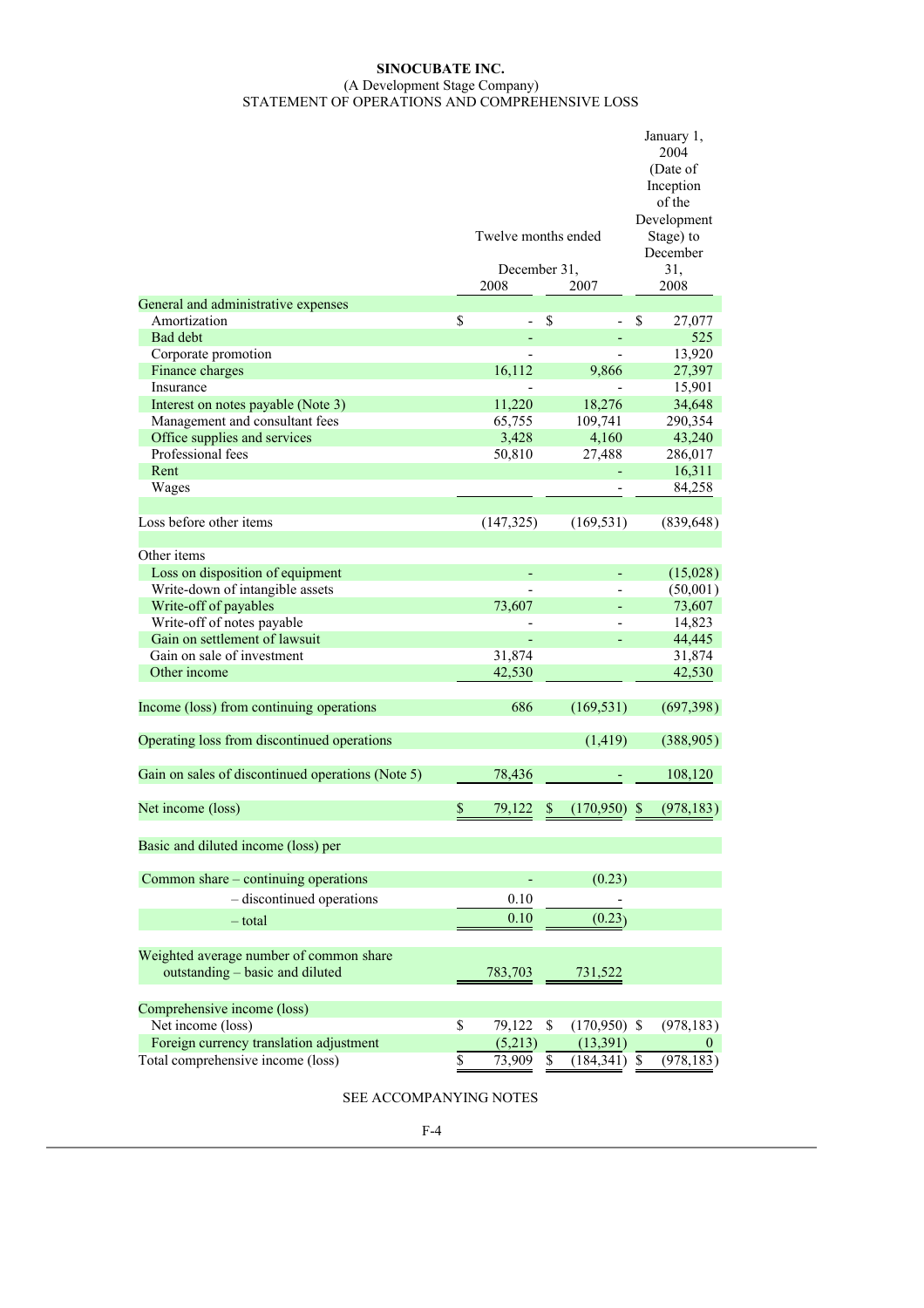# **SINOCUBATE INC.**

#### (A Development Stage Company) STATEMENT OF CASH FLOWS

|                                                                             | Twelve months ended<br>December 31,<br>2008 | January 1, 2004<br>(Date of<br>Inception of the<br>Development<br>Stage) to<br>December 31,<br>2008 |                       |
|-----------------------------------------------------------------------------|---------------------------------------------|-----------------------------------------------------------------------------------------------------|-----------------------|
| Cash flows from operating activities<br>Net income (loss)                   | 79,122<br>\$                                | <sup>\$</sup><br>$(170,950)$ \$                                                                     | (978, 183)            |
| Adjustments to reconcile net loss to net cash used in operating activities: |                                             |                                                                                                     |                       |
|                                                                             | 16,102                                      | 11,285                                                                                              |                       |
| Finance charges<br>Accrued interest on notes payable                        | 7,986                                       | 18,276                                                                                              | 27,387<br>31,414      |
| Amortization                                                                |                                             |                                                                                                     | 27,077                |
| Accrued expenses                                                            | 49,306                                      |                                                                                                     | 49,306                |
| Foreign exchange effect on notes payable                                    |                                             | 7,660                                                                                               |                       |
| Issuance of common stock for services                                       | (2,798)                                     |                                                                                                     | 5,303<br>1,000        |
| Stock-based compensation                                                    |                                             |                                                                                                     | 4,460                 |
| Loss on disposition of equipment                                            |                                             |                                                                                                     | 225,184               |
| Write-down of intangible assets                                             |                                             |                                                                                                     | 360,001               |
| Write-off of payables                                                       | (73, 607)                                   |                                                                                                     |                       |
| Write-off of notes payable                                                  |                                             |                                                                                                     | (73,607)<br>(18, 729) |
| Gain on settlement of lawsuit                                               |                                             |                                                                                                     | (44, 445)             |
| Gain on sales of discontinued operations                                    | (78, 436)                                   |                                                                                                     | (108, 121)            |
|                                                                             |                                             |                                                                                                     |                       |
| Gain on sale of investments                                                 | (31, 874)                                   |                                                                                                     | (31,874)              |
| Other income                                                                | (42, 530)                                   |                                                                                                     | (42, 530)             |
| Changes in non-cash working capital items:                                  |                                             |                                                                                                     |                       |
| Accounts payable and accrued liabilities                                    | 10,013                                      | 14,931                                                                                              | 143,521               |
| Cash used in continuing operations                                          | $\overline{(66,716)}$                       | (118,798)                                                                                           | (422, 836)            |
| Discontinued operations                                                     | (362)                                       |                                                                                                     | (171, 213)            |
| Net cash used in operating activities                                       | (67,078)                                    | (118,798)                                                                                           | (594, 049)            |
| Cash flows from investing activities                                        |                                             |                                                                                                     |                       |
| Proceeds from sale of subsidiary                                            |                                             |                                                                                                     | 1                     |
| Proceeds from assets disposition                                            |                                             |                                                                                                     | 5,458                 |
| Purchase of equipment                                                       |                                             |                                                                                                     | (5,808)               |
| Net cash used in investing activities                                       |                                             |                                                                                                     | (349)                 |
|                                                                             |                                             |                                                                                                     |                       |
| Cash flows from financing activities                                        |                                             |                                                                                                     |                       |
| Settlement of notes payable                                                 |                                             | 185,000                                                                                             | 398,614               |
| Proceeds from issuance of common stock                                      |                                             |                                                                                                     | 1,000                 |
| Net cash provided by financing activities                                   |                                             | 185,000                                                                                             | 399,614               |
| Effect of exchange rate changes on cash                                     | 805                                         | (13, 391)                                                                                           | (14, 734)             |
| Change in cash                                                              | (66, 273)                                   | 52,811                                                                                              | (209, 518)            |
| Cash, beginning of period                                                   | 66,273                                      | 13,462                                                                                              | 209,518               |
| Cash, ending of period                                                      | \$                                          | 66,273<br>\$                                                                                        | \$                    |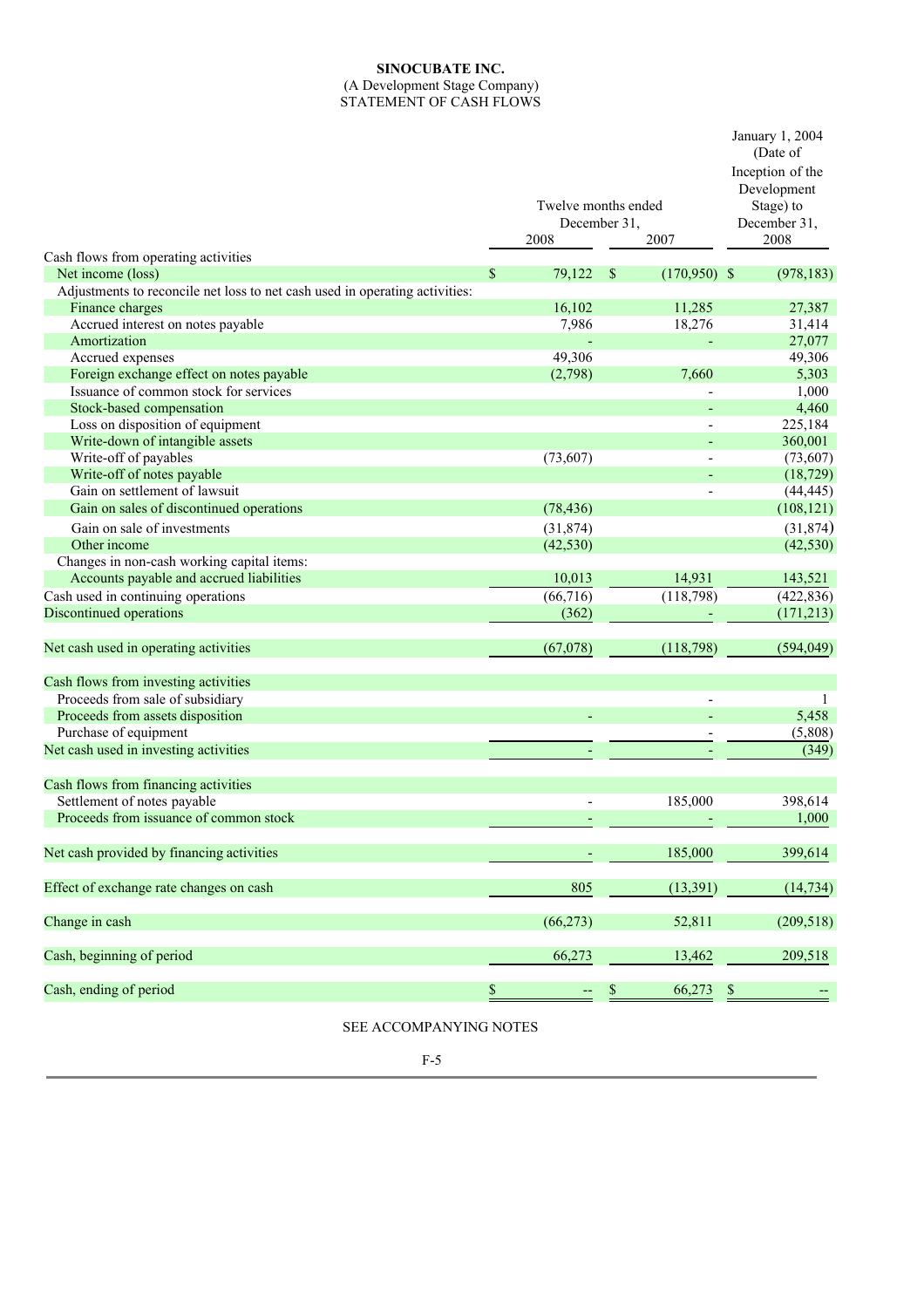#### **SINOCUBATE INC.** (A Development Stage Company) STATEMENT OF STOCKHOLDERS' DEFICIENCY

|                                                        | Common Shares<br>Number  |               | Amount                   | Treasury<br>Stock |                          | Additional<br>Paid-in<br>Capital | Subscriptions<br>Received |                          |               | Accumulated<br>Other<br>Comprehensive<br>Income | Deficit       |                | Deficit<br>Accumulated<br>During the<br>Development<br>Stage | Total         |
|--------------------------------------------------------|--------------------------|---------------|--------------------------|-------------------|--------------------------|----------------------------------|---------------------------|--------------------------|---------------|-------------------------------------------------|---------------|----------------|--------------------------------------------------------------|---------------|
| May 3, 1989                                            |                          |               |                          |                   |                          |                                  |                           |                          |               |                                                 |               |                |                                                              |               |
| (Inception) through<br>December 31, 1997               | 60,022                   | $\mathcal{S}$ | 600                      | $\mathcal{S}$     |                          | 9,400 \$<br>S                    |                           |                          | $-$ \$        |                                                 | <sup>\$</sup> | $(10,000)$ \$  |                                                              | $\mathbb{S}$  |
| Net loss                                               |                          |               |                          |                   |                          |                                  |                           |                          |               |                                                 |               | (148, 931)     | $\overline{a}$                                               | (148, 931)    |
| Shares issued for cash                                 | 180,000                  |               | 1,800                    |                   |                          | 148,200                          |                           | 2,000                    |               |                                                 |               |                |                                                              | 152,000       |
| Balance at December 31,<br>1998                        | 240,022                  |               | 2,400                    |                   |                          | 157,600                          |                           | 2,000                    |               |                                                 |               | (158, 931)     | $\overline{a}$                                               | 3,069         |
| Net loss                                               |                          |               |                          |                   |                          |                                  |                           |                          |               | $\blacksquare$                                  |               | (511, 587)     | ÷                                                            | (511, 587)    |
| Foreign currency<br>translation adjustment             |                          |               |                          |                   | $\overline{\phantom{a}}$ |                                  |                           |                          |               | (14, 130)                                       |               |                | $\overline{a}$                                               | (14, 130)     |
| Share issued for services                              | 15,000                   |               | 150                      |                   | $\blacksquare$           | 124,850                          |                           |                          |               |                                                 |               |                |                                                              | 125,000       |
| Subscription receivable<br>Share issued for intangible | 12,000                   |               | 120                      |                   | $\overline{\phantom{a}}$ | 99,880                           |                           | 8,000                    |               | $\overline{a}$                                  |               | $\overline{a}$ | $\frac{1}{2}$                                                | 108,000       |
| assets                                                 | 15,000                   |               | 150                      |                   |                          | 124,850                          |                           |                          |               |                                                 |               |                |                                                              | 125,000       |
| Balance at December 31,<br>1999                        | 282,022                  |               | 2,820                    |                   |                          | 507,180                          |                           | 10,000                   |               | (14, 130)                                       |               | (670, 518)     | $\overline{a}$                                               | (164, 648)    |
| Net loss                                               |                          |               | L,                       |                   | $\blacksquare$           | ÷,                               |                           |                          |               | ÷,                                              |               | (339,063)      | ÷,                                                           | (339,063)     |
| Foreign currency<br>translation adjustment             |                          |               |                          |                   |                          |                                  |                           | $\overline{\phantom{0}}$ |               | 18,885                                          |               |                | $\overline{\phantom{a}}$                                     | 18,885        |
| Shares issued for cash                                 | 21,600                   |               | 216                      |                   | $\blacksquare$           | 259,784                          |                           |                          |               |                                                 |               |                | L,                                                           | 260,000       |
| Shares issued for                                      |                          |               |                          |                   |                          |                                  |                           |                          |               |                                                 |               |                |                                                              |               |
| settlement of debt                                     | 4,500                    |               | 45                       |                   | $\overline{\phantom{a}}$ | 174,955                          |                           |                          |               |                                                 |               |                | $\overline{\phantom{a}}$                                     | 175,000       |
| Subscription receivable                                | 600                      |               | 6                        |                   |                          | 9,994                            |                           | (200)                    |               |                                                 |               |                | L,                                                           | 9,800         |
| Subscription received                                  | 30,000                   |               | 300                      |                   | $\overline{\phantom{a}}$ | 499,700                          |                           | (9,350)                  |               |                                                 |               |                | $\overline{a}$                                               | 490,650       |
| Stock option benefit                                   |                          |               |                          |                   |                          | 14,235                           |                           |                          |               |                                                 |               |                |                                                              | 14,235        |
| Balance at December 31,<br>2000                        | 338,722                  |               | 3,387                    |                   |                          | 1,465,848                        |                           | 450                      |               | 4,755                                           | (1,009,581)   |                |                                                              | 464,859       |
| Net loss                                               |                          |               | L,                       |                   |                          |                                  |                           | L,                       |               | $\Box$                                          |               | 375,621        | L,                                                           | 375,621       |
| Foreign currency<br>translation adjustment             |                          |               |                          |                   |                          |                                  |                           |                          |               | 13,629                                          |               |                |                                                              | 13,629        |
| Shares issued for cash                                 | 300                      |               | 3                        |                   | ÷,                       | 2,247                            |                           |                          |               |                                                 |               |                | L,                                                           | 2,250         |
| Subscription received                                  | $\overline{\phantom{a}}$ |               | $\overline{\phantom{a}}$ |                   | $\overline{a}$           |                                  |                           | 200                      |               | $\overline{\phantom{a}}$                        |               | $\overline{a}$ | $\overline{\phantom{a}}$                                     | 200           |
| Stock option benefit                                   |                          |               |                          |                   | $\blacksquare$           | 118,920                          |                           |                          |               |                                                 |               |                | L,                                                           | 118,920       |
| Repurchase of common<br>stock for treasury             |                          |               |                          |                   | (270)                    | (6,611)                          |                           |                          |               |                                                 |               |                |                                                              | (6,881)       |
| Balance at December 31,                                |                          |               |                          |                   |                          |                                  |                           |                          |               |                                                 |               |                |                                                              |               |
| 2001                                                   | 339,022                  |               | 3,390                    |                   | (270)                    | 1,580,404                        |                           | 650                      |               | 18,384                                          |               | (633,960)      |                                                              | 968,598       |
| Net loss                                               |                          |               | $\overline{a}$           |                   | $\overline{\phantom{a}}$ |                                  |                           | $\overline{a}$           |               |                                                 |               | (63, 864)      | $\overline{\phantom{a}}$                                     | (63, 864)     |
| Foreign currency                                       |                          |               |                          |                   |                          |                                  |                           |                          |               |                                                 |               |                |                                                              |               |
| translation adjustment                                 |                          |               |                          |                   |                          |                                  |                           |                          |               | (1, 155)                                        |               |                | $\overline{\phantom{0}}$                                     | (1, 155)      |
| Shares issued for cash                                 | 4,500                    |               | 45                       |                   | $\overline{\phantom{a}}$ | 33.705                           |                           |                          |               |                                                 |               |                |                                                              | 33,750        |
| Balance at December 31,<br>2002                        | 343,522                  | \$            | 3,435                    | $\mathbb{S}$      |                          | $(270)$ \$1,614,109              | $\mathcal{S}$             | 650                      | <sup>\$</sup> | 17,229                                          | \$            | $(697,824)$ \$ |                                                              | \$<br>937,329 |

| I<br>٧ |  |  | I |
|--------|--|--|---|
|--------|--|--|---|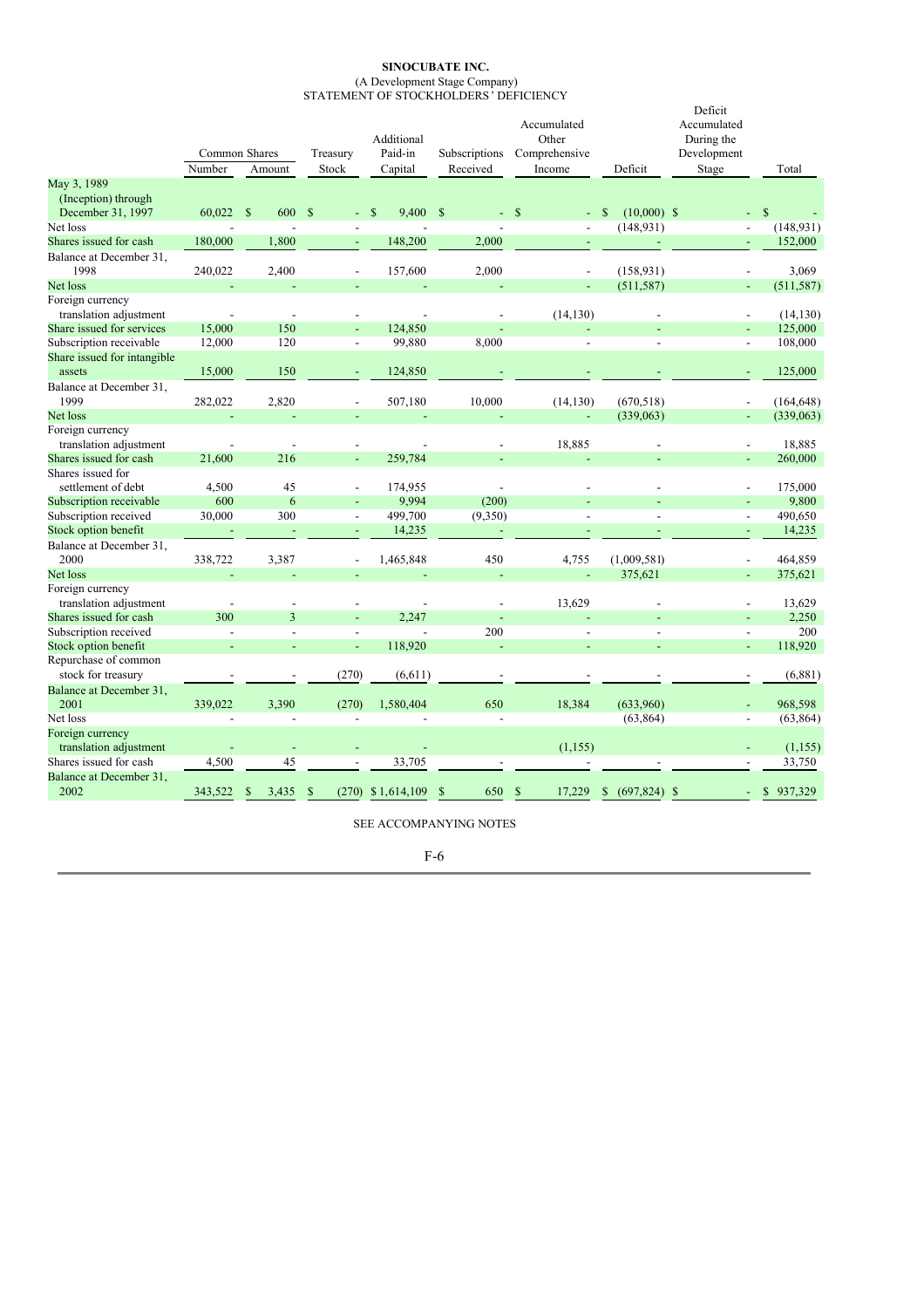#### **SINOCUBATE INC.** (A Development Stage Company) STATEMENT OF STOCKHOLDERS' DEFICIENCY

|                                            | Number         | Common Shares<br>Amount | Treasury<br>Stock        | Additional<br>Paid-in<br>Capital | Subscriptions<br>Received | Accumulated<br>Other<br>Comprehensive<br>Income | Deficit        | Deficit<br>Accumulated<br>During the<br>Development<br>Stage | Total       |
|--------------------------------------------|----------------|-------------------------|--------------------------|----------------------------------|---------------------------|-------------------------------------------------|----------------|--------------------------------------------------------------|-------------|
| Balance at December 31,                    |                |                         |                          |                                  |                           |                                                 |                |                                                              |             |
| 2002                                       | 343,522        | 3,435                   | (270)                    | 1,614,109                        | 650                       | 17,229                                          | (697, 824)     | L,                                                           | 937,329     |
| Net loss                                   |                | $\overline{a}$          | ÷                        |                                  | $\overline{a}$            | $\blacksquare$                                  | (607, 630)     | $\overline{\phantom{a}}$                                     | (607, 630)  |
| Foreign currency                           |                |                         |                          |                                  |                           |                                                 |                |                                                              |             |
| translation adjustment                     |                |                         |                          |                                  |                           | 1,752                                           |                |                                                              | 1,752       |
| Stock option benefit                       | $\overline{a}$ | $\overline{a}$          | $\overline{\phantom{a}}$ | 11,800                           |                           |                                                 | $\overline{a}$ | $\overline{a}$                                               | 11,800      |
| Cancellation of                            |                |                         |                          |                                  |                           |                                                 |                |                                                              |             |
| agreement                                  |                |                         |                          |                                  | (650)                     |                                                 |                |                                                              | (650)       |
| Share issues for cash on                   |                |                         |                          |                                  |                           |                                                 |                |                                                              |             |
| exercise of options                        | 12,000         | 120                     | ÷,                       | 11,880                           |                           |                                                 |                | $\overline{a}$                                               | 12,000      |
| Share issues for                           |                |                         |                          |                                  |                           |                                                 |                |                                                              |             |
| consulting services                        | 45,000         | 450                     |                          | 49,675                           |                           |                                                 |                |                                                              | 50,125      |
| Share issues for                           |                |                         |                          |                                  |                           |                                                 |                |                                                              |             |
| intangible assets                          | 60,000         | 600                     |                          | 104,400                          |                           |                                                 |                |                                                              | 105,000     |
| Share issued for software                  | 60,000         | 600                     |                          | 53,400                           |                           |                                                 |                |                                                              | 54,000      |
| Balance at December 31,                    |                |                         |                          |                                  |                           |                                                 |                |                                                              |             |
| 2003                                       | 520,522        | 5,205                   | (270)                    | 1,845,264                        |                           | 18,981                                          | (1,305,454)    | ÷,                                                           | 563,726     |
| Net loss                                   |                |                         |                          |                                  |                           |                                                 |                | (795, 364)                                                   | (795, 364)  |
| Foreign currency<br>translation adjustment |                |                         |                          |                                  |                           | (238)                                           |                |                                                              | (238)       |
| Stock-based                                |                |                         |                          |                                  |                           |                                                 |                |                                                              |             |
| compensation                               |                |                         |                          | 4,460                            |                           |                                                 |                |                                                              | 4,460       |
| Shares issued for cash on                  |                |                         |                          |                                  |                           |                                                 |                |                                                              |             |
| exercise of options                        | 1,000          | 10                      |                          | 990                              |                           |                                                 |                |                                                              | 1,000       |
| Share issued for debt                      | 140,000        | 1.400                   | L,                       | 68,600                           |                           |                                                 |                |                                                              | 70,000      |
| Share issued                               |                |                         |                          |                                  |                           |                                                 |                |                                                              |             |
| for consulting services                    | 2,000          | 20                      |                          | 980                              |                           |                                                 |                |                                                              | 1,000       |
| Balance at December 31,                    |                |                         |                          |                                  |                           |                                                 |                |                                                              |             |
| 2004                                       | 663,522        | 6,635                   | (270)                    | 1,920,294                        |                           | 18,743                                          | (1,305,454)    | (795, 364)                                                   | (155, 416)  |
| Net loss                                   |                |                         |                          |                                  |                           |                                                 |                | (54, 416)                                                    | (54, 416)   |
| Foreign currency                           |                |                         |                          |                                  |                           |                                                 |                |                                                              |             |
| translation adjustment                     |                |                         |                          |                                  |                           | (702)                                           |                |                                                              | (702)       |
| Share issues for                           |                |                         |                          |                                  |                           |                                                 |                |                                                              |             |
| consulting services                        | 18,000         | 180                     |                          | 8,820                            |                           |                                                 |                |                                                              | 9,000       |
| Balance at December 31,<br>2005            | 681,522        | 6,815                   | (270)                    | 1,929,114                        |                           | 18,041                                          | (1,305,454)    | (849,780)                                                    | (201, 534)  |
| Net loss                                   | $\overline{a}$ | $\overline{a}$          |                          |                                  |                           |                                                 |                | (36, 575)                                                    | (36, 575)   |
| Foreign currency<br>translation adjustment |                |                         |                          |                                  |                           | 563                                             |                |                                                              | 563         |
| Share issues for debt                      | 50,000         | 500                     |                          | 24,500                           |                           |                                                 |                |                                                              | 25,000      |
| Balance at December 31,<br>2006            | 731,522        | \$<br>7,315             | \$<br>(270)              | \$1,953,614                      | $\mathbb{S}$              | \$<br>18,604                                    | \$(1,305,454)  | \$<br>(886, 355)                                             | \$(212,546) |

|  | ۰, |
|--|----|
|  |    |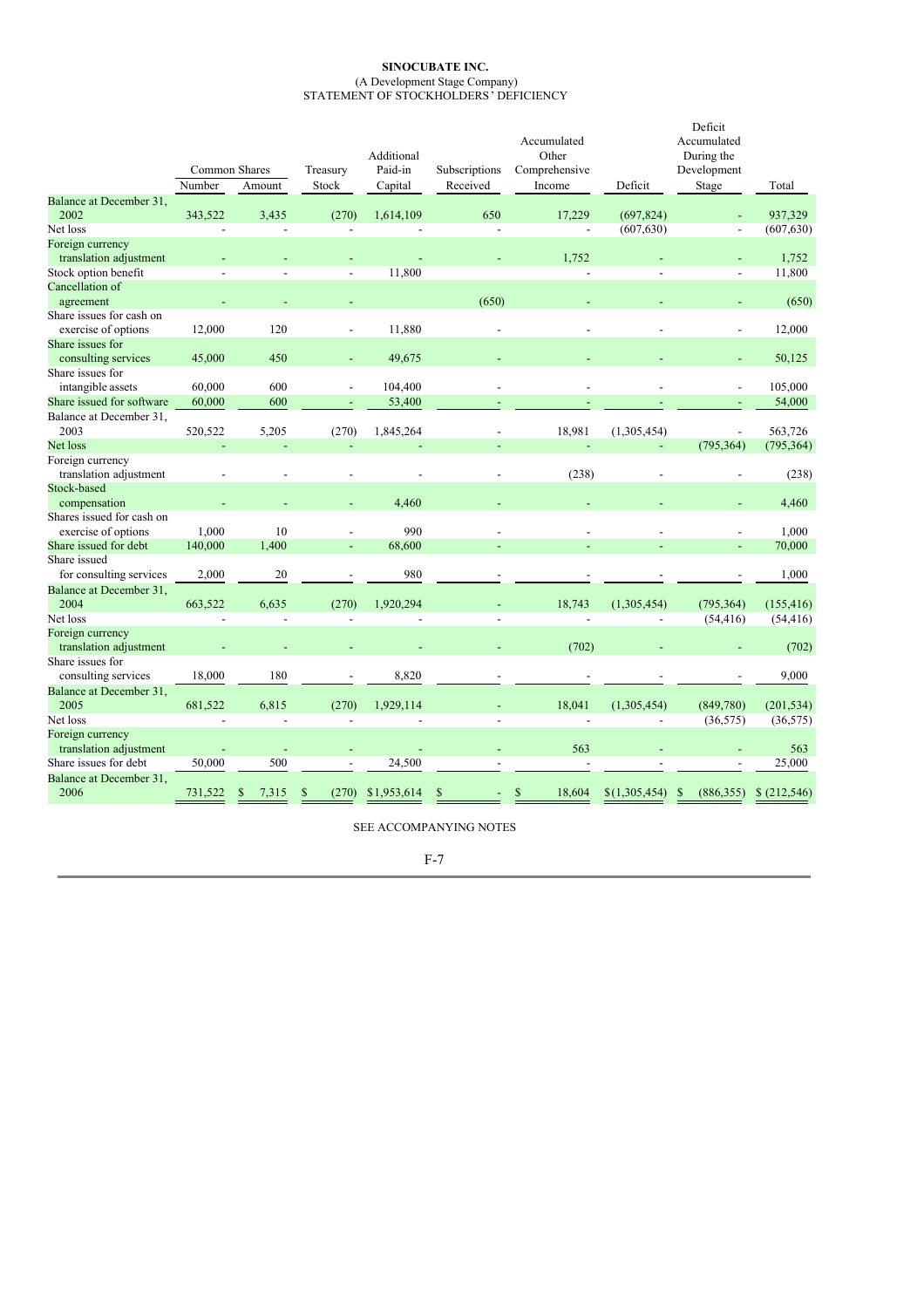#### **SINOCUBATE INC.** (A Development Stage Company) CONSOLIDATED STATEMENT OF STOCKHOLDERS' DEFICIENCY

|                                                                                   |                         |                   |                        | Additional         |                           | Accumulated<br>Other    |                  | Deficit<br>Accumulated<br>During the |                            |
|-----------------------------------------------------------------------------------|-------------------------|-------------------|------------------------|--------------------|---------------------------|-------------------------|------------------|--------------------------------------|----------------------------|
|                                                                                   | Common Shares<br>Number | Amount            | Treasury<br>Stock      | Paid-in<br>Capital | Subscriptions<br>Received | Comprehensive<br>Income | Deficit          | Development<br>Stage                 | Total                      |
| <b>Balance at December</b>                                                        |                         |                   |                        |                    |                           |                         |                  |                                      |                            |
| 31,2006                                                                           | 731,522                 | 7,315<br><b>S</b> | <sup>\$</sup><br>(270) | $$1,953,614$ \\$   |                           | $-$ \$<br>18,604        | $(1,305,454)$ \$ |                                      | $(886,355)$ \$ $(212,546)$ |
| Net loss                                                                          |                         |                   |                        |                    |                           |                         |                  | (170, 950)                           | (170,950)                  |
| Discount on notes<br>payable                                                      |                         |                   |                        | 20,573             |                           |                         |                  |                                      | 20,573                     |
| Foreign currency<br>translation<br>adjustment                                     |                         |                   |                        |                    |                           | (13,391)                |                  |                                      | (13, 391)                  |
| <b>Balance at December</b><br>31, 2007                                            | 731,522                 | 7,315             | (270)                  | 1,974,187          |                           | 5,213                   | (1,305,454)      | (1,057,305)                          | (376, 314)                 |
| Issuance of new<br>shares                                                         | 284,637                 | 2,846             |                        | 267,559            |                           |                         |                  |                                      | 270,405                    |
| Cancellation of                                                                   |                         |                   |                        |                    |                           |                         |                  |                                      |                            |
| shares                                                                            | (20, 504)               | (205)             | 270                    | (65)               |                           |                         |                  |                                      |                            |
| Donation from<br>majority stockholder                                             |                         |                   |                        | 32,000             |                           |                         |                  |                                      | 32,000                     |
| Change in par value<br>of common share<br>from \$0.01 per<br>share to \$0.001 per |                         |                   |                        |                    |                           |                         |                  |                                      |                            |
| share<br>Net income                                                               |                         | (8,960)           |                        | 8,960              |                           |                         |                  |                                      |                            |
| Foreign currency<br>translation<br>adjustment                                     |                         |                   |                        |                    |                           | (5,213)                 |                  | 79,122                               | 79,122<br>(5,213)          |
| <b>Balance at December</b><br>31,2008                                             | 995.655                 | 996<br>S          | \$.                    | \$2,282,641        | S                         | $\boldsymbol{0}$        | \$(1,305,454)    | $(978, 183)$ \$<br>-S                |                            |

SEE ACCOMPANYING NOTES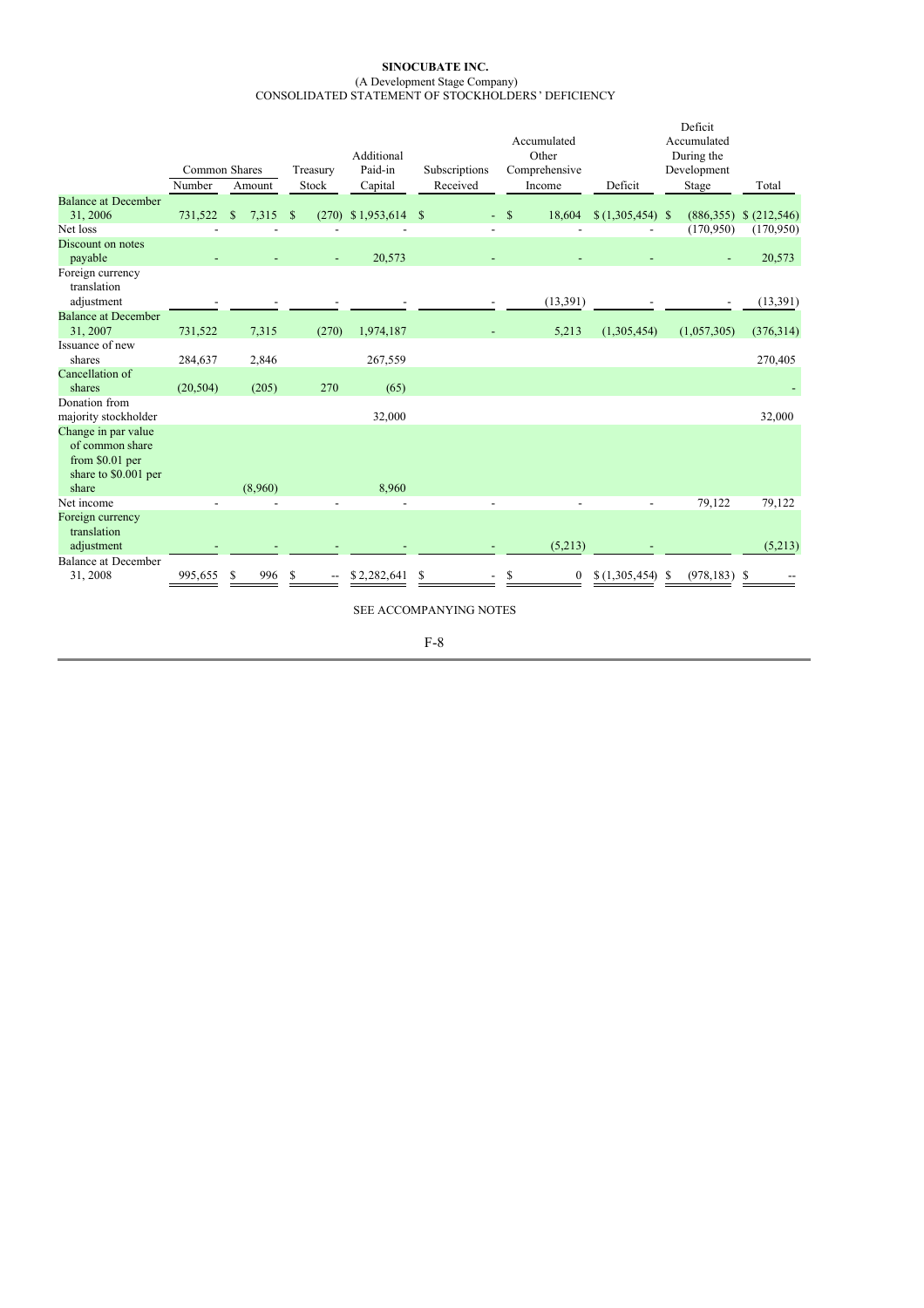### **SINOCUBATE INC.** (A Development Stage Company) STATEMENTS OF OPERATIONS FROM DISCONTINUED OPERATIONS

| Twelve months ended<br>December 31,<br>2008<br>2007                                        | January 1,<br>$2004$ (Date of<br>Inception of<br>the<br>Development<br>Stage) to<br>December 31,<br>2008 |            |  |
|--------------------------------------------------------------------------------------------|----------------------------------------------------------------------------------------------------------|------------|--|
| $\mathbb{S}$<br>Amortization<br>$\mathcal{S}$<br>٠<br>٠                                    | S                                                                                                        | 57,051     |  |
| Management and consulting fees<br>$\qquad \qquad \blacksquare$<br>$\overline{\phantom{a}}$ |                                                                                                          | 165        |  |
| Professional fees                                                                          |                                                                                                          | 5,606      |  |
| Office supplies and services<br>1,419                                                      |                                                                                                          | 9,581      |  |
| Royalty, software and advertising                                                          |                                                                                                          | 69,251     |  |
| (1, 419)                                                                                   |                                                                                                          | (141, 654) |  |
| Write-down of intangible assets                                                            |                                                                                                          | (155,000)  |  |
| Forgiveness of debts                                                                       |                                                                                                          | 1,953      |  |
| Loss on disposition of equipment                                                           |                                                                                                          | (105,078)  |  |
| Incidental revenue                                                                         |                                                                                                          | 10,874     |  |
| Operating income (loss) from discontinued operations<br>(1, 419)                           |                                                                                                          | (388, 905) |  |
| Gain on disposition of subsidiary<br>78,436                                                |                                                                                                          | 108,120    |  |
| Net income (loss)<br>78,436<br>$(1,419)$ \$<br>S<br>S                                      |                                                                                                          | (280, 785) |  |

SEE ACCOMPANYING NOTES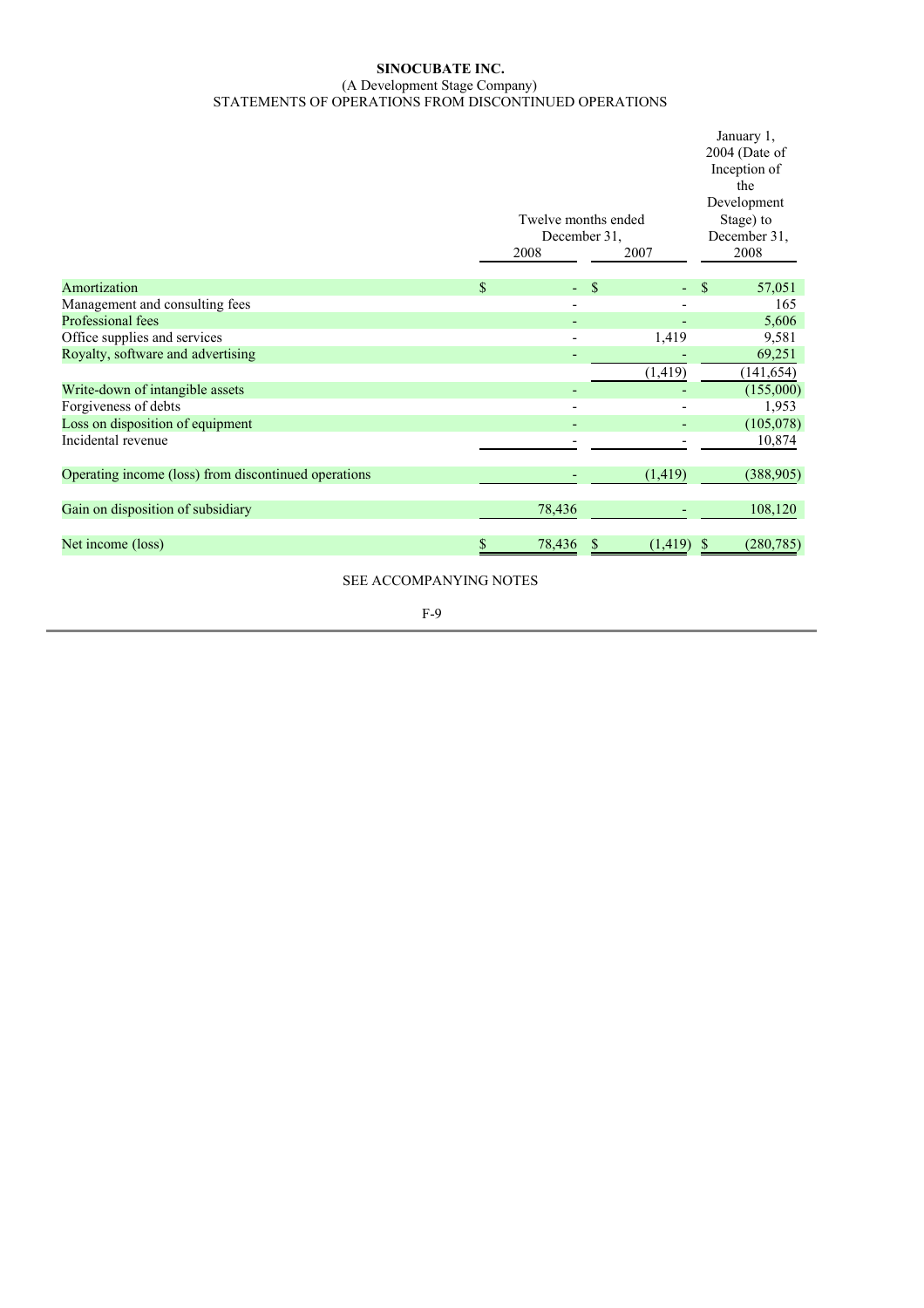#### **Note 1 Nature of business and going concern**

The Company was incorporated under the laws of the State of Florida on May 3, 1989 as Sparta Ventures Corp. and remained inactive until June 27, 1998. The name of the Company was changed to Thermal Ablation Technologies Corporation on October 8, 1998 and then to Poker.com, Inc. on August 10, 1999. On September 15, 2003, the Company changed its name to LegalPlay Entertainment Inc and November 8, 2006, the name of the Company was changed to Synthenol Inc. The Company's business through December 31, 2003 was primarily related to the operations of online gaming. In 2004, the Company discontinued the online gaming operations and redirected its business strategy to acquisition and marketing of new poker software to on-line gaming websites worldwide. The Company is a development stage company as defined by Statement of Financial Accounting Standards or SFAS No. 7, "Development Stage Enterprises."

On August 15, 2008, pursuant to a stock purchase agreement, Viking Investments Group LLC or Viking acquired 366,520 shares of the Company's common stock from certain of the Company's stockholders for \$350,000 in cash. In connection with the acquisition of the shares, certain promissory notes and debt in the aggregate principal amount of \$243,500 owed to the selling stockholders by the Company were assigned by the stockholders to Viking as reported on a Current Report on Form 8-K filed with the SEC on August 21, 2008. The shares acquired by Viking represented approximately 50.1% of the Company's then issued and outstanding capital stock calculated on a diluted basis and the sale of the shares represented a change of control of the Company.

On September 29, 2008, the Board of Directors of the Company ratified the cancellation of shares previously held by the Company in its treasury under certificate numbers 2057 (5,000 shares) and 2075 (15,504 shares) under the names of LegalPlay Entertainment and Poker.Com Corp., respectively, the two predecessor entities of the Company. The cancellation of the shares, which were effective on September 23, 2008, has reduced the number of issued and outstanding shares of common stock of the Company from 1,016,159 to 995,655 shares as of the date of this Report.

Effective November 3, 2008, the Company merged with and into its wholly-owned subsidiary, SinoCubate, Inc., a newly formed Nevada corporation, which remains the surviving entity of the merger. SinoCubate was formed in the State of Nevada on September 11, 2008. The merger has resulted in a change of name of the Company from Synthenol Inc. to SinoCubate, Inc. and a change in the state of incorporation of the Company from Florida to Nevada. Pursuant to the terms of an agreement and plan of merger dated September 29, 2008 (attached as exhibit to a Definitive Information Statement on Schedule 14C filed with the SEC on October 14, 2008) and effective as of November 3, 2008, SinoCubate possesses all the rights, privileges, powers of the Company, and the Company's debts and liabilities are now debts and liabilities of SinoCubate. In addition, all the issued and outstanding shares of common stock of the Company will be automatically converted into shares of SinoCubate common stock at the rate of one share of SinoCubate common stock, par value \$0.001 per share, for one share of common stock, par value \$0.01 per share, of the Company. The articles of incorporation and bylaws of SinoCubate now govern the Company.

Prior to August 15, 2008, the company disposed of its subsidiaries and made settlements with its creditors, leaving the company with no significant assets and liabilities. The new management of the Company decided to focus on a new business strategy pursuant to which the Company will seek to enter into contractual arrangements with entities that enables the Company to either purchase outright the assets and/or business operations of such entities or to enter into business arrangements, such as joint ventures or similar combinations with such entities to manage and operate such entities.

As of the date of this Report, the Company has not entered into an agreement with any entity and there can be no assurance that the Company will ever be able to identify and enter into an agreement with an entity or whether, if the Company successful enters into an agreement with a suitable entity, such combination may become successful and/or profitable.

These financial statements have been prepared in accordance with generally accepted accounting principles applicable to a going concern, which assumes that the Company will be able to meet its obligations and continue its operations for its next fiscal year. Realization values may be substantially different from carrying values as shown and these financial statements do not give effect to adjustments that would be necessary to the carrying values and classification of assets and liabilities should the Company be unable to continue as a going concern. At December 31, 2008, the Company has accumulated losses of \$2,283,637 since its inception and expects to incur further losses in the development of its business, all of which casts substantial doubt about the Company's ability to continue as a going concern. The Company's ability to continue as a going concern is dependent upon its ability to generate future profitable operations and/or to obtain the necessary financing to meet its obligations and repay its liabilities arising from normal business operations when they come due. Management has no formal plan in place to address this concern but considers that the Company will be able to obtain additional funds by equity financing and/or related party advances; however there is no assurance of additional funding being available.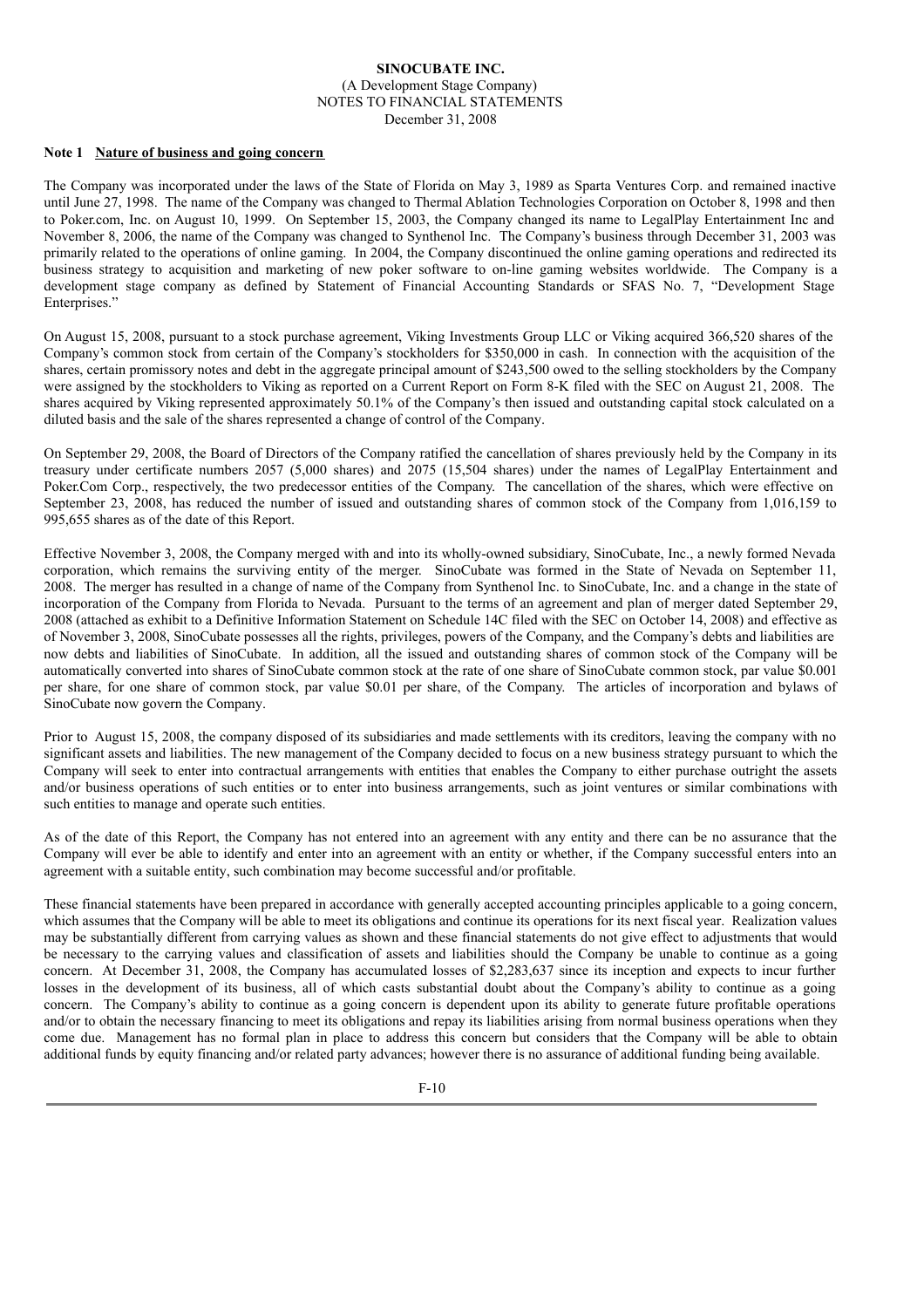#### **Note 2 Summary of Significant Accounting Policies**

#### **a) Basis of Presentation and Going Concern Assumption**

The financial statements of the Company have been prepared in accordance with accounting principles generally accepted in the United States of America ("US GAAP") and are expressed in U.S. dollars. The Company's fiscal year-end is December 31.

These financial statements have been prepared in accordance with the US GAAP applicable to a going concern, which assumes that the Company will be able to meet its obligations and continue its operations for its next fiscal year. Realization values may be substantially different from carrying values as shown and these financial statements do not give effect to adjustments that would be necessary to the carrying values and classification of assets and liabilities should the Company be unable to continue as a going concern. At December 31, 2008, the Company has accumulated losses of \$2,283,637 since its inception and expects to incur further losses in the development of its business, both of which casts substantial doubt about the Company's ability to continue as a going concern. The Company's ability to continue as a going concern is dependent upon its ability to generate future profitable operations and/or to obtain the necessary financing to meet its obligations and repay its liabilities arising from normal business operations when they come due. The Company's current business plan is to seek, investigate, and, if warranted, enter into contractual arrangements with entities that enables the Company to either purchase outright the assets and and/or business operations of such entities or to enter into business arrangements, such as joint ventures or similar combinations with such entities to manage and operate such entities as affiliated entities of the Company.

#### **b) Use of Estimates**

The preparation of financial statements in conformity with US GAAP requires management to make certain estimates and assumptions that affect the reported amounts and timing of revenues and expenses, the reported amounts and classification of assets and liabilities, and disclosure of contingent assets and liabilities. The Company's actual results could vary materially from management's estimates and assumptions. Significant areas requiring the use of management estimates relate to the determination expected tax rates for future income tax recoveries and determining the fair values of financial instruments.

#### **c) Foreign Currency Translation**

For the year ended December 31, 2007, the Company's functional currency is the Canadian dollar. The financial statements of the Company are translated to United States dollar equivalents in accordance with SFAS No. 52, "Foreign Currency Translation". Monetary assets and liabilities denominated in foreign currencies are translated into United States dollar equivalents at rates of exchange in effect at the balance sheet date. Non-Monetary items are translated at historical rates. Average rates for the year are used to translate revenues and expenses. The cumulative translation adjustment is reported as a separate component of accumulated other comprehensive income, whereas gains and losses arising from foreign currency translations are included in results of operations.

For the year ended December 31, 2008, the Company's functional currency and the reporting currency are the United States dollar. Monetary assets and liabilities denominated in foreign currencies are translated into United States dollar equivalents at rates of exchange in effect at the balance sheet date. Non-Monetary items are translated at historical rates. Average rates for the year are used to translate revenues and expenses. The gains and losses arising from foreign currency translations are included in results of operations.

#### **d) Other Comprehensive Income**

SFAS No. 130 "Reporting Comprehensive Income," establishes standards for the reporting and display ofcomprehensive income and its components in the financial statements. During the years ended December 31, 2008 and 2007, the only component of comprehensive income was foreign currency translation adjustments.

### **e) Income Taxes**

The Company uses the asset and liability method of accounting for income taxes pursuant to SFAS No. 109 "Accounting for Income Taxes". Under this method, deferred income tax assets and liabilities are recognized for the future tax consequences attributable to temporary differences between the financial statements carrying amounts of assets and liabilities and their respective tax bases. Deferred tax assets and liabilities are measured using enacted tax rates expected to apply to taxable income in the years in which those temporary differences are expected to be recovered or settled.

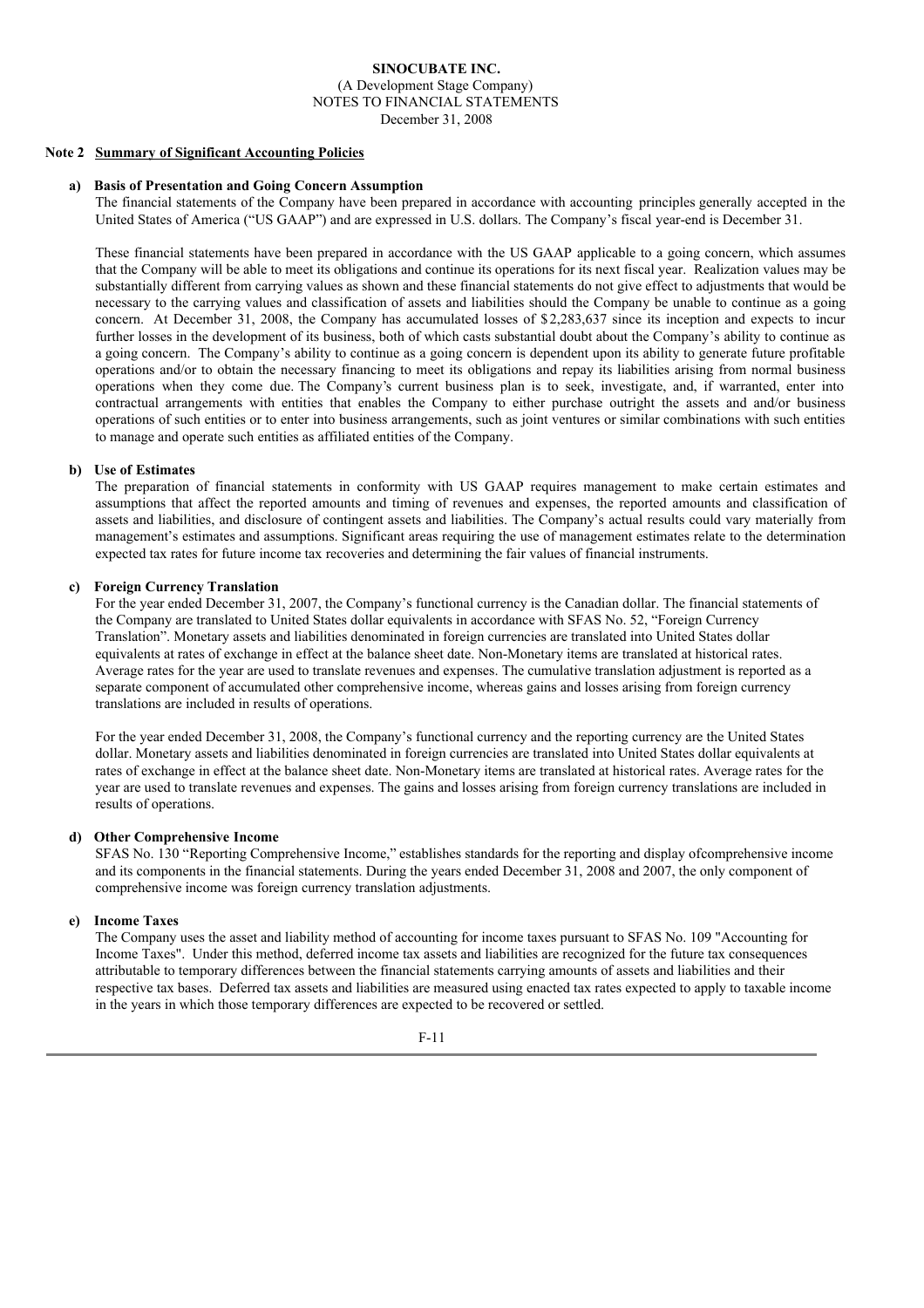The Company adopted the provisions of Financial Accounting Standards Board ("FASB") Interpretation No. 48, "Accounting for Uncertainty in Income Taxes ("FIN 48"), on January 1, 2007. Previously, the Company had accounted for tax contingencies in accordance with SFAS No.5, Accounting for Contingencies. As required by Interpretation 48, which clarifies SFAS No. 109, Accounting for Income Taxes, the Company recognizes the financial statement benefit of a tax position only after determining that the relevant tax authority would make more likely than not sustain the position following an audit. For tax positions meeting this standard, the amount recognized in the financial statements is the largest benefit that has a greater than 50 percent likelihood of being realized upon ultimate settlement with the relevant tax authority. At the adoption date, the Company applied Interpretation 48 to all tax positions for which the statute of limitations remained open. The adoption of FIN 48 did not have a material impact in the consolidated financial statements during the year ended December 31, 2008.

#### **f) Basic and Diluted Loss Per Share**

The Company reports basic loss per share in accordance with SFAS No. 128, "Earnings per Share". Basic loss per share is computed using the weighted average number of common shares outstanding during the year. Diluted earnings per share reflect the potential dilution that could occur if potentially dilutive securities were exercised or converted to common stock. The dilutive effect of options and warrants and their equivalent is computed by application of the treasury stock method and the effect of convertible securities by the "if converted" method.

### **g) Financial Instruments**

The carrying value of the Company's financial instruments, consisting of cash, accounts payable and accrued liabilities and notes payable approximates their fair value due to the short maturity of such instruments. Unless otherwise noted, it is management's opinion that the Company is not exposed to significant interest, currency or credit risks arising from these financial instruments.

### **h) Stock-based Compensation**

The Company has adopted SFAS No. 123(R), "Share-Based Payment," which requires the compensation cost related to sharebased payments, such as stock options and employee stock purchase plans, be recognized in the financial statements based on the grant-date fair value of the award. For the years ended December 31, 2008 and 2007, the Company has not adopted a stock option plan and has not granted any stock options.

### **i) Recent Accounting Pronouncements**

In February 2007, the Financial Accounting Standards Board ("FASB") issued SFAS No. 159, "The Fair Value Option for Financial Assets and Financial Liabilities". This Statement permits entities to choose to measure many financial assets and financial liabilities at fair value. Unrealized gains and losses on items for which the fair value option has been elected are reported in earnings. SFAS No. 159 is effective for fiscal years beginning after November 15, 2007, which for the Company would be the fiscal year beginning January 1, 2008. The application of SFAS No. 159 has had no impact on the Company's financial position and results of operations.

In December 2007, the FASB issued SFAS No. 160, "Non-controlling Interests in Consolidated Financial Statements". This Statement amends ARB 51 to establish accounting and reporting standards for the non-controlling (minority) interest in a subsidiary and for the deconsolidation of a subsidiary. It clarifies that a non-controlling interest in a subsidiary is an ownership interest in the consolidated entity that should be reported as equity in the consolidated financial statements. The Company has not yet determined the impact, if any, that SFAS No. 160 will have on its financial statements. SFAS No. 160 is effective for the Company's fiscal year beginning January 1, 2010.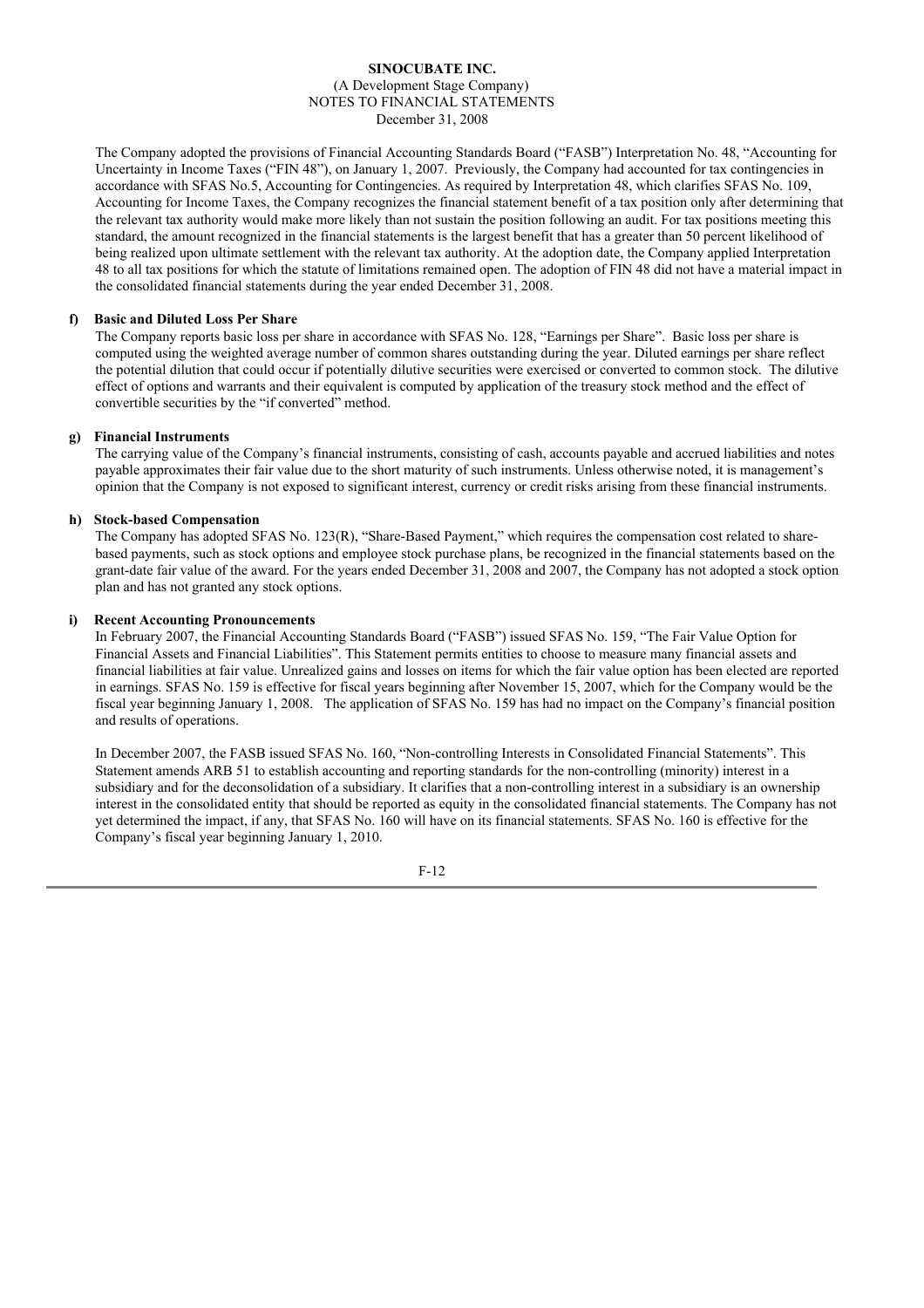In December 2007, the FASB issued SFAS No. 141 (Revised) "Business Combinations". SFAS 141 (Revised) establishes principles and requirements for how the acquirer of a business recognizes and measures in its financial statements the identifiable assets acquired, the liabilities assumed, and any non-controlling interest in the acquiree. The statement also provides guidance for recognizing and measuring the goodwill acquired in the business combination and determines what information to disclose to enable users of the financial statements to evaluate the nature and financial effects of the business combination. The guidance will become effective for the fiscal year beginning after December 15, 2008. Management is in the process of evaluating the impact SFAS 141 (Revised) will have on the Company's financial statements upon adoption.

In March 2008, the Financial Accounting Standards Board (FASB) issued FASB Statement No. 161, Disclosures about Derivative Instruments and Hedging Activities. The new standard is intended to improve financial reporting about derivative instruments and hedging activities by requiring enhanced disclosures to enable investors to better understand their effects on an entity's financial position, financial performance, and cash flows. It is effective for financial statements issued for fiscal years and interim periods beginning after November 15, 2008, with early application encouraged. The Company is currently evaluating the impact of adopting SFAS No. 161 on its financial statements, but believes it will not have a material impact on its financial position, results of operations, or cash flows upon adoption.

In May 2088, the FASB issued Financial Accounting Standard No. 162, "The Hierarchy of Generally Accepted Accounting Principles" ("SFAS No. 162"). The statement is intended to improve financial reporting by identifying a consistent hierarchy for selecting accounting principles to be used in preparing financial statements that are prepared in conformance with GAAP. Unlike SAS No. *69,* "The Meaning of Present in Conformity With GAAP," SFAS No. 162 is directed to the entity rather than the auditor. The statement is effective 60 days following the 5EC's approval of the Public Company Accounting Oversight Board amendments to AU Section 411, "The Meaning of Present Fairly in Conformity with GAAP." The Company is currently assessing the impact of this statement, but believes it will not have a material impact on its financial position, results of operations, or cash flows upon adoption.

In May 2008, the FASB issued SFAS No. 163, "Accounting for Financial Guarantee Insurance Contracts-an interpretation of FASB Statement No. 60." Diversity exists in practice in accounting for financial guarantee insurance contracts by insurance enterprises under FASB Statement No. 60, Accounting and Reporting by Insurance Enterprises. This results in inconsistencies in the recognition and measurement of claim liabilities. This Statement requires that an insurance enterprise recognize a claim liability prior to an event of default (insured event) when there is evidence that credit deterioration has occurred in an insured financial obligation. This Statement requires expanded disclosures about financial guarantee insurance contracts. The accounting and disclosure requirements of the Statement will improve the quality of information provided to users of financial statements. The adoption of FASB 163 is not expected to have a material impact on the Company's financial position.

In May 2008, the Financial Accounting Standards Board ("FASB") issued FASB Staff Position ("FSP") APB 14-1, Accounting for Convertible Debt Instruments That May be Settled in Cash upon Conversion (Including Partial Cash Settlement). FSP APB14-1 clarifies that convertible debt instruments that may be settled in cash upon either mandatory or optional conversion (including Partial Cash Settlement) are not addressed by paragraph 12 of APB Opinion No.14, Accounting for Convertible Debt and Debt issued with Stock Purchase Warrants. Additionally, FSP APB14-1 specifies that issuers of such instruments should separately account for the liability and equity components in a manner that will reflect the entity's non-convertible debt borrowing rate when interest cost is recognized in subsequent periods. FSP APB14-1 is effective for financial statements issued for fiscal years beginning after December 15, 2008, and .interim periods within those fiscal years. The Company is evaluating the impact the adoption of FSP APB14-1 will have on its financial position and results of operations, but believes it will not have a material impact on its financial position, results of operations, or cash flows upon adoption.

In June 2008, the FA5B ratified the consensus reached on EITF Issue No. 07-05, Determining Whether an Instrument (or Embedded Feature) Is Indexed to an Entity's Own Stock. EITF Issue No. 87-05 clarifies the determination of whether an instrument (or an embedded feature) is indexed to an entity's own stock, which would qualify as a scope exception under SFAS No. 133, Accounting for Derivative Instruments and Hedging Activities. EITF Issue No. 07-05 is effective for financial statements issued for fiscal years beginning after December 15*,* 2008. Early adoption for an existing instrument is not permitted. The Company is currently evaluating the impact of adopting EITF Issue No. 07-05 on its financial statements, but believes it will not have a material impact on its financial position, results of operations, or cash flows upon adoption.

On June 16, 2008, the FASB issued final Staff Position (FSP) No. EITF03-6-1, "Determining Whether Instruments Granted in Share-Based Payment Transaction Are Participating Securities," to address the question of whether instrument granted in sharebased payment transaction are participating securities prior to vesting. The FSP determines that unvested share-based payment awards that contain rights to dividend payments should be included in earnings per share calculations. The guidance will be effective for fiscal years beginning after December 15, 2008. The Company is currently evaluating the requirement of (FSP) No. EITF03-6-1 as well as the impact of the adoption on its financial statements, but believes it will not have a material impact on its financial position, results of operations, or cash flows upon adoption.

In December 2008, the FASB issued FSP FAS 140-4 and FIN 46(R)-8, "Disclosures by Public Entities (Enterprises) about Transfers of Financial Assets and Interests in Variable Interest Entities" ("FSP FAS 140-4 and FIN 46 (R)-8"). FSP FAS140-4 and FIN 46(R)-8 amends FAS140 and FIN 46(R) to require additional disclosures regarding transfers of financial assets and interest in variable interest entities. FSP FAS 140-4 and FIN 46 (R)-8 is effective for interim or annual reporting periods ending after December 15, 2008. The Company is currently evaluating the impact of the adoption of FSP FAS140-4 and FIN 46(R)-8 will have on its consolidated financial position and results of operations, but believes it will not have a material impact on its financial position, results of operations, or cash flows upon adoption.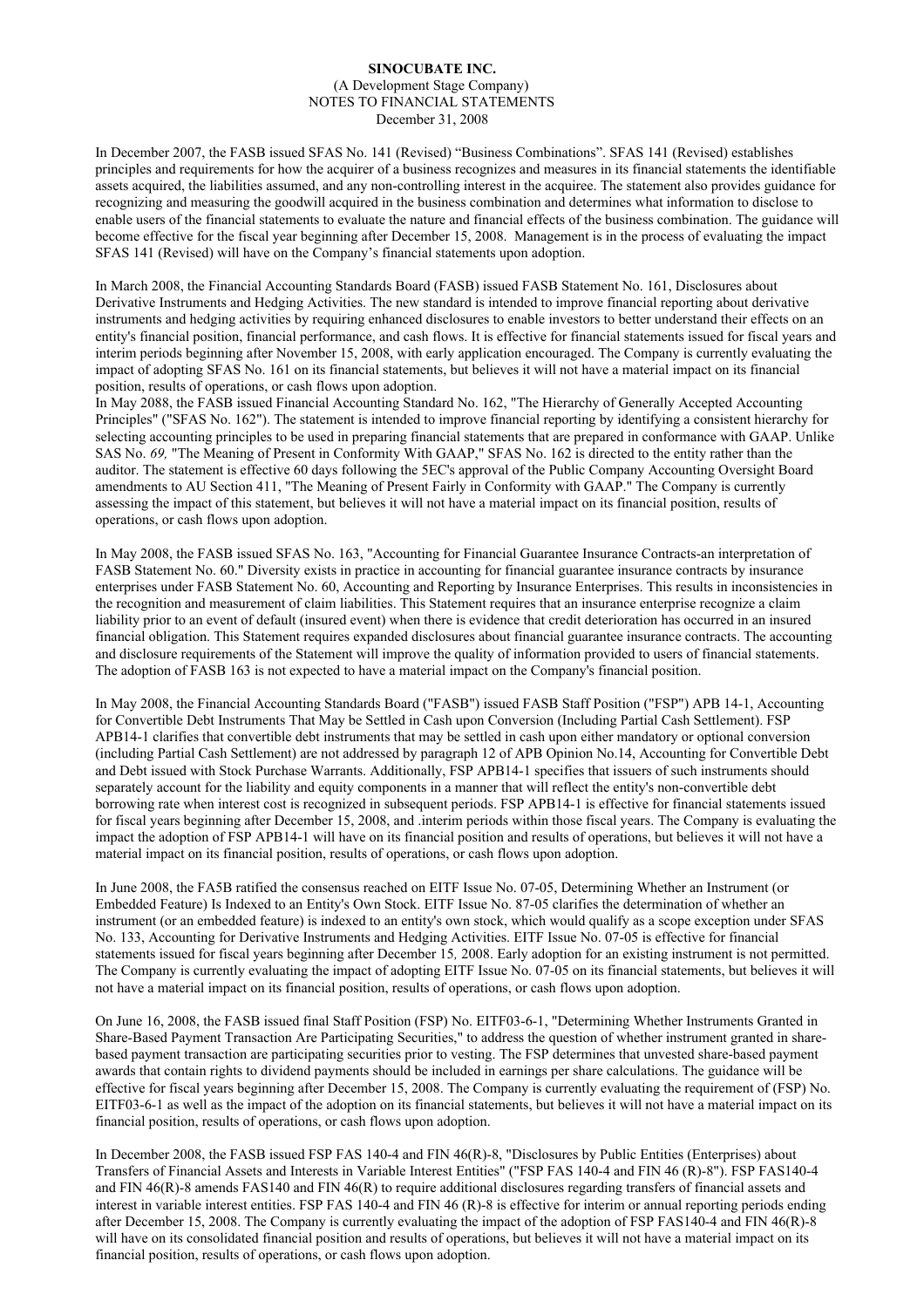### **Note 3 Debt Conversion**

On September 22, 2008, the Company entered into an agreement with Viking, its majority stockholder, relating to the issuance of 284,637 new shares of the Company's common stock to Viking in exchange for the release of Synthenol by Viking from an obligation to repay certain outstanding promissory notes and debt of Synthenol owing to Viking in the aggregate amount of \$270,405 (inclusive of principal and interest) as reported on a Current Report on Form 8-K filed with the SEC on September 24, 2008. The amount of the newly issued shares was determined by dividing \$270,405 by \$0.95 which price is equal to the price per share Viking paid for certain shares of Synthenol common stock pursuant to a stock purchase agreement dated as of August 15, 2008 described under Note 1.

### **Note 4 Related Party Transactions**

- (1) On September 22, 2008, the Company entered into an agreement with Viking, its majority stockholder, relating to the issuance of 284,637 new shares of the Company's common stock to Viking in exchange for the release of Synthenol by Viking from an obligation to repay certain outstanding promissory notes and debt of Synthenol owing to Viking in the aggregate amount of \$270,405 (inclusive of principal and interest) as reported on a Current Report on Form 8-K filed with the SEC on September 24, 2008. The amount of the newly issued shares was determined by dividing \$270,405 by \$0.95 which price is equal to the price per share Viking paid for certain shares of Synthenol common stock pursuant to a stock purchase agreement dated as of August 15, 2008 described under Note 1. The transaction was recorded at exchange values.
- (2) On July 11, 2008, the Company assigned a 6% carried interest it held in Thermal Ablations Technology Canada to Hokley Limited, a related party under common control of former management, in exchange for the cancelation of a promissory note held by Hokley in the principal amount of \$30,000 plus interest, which was due and payable on May 15, 2008. The transaction was recoreded at exchange values.
- (3) Viking, the majority shareholder of the Company, fully sponsored the audit fee of \$25,000 for the audit of the financial statements for the year ended December 31, 2008 and the legal fee of \$7,000 for the filing of 10K.
- (4) On April 3, 2009, the Company entered into an agreement with Viking effective August 15, 2008, pursuant to which Viking agreed to pay for any services performed on behalf of the Company by third parties until such time that Viking is no longer the majority shareholder of the Company.

### **Note 5 Discontinued Operations**

On April 1, 2008, the Company entered into an agreement with an unrelated third party, Ryerson Corporation A.V.V. or Ryerson, to sell all the issued and outstanding shares of its wholly-owned subsidiaries, 564448 BC Ltd. or 564448 and Casino Marketing S.A. or CMSA for consideration of \$1. All inter-company debts between CMSA, 564448 and the Company were cancelled. As part of the agreement, Ryerson also assumed all of the liabilities of CMSA and 564448. As such, the Company recognized a gain on the disposition of the subsidiaries.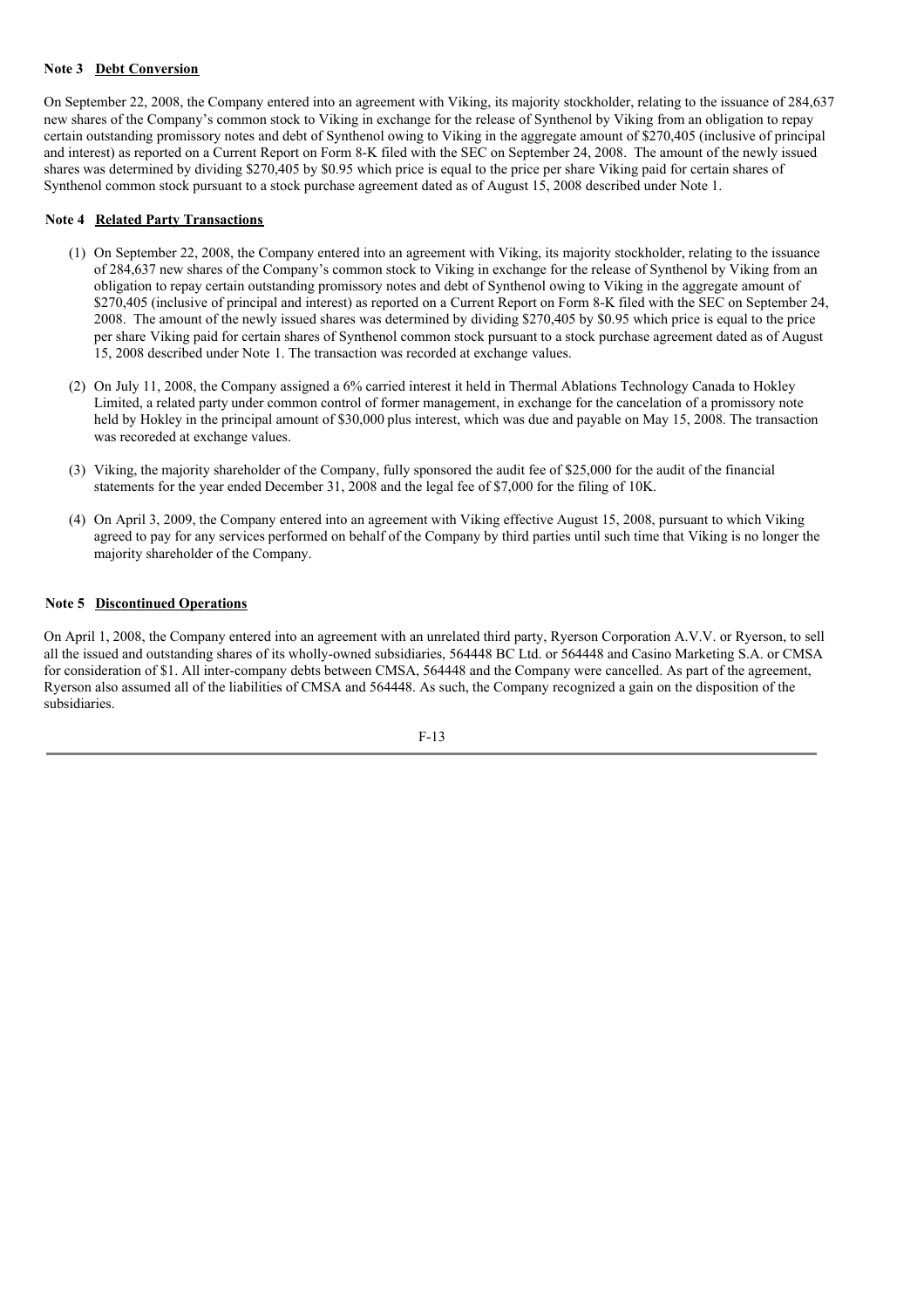## **SINOCUBATE INC.**

#### (A Development Stage Company) NOTES TO FINANCIAL STATEMENTS December 31, 2008

| Proceeds                                                                      |        |
|-------------------------------------------------------------------------------|--------|
| Liabilities assumed by purchaser of Casino Marketing S.A. as of April 1, 2008 | 8.169  |
| Liabilities assumed by purchaser of 564448 BC Ltd. as of April 1, 2008        | 70,267 |
|                                                                               |        |
| Gain on sales of discontinued operations                                      | 78.437 |

### **Note 6 Supplemental Cash Flow Information**

|                                              | 2008          | 2007 | January 1, 2004<br>(Date of<br>Inception of the<br>Development<br>Stage) to<br>December 31,<br>2008 |
|----------------------------------------------|---------------|------|-----------------------------------------------------------------------------------------------------|
| Cash paid for:                               |               |      |                                                                                                     |
| Interest                                     |               |      |                                                                                                     |
| Income taxes (recovery)                      |               |      | (3,934)                                                                                             |
|                                              |               |      |                                                                                                     |
| Common shares issued to settle notes payable | \$<br>270,405 |      | 295,405                                                                                             |
| Expenses assumed by principal stckholders    | 32,000        |      | 32,000                                                                                              |

### **Note 7 Income Taxes**

The Company's deferred tax assets are as follows:

|                                  | 2008 | 2007        |
|----------------------------------|------|-------------|
| Net operating loss carryforwards |      | \$2,351,000 |
| Statutory tax rate               | 34%  | 34%         |
| Deferred tax asset               |      | 799,340     |
| Valuation allowance              |      | (799, 340)  |
|                                  |      |             |
|                                  |      |             |
|                                  |      |             |

No provision for income taxes has been provided in these financial statements due to the net loss for the years ended December 31, 2008 and 2007. At December 31, 2008, the Company has no net operating loss carryforwards.

### **Note 8. Reclassifications**

Certain items in fiscal 2007 were reclassified due to the sales of discontinued operations. Please refer to Note 5.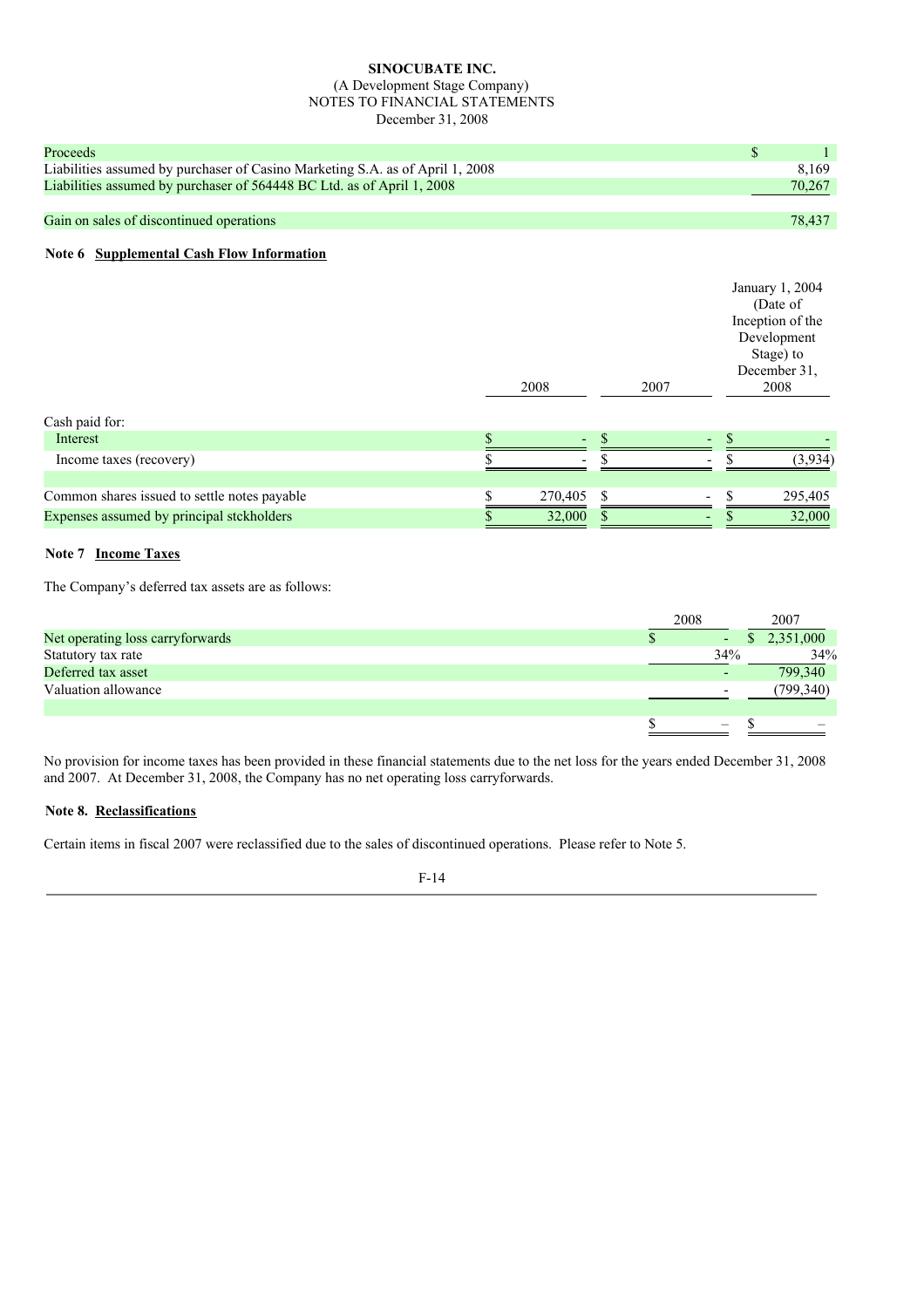### **Item 9. Changes in and Disagreements With Accountants on Accounting and Financial Disclosure.**

The management of the Company is responsible for establishing and maintaining adequate internal control over financial reporting. Management must evaluate its internal controls over financial reporting, as required by Sarbanes-Oxley Act Section 404 (a). The Company's internal control over financial reporting is a process designed under the supervision of the Company's Chief Executive Officer and Chief Financial Officer to provide reasonable assurance regarding the reliability of financial reporting and the preparation of the Company's financial statements for external purposes in accordance with U.S. generally accepted accounting principles.

As of December 31, 2008, management assessed the effectiveness of the Company's internal control over financial reporting based on the criteria for effective internal control over financial reporting established in Internal Control—Integrated Framework issued by the Committee of Sponsoring Organizations of the Treadway Commission and SEC guidance on conducting such assessments. Based on that evaluation, they concluded that, during the period covered by this report, such internal controls and procedures were not effective to detect the inappropriate application of US GAAP rules as more fully described below. This was due to deficiencies that existed in the design or operation of our internal controls over financial reporting that adversely affected our internal controls and that may be considered to be material weaknesses.

The matters involving internal controls and procedures that the Company's management considered to be material weaknesses under the standards of the Public Company Accounting Oversight Board were: (1) lack of a functioning audit committee and lack of a majority of outside directors on the Company's board of directors, resulting in ineffective oversight in the establishment and monitoring of required internal controls and procedures; (2) inadequate segregation of duties consistent with control objectives; (3) insufficient written policies and procedures for accounting and financial reporting with respect to the requirements and application of US GAAP and SEC disclosure requirements; and (4) ineffective controls over period end financial disclosure and reporting processes. The aforementioned material weaknesses were identified by the Company's chief financial officer in connection with the audit of our financial statements as of December 31, 2008 and communicated the matters to our management.

13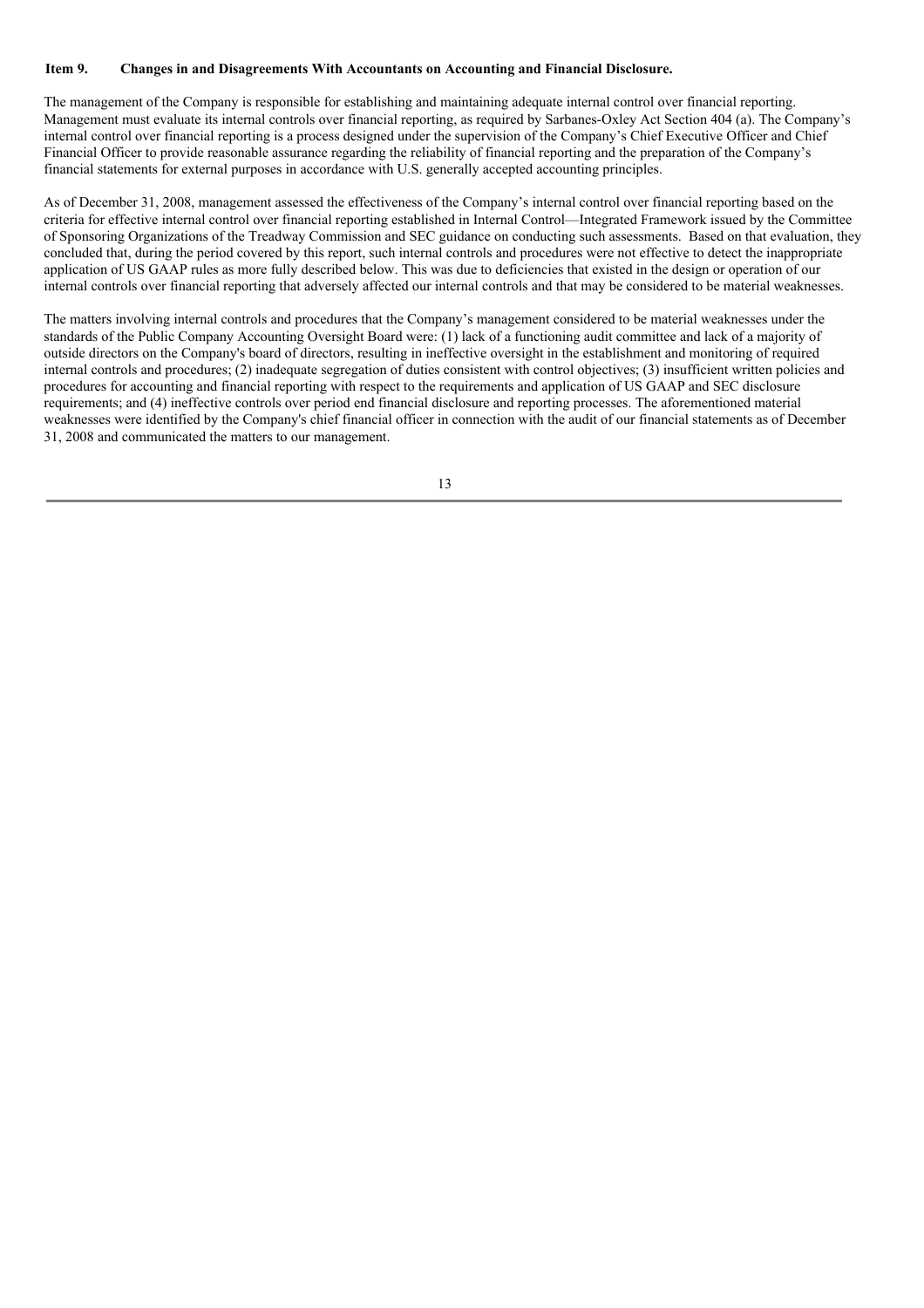Management believes that the material weaknesses set forth in items (2), (3) and (4) above did not have an affect on the Company's financial results. However, management believes that the lack of outside directors on the Company's board of directors can resulting in oversight in the establishing and monitoring of required internal controls and procedures which can affect the process of preparing Company's financial statements.

Management believes that the appointment of one or more outside directors, who shall be appointed to a fully functioning audit committee, will remedy the lack of a functioning audit committee and a lack of a majority of outside directors on the Company's Board. In addition, management believes that preparing and implementing sufficient written policies and checklists will remedy the following material weaknesses (i) insufficient written policies and procedures for accounting and financial reporting with respect to the requirements and application of US GAAP and SEC disclosure requirements; and (ii) ineffective controls over period end financial close and reporting processes. Further, management believes that the hiring of additional personnel who have the technical expertise and knowledge will result in proper segregation of duties and provide more checks and balances within the financial reporting department. Additional personnel will also provide the cross training needed to support the Company if personnel turn over issues within the financial reporting department occur. This coupled with the appointment of additional outside directors will greatly decrease any control and procedure issues the Company may encounter in the future.

We will continue to monitor and evaluate the effectiveness of our internal controls and procedures and our internal controls over financial reporting on an ongoing basis and are committed to taking further action and implementing additional enhancements or improvements, as necessary and as funds allow.

### **Item 9A. Controls and Procedures.**

There have been no changes in our internal control over financial reporting identified in connection with the evaluation required by paragraph (d) of Rules 13a-15 or 15d-15 under the Exchange Act that occurred during the small business issuer's last fiscal quarter that has materially affected, or is reasonably likely to materially affect, our internal control over financial reporting.

### **PART III**

### **Item 10. Directors, Executive Officers and Corporate Governance.**

### **Identification of Directors and Executive Officers**

The name of the current officers and directors of the Company as well as certain information about them are set forth below:

| Name      | Age | <b>Position</b>                  |
|-----------|-----|----------------------------------|
| Tom Simeo | 57  | Director/Chief Executive Officer |

#### **Background of Officers and Directors**

*Tom Simeo*. Mr. Simeo, has been the Company's Chief Executive Officer since August 15, 2008, when Viking Investments Group LLC acquired control of the Company. Mr. Simeo has been the chairman of the board of directors of the Company since August 2008. Mr. Simeo, a corporate lawyer and investment banker, is the founder and managing partner of Viking Investments Group LLC. a Delaware limited liability company established in 1993. Between 1990 and 1993, Mr. Simeo advised on the financing and private acquisition of state owned companies in former Soviet Bloc countries. During the years of 1993 through 2004, Mr. Simeo initiated, advised and helped structure investments in United States to foreign private and publicly listed companies. From early 1980's through 1990, Mr. Simeo was a practicing lawyer in Sweden. Mr. Simeo is a graduate Jur. kand. (Am. LL.M equivalent) from the University of Lund, Sweden. Mr. Simeo also studied law at Stockholm University and International Economy at Uppsala University in Sweden. Mr. Simeo is not a director of any other public company and he devotes only a limited amount of time to the affairs of the Company.

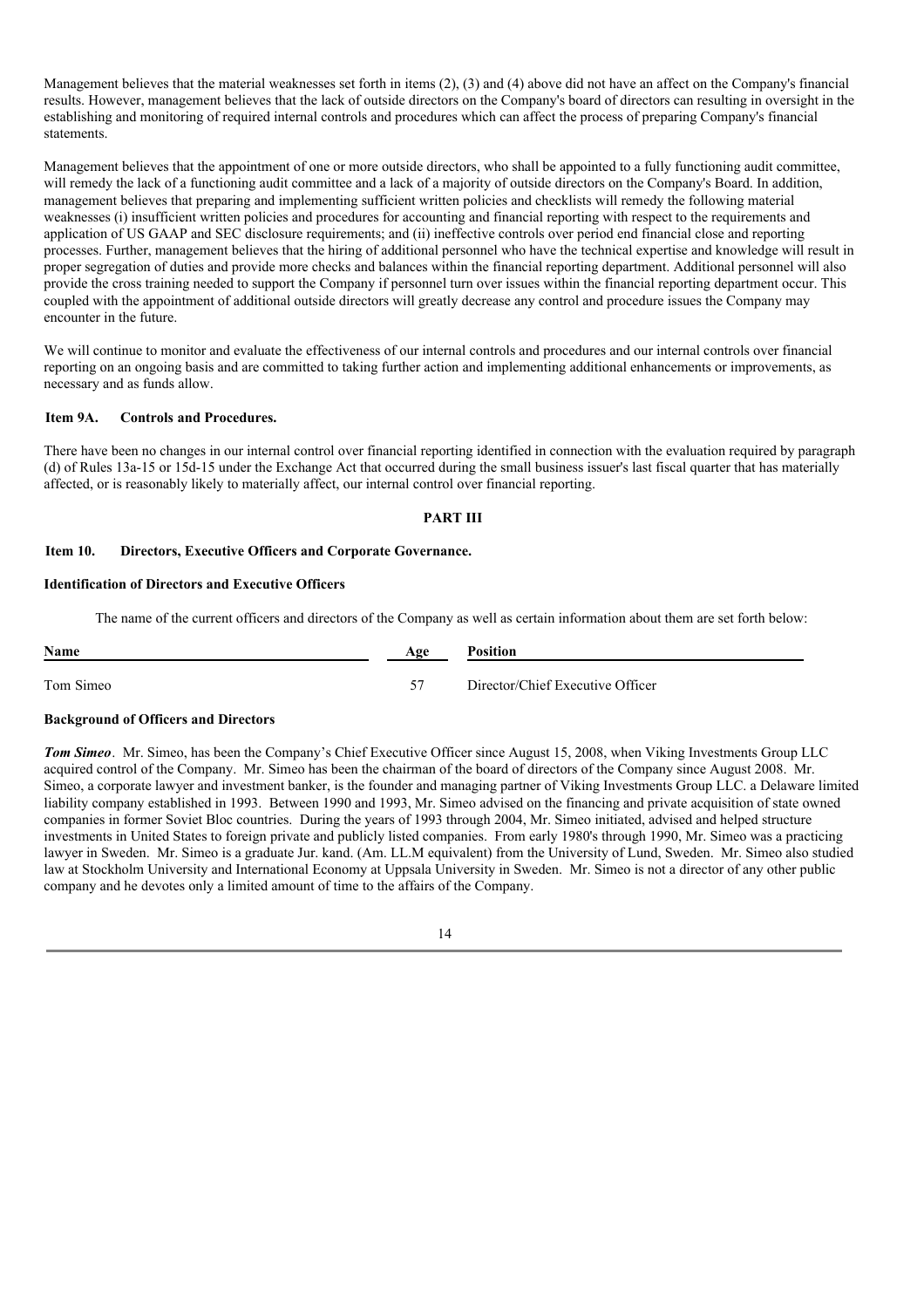### **Family Relationships**

There are no family relationships among our directors or executive officers.

#### **Audit Committee and Audit Committee Financial Expert**

We do not currently have an audit committee financial expert, nor do we have an audit committee. Our entire board of directors handles the functions that would otherwise be handled by an audit committee. We do not currently have the capital resources to pay director fees to a qualified independent expert who would be willing to serve on our board and who would be willing to act as an audit committee financial expert. As our business expands and as we appoint others to our board of directors we expect that we will seek a qualified independent expert to become a member of our board of directors. Before retaining any such expert our board would make a determination as to whether such person is independent.

#### **Code of Ethics**

The Company has not yet formally adopted a written code of ethics to be applied to the Company's principal executive officer, principal financial officer, principal accounting officer or controller, or persons performing similar functions. Based on its small size, limited financial and human resources, the Company has not adopted written code of ethics. However, the Company expects to adopt a code of ethics as soon as practicable in fiscal 2009.

#### **Involvement in Certain Legal Proceedings**

To the best of the registrant's knowledge, during the past five years, no director, executive officer, promoter or control person of the Company:

- (1) has filed a petition under the federal bankruptcy laws or any state insolvency law, nor had a receiver, fiscal agent or similar officer appointed by a court for the business or present of such a person, or any partnership in which he was a general partner at or within two years before the time of such filing, or any corporation or business association of which he was an executive officer within two years before the time of such filing;
- (2) were convicted in a criminal proceeding or named subject to a pending criminal proceeding (excluding traffic violations and other minor offenses);
- (3) were the subject to any order, judgment or decree, not subsequently reversed, suspended or vacated, of any court of competent jurisdiction, permanently or temporarily enjoining, barring, suspending or otherwise limiting his involvement in any type of the following activities:
	- (i) acting as a futures commission merchant, introducing broker, commodity trading advisor, commodity pool operator, floor broker, leverage transaction merchant, associated person of any of the foregoing, or as an investment advisor, underwriter, broker or dealer in securities, or as an affiliated person, director of any investment company, or engaging in or continuing any conduct or practice in connection with such activity;
	- (ii) engaging in any type of business practice;
	- (iii) engaging in any activity in connection with the purchase or sale of any security or commodity or in connection with any violation of federal or state securities laws or federal commodity laws.

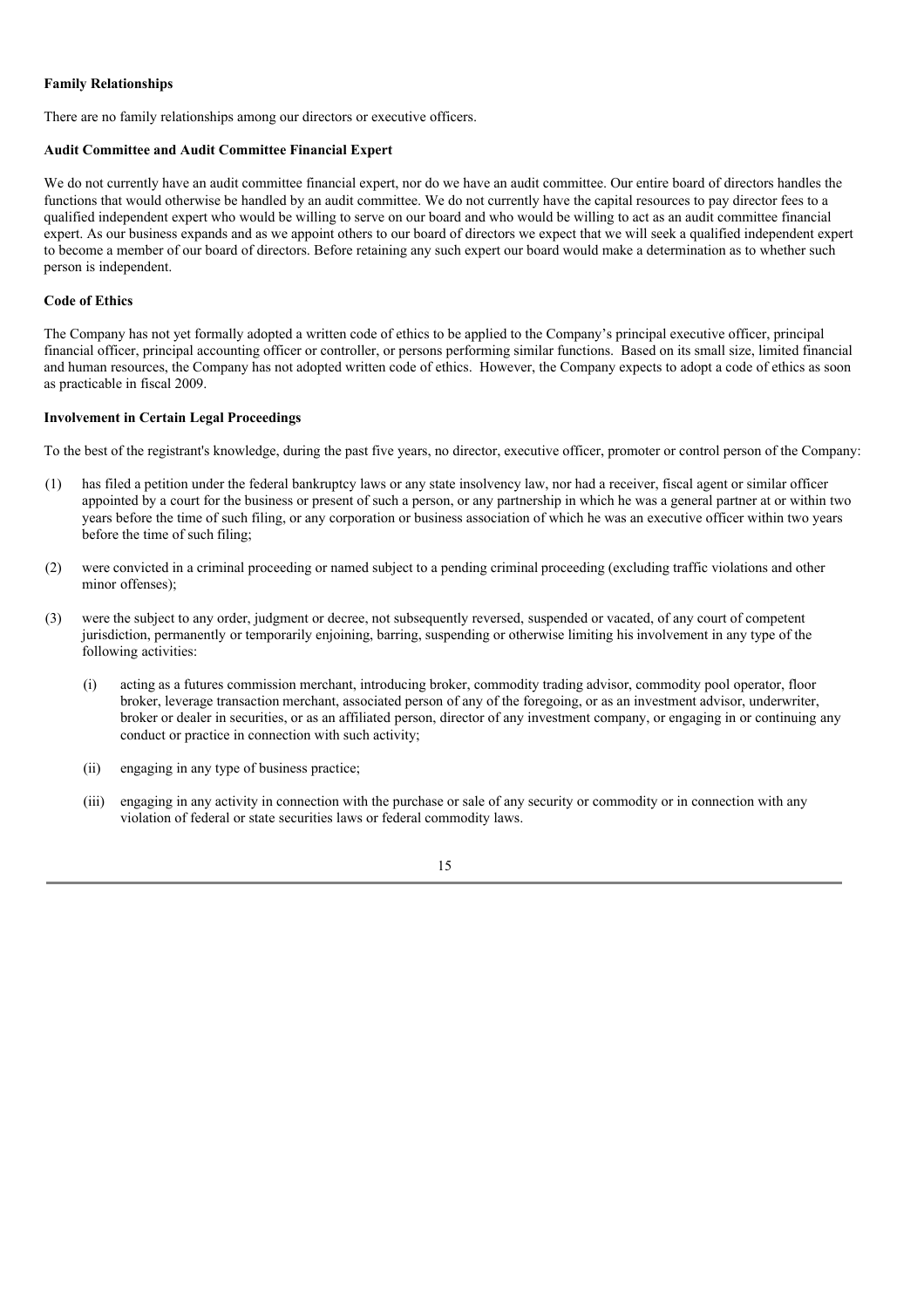- (4) were the subject of any order, judgment or decree, not subsequently reversed, suspended or vacated, of any federal or state authority barring, suspending or otherwise limiting for more than 60 days the right of such person to engage in any activity described above under this Item, or to be associated with persons engaged in any such activity;
- (5) were found by a court of competent jurisdiction in a civil action or by the Securities and Exchange Commission to have violated any federal or state securities law and the judgment in such civil finding or find by the Securities and Exchange Commission has not been subsequently reversed, suspended or vacated;
- (6) were found by a court of competent jurisdiction in a civil action or by the Commodity Futures Trading Commission to have violated any federal commodities law, and the judgment in such civil action or finding by the Commodity Futures Trading Commission has not been subsequently reversed, suspended or vacated.

### **Compliance with Section 16(A) of the Exchange Act**

To the best of our knowledge all directors, officers and persons who beneficially owned more than ten percent of our common stock filed timely reports in compliance with Section 16(a). A 10% percent owner, Viking Investments Group filed an amended Form 13/A on March 9, 2009, to account for additional shares of common stock it received in connection with the exchange of certain promissory notes for common stock as reported on a Current Report on Form 8-K filed with the Commission on September 24, 2008.

### **Item 11. Executive Compensation**

### **Summary Compensation Table— Fiscal Years Ended December 31, 2008 and 2007**

The following table sets forth information concerning all cash and non-cash compensation awarded to, earned by or paid to the named persons for services rendered in all capacities during the noted periods. No other executive officers received total annual salary and bonus compensation in excess of \$100,000.

| Name and<br>Principal<br>Position | Year | Salary<br>(S) | <b>Bonus</b><br>(S) | <b>Stock</b><br>Awards<br>(S) | Option<br>Awards<br>(S) | <b>Non-Equity</b><br><b>Incentive Plan</b><br>Compensation<br>Earnings<br>(S) | Non-Qualified<br><b>Deferred</b><br>Compensation<br>Earnings<br>(S) | All Other<br>Compensation<br>(S) | Total<br>(S) |
|-----------------------------------|------|---------------|---------------------|-------------------------------|-------------------------|-------------------------------------------------------------------------------|---------------------------------------------------------------------|----------------------------------|--------------|
| Tom Simeo                         | 2008 | $\Omega$      | $\Omega$            | $\Omega$                      | $\Omega$                | $\Omega$                                                                      | $\Omega$                                                            | $\Omega$                         | $\Omega$     |
| (1)                               | 2007 | $\Omega$      | $\mathbf{0}$        | $\mathbf{0}$                  | $\Omega$                | $\Omega$                                                                      | $\mathbf{0}$                                                        | $\Omega$                         | $\Omega$     |
| Richard Xu                        | 2008 | $\Omega$      | $\Omega$            | $\Omega$                      | $\Omega$                | $\Omega$                                                                      | $\Omega$                                                            |                                  | $\Omega$     |
| (2)                               | 2007 |               |                     |                               |                         |                                                                               |                                                                     |                                  | 0            |
| Cecil                             | 2008 | 3,750         | $\Omega$            | $\Omega$                      | $\Omega$                | $\Omega$                                                                      | $\Omega$                                                            | $\Omega$                         | 3,750        |
| Morris $(3)$                      | 2007 | 6.000         | $\Omega$            | $\Omega$                      | $\Omega$                | $\Omega$                                                                      | $\Omega$                                                            | $\Omega$                         | 6,000        |
| John Page                         | 2008 | 3,750         | $\Omega$            | 0                             | $\Omega$                | $\Omega$                                                                      | $\Omega$                                                            |                                  | 3,750        |
| (4)                               | 2007 | 6,000         | $\Omega$            |                               |                         |                                                                               |                                                                     | 0                                | 6,000        |

### Narrative to Summary Compensation Table

(1) In connection with the consummation of a stock purchase transaction and a change of control of the Company on August 15, 2008, Mr. Simeo became the Company's Chief Executive Officer effective on that date and elected as a director of the Company effective on August 25, 2008.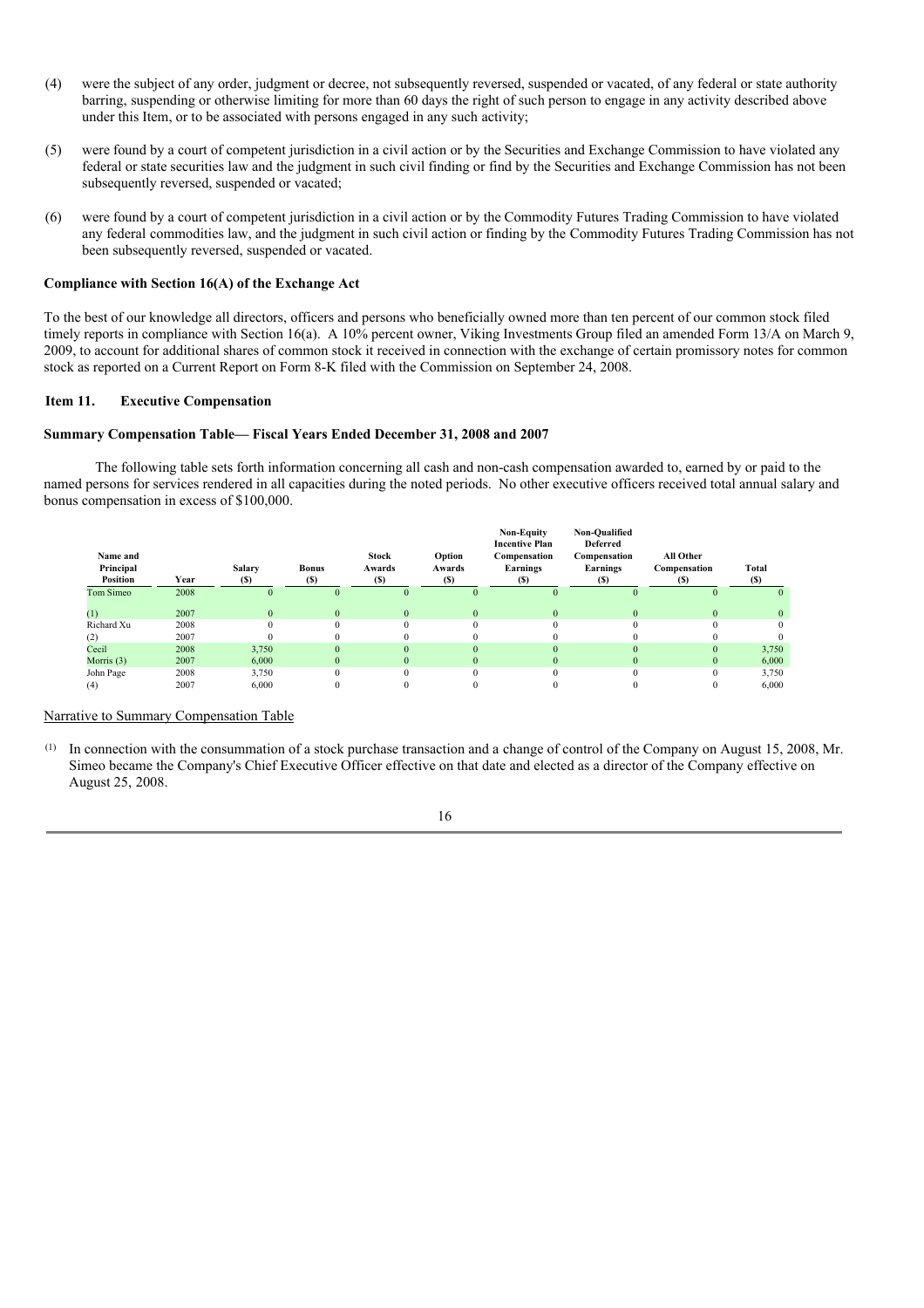- (2) In connection with the consummation of a stock purchase transaction and a change of control of the Company on August 15, 2008, Mr. Xu became the Company's President, Treasurer, and Secretary became effective on that date and elected as a director of the Company effective August 25, 2008 and he resigned effective March 23, 2009 as a director and from all the offices he held.
- (3) Cecil Morris tendered his resignation to the Company upon the closing of a stock purchase transaction and change of control of the Company on August 15, 2008. Mr. Morris' resignation from all offices he held with the Company became effective immediately upon the closing of the transaction and his resignation from his position as a director was effective on August 25, 2008.
- (4) John Page tendered his resignation to the Company upon the closing of a stock purchase transaction and change in control of the Company on August 15, 2008. Mr. Page's resignation from all offices he held with the Company became effective immediately upon the closing of the transaction and his resignation from his position as a director was effective on August 25, 2008.

#### **Compensation of Directors**

Directors of the Company may be reimbursed for any out-of-pocket expenses incurred by them for each regular or special meeting attendance. The Company presently has no pension, health, annuity, insurance or profit sharing plans.

#### **Outstanding Equity Awards at Fiscal Year End**

As of December 31, 2008, the Company did not maintain an equity incentive plan or other plan, including but not limited to bonus, deferred compensation or retirement plan under which the Company's securities may be issued to its named executive officers as compensation.

### **Employment Agreements**

No person has entered into any employment or similar agreement with the Company. It is not anticipated that the Company will enter into any employment or similar agreement unless in conjunction with or following completion of a business combination.

### **Compensation of Directors**

No current director of the Company was compensated as such during the fiscal year ended December 31, 2008.

### **Item 12. Security Ownership of Certain Beneficial Owners and Management and Related Stockholder Matters**

The following table sets forth information regarding beneficial ownership of our common stock as of January 31, 2009 (i) by each person who is known by us to beneficially own more than 5% of our common stock; (ii) by each of our officers and directors; and (iii) by all of our officers and directors as a group.

Unless otherwise specified, the address of each of the persons set forth below is in care of SinoCubate, Inc., 65 Broadway, New York, New York 10006.

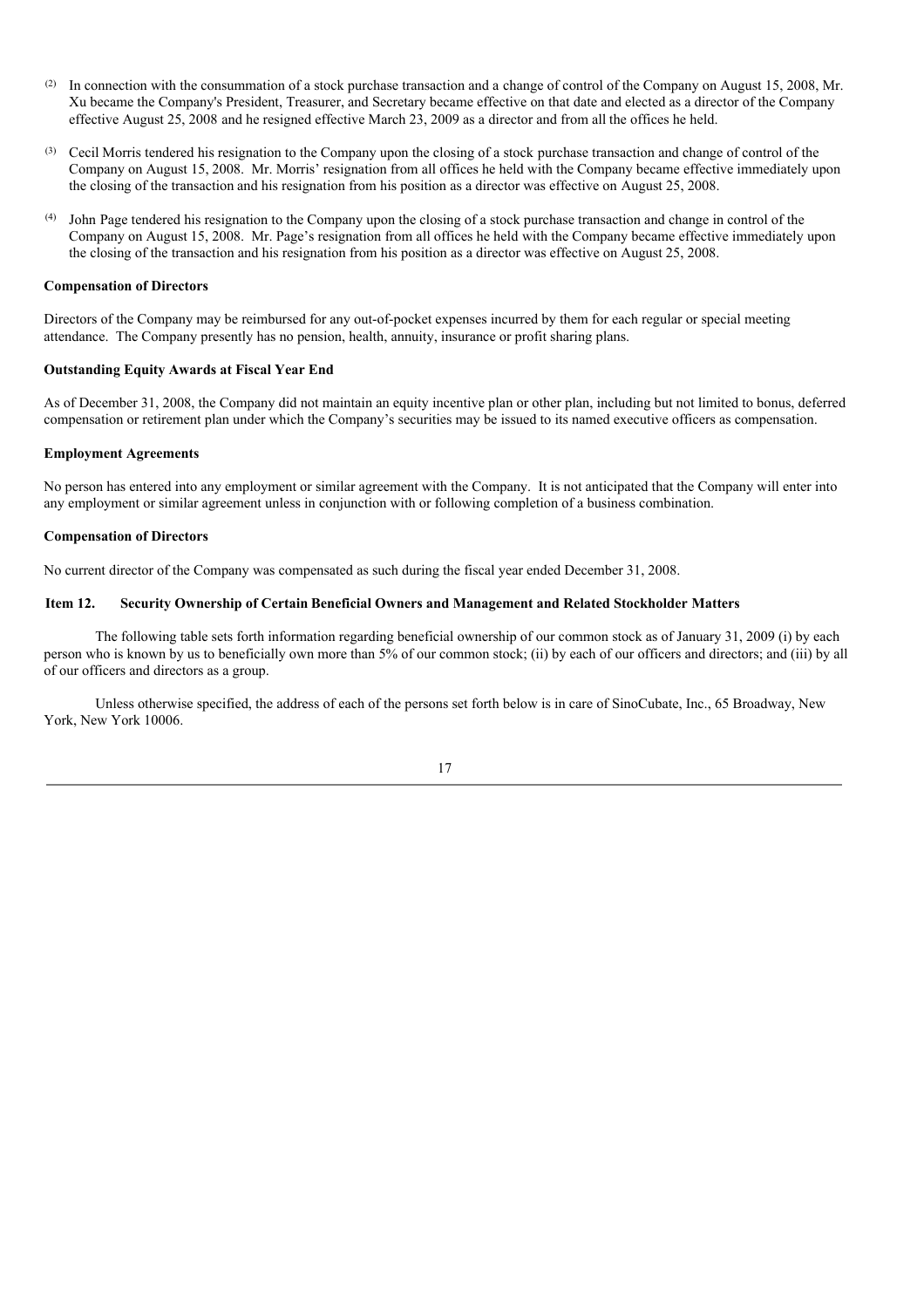| Name & Address of<br><b>Beneficial Owner</b>                                               | Office, if Any                               | Title of Class                       | Amount &<br>Nature of<br>Beneficial<br>Ownership $(1)$ | Percent of<br>Class <sup>(2)</sup> |
|--------------------------------------------------------------------------------------------|----------------------------------------------|--------------------------------------|--------------------------------------------------------|------------------------------------|
|                                                                                            |                                              |                                      |                                                        |                                    |
|                                                                                            |                                              | <b>Officers and Directors</b>        |                                                        |                                    |
| Tom Simeo                                                                                  | CEO, Director,<br>Treasurer and<br>Secretary | Common Stock<br>\$0.001<br>par value | (1)(3)                                                 | $*9/0$                             |
|                                                                                            |                                              | Common Stock                         |                                                        | $*9/0$                             |
| All officers and directors<br>as a group (1 person<br>named above)                         |                                              | \$0.001<br>par value                 | $\Omega$                                               |                                    |
|                                                                                            |                                              | <b>5% Securities Holder</b>          |                                                        |                                    |
| Viking Investments<br>Group LLC                                                            |                                              | Common Stock<br>\$0.001<br>par value | $632,157^{(4)}$                                        | 63.5%                              |
| Cede & Co.<br>P. O. Box 222<br><b>Bowling Green Station</b><br>New York, New York<br>10006 |                                              | Common Stock<br>\$0.001<br>par value | $342,230^{(5)}$                                        | 34.37%                             |

- \* Less than 1%.
- (1) Beneficial Ownership is determined in accordance with the rules of the Securities and Exchange Commission and generally includes voting or investment power with respect to securities. Each of the beneficial owners listed above has direct ownership of and sole voting power and investment power with respect to the shares of our common stock.
- (2) A total of 995,655 shares of the Company's Common Stock are considered to be outstanding pursuant to SEC Rule 13d-3(d)(1). For each Beneficial Owner above, any options exercisable within 60 days have been included in the denominator.
- (3) On August 21, 2008, Tom Simeo filed a Form 3 with the SEC stating that he has no beneficial ownership in any shares of the Company.
- (4) On March 9, 2009, Viking Investments Group LLC, a Delaware limited liability company or Viking filed a Schedule 13D/A with the SEC stating that Viking is the beneficial owner of 632,157 shares of Common Stock.
- (5) Confirmed by the Company's transfer agent as of February 5, 2009.

### **Changes in Control**

To the knowledge of management, there are no present arrangements or pledges of the Company securities, which may result in a change of control of the Company.

#### **Item 13. Certain Relationships and Related Transactions**

#### *Related Transaction*

On September 22, 2008, the Company entered into an agreement with Viking, its majority shareholder, relating to the issuance of 284,637 new shares of the Company's common stock to Viking in exchange for the release of the Company by Viking from an obligation to repay certain outstanding promissory notes and debt of the Company owing to Viking in the aggregate amount of \$270,405 (inclusive of principal and interest) as reported on a Current Report on Form 8-K filed with the SEC on September 24, 2008. As further detailed in the Current Report filed on September 24, 2008, Viking obtained the promissory notes from certain third parties as part of its acquisition of a majority interest in the Company. The Company's Board of Directors approved the transaction. The Company's chief executive officer and sole director, Mr. Simeo is also an officer of Viking.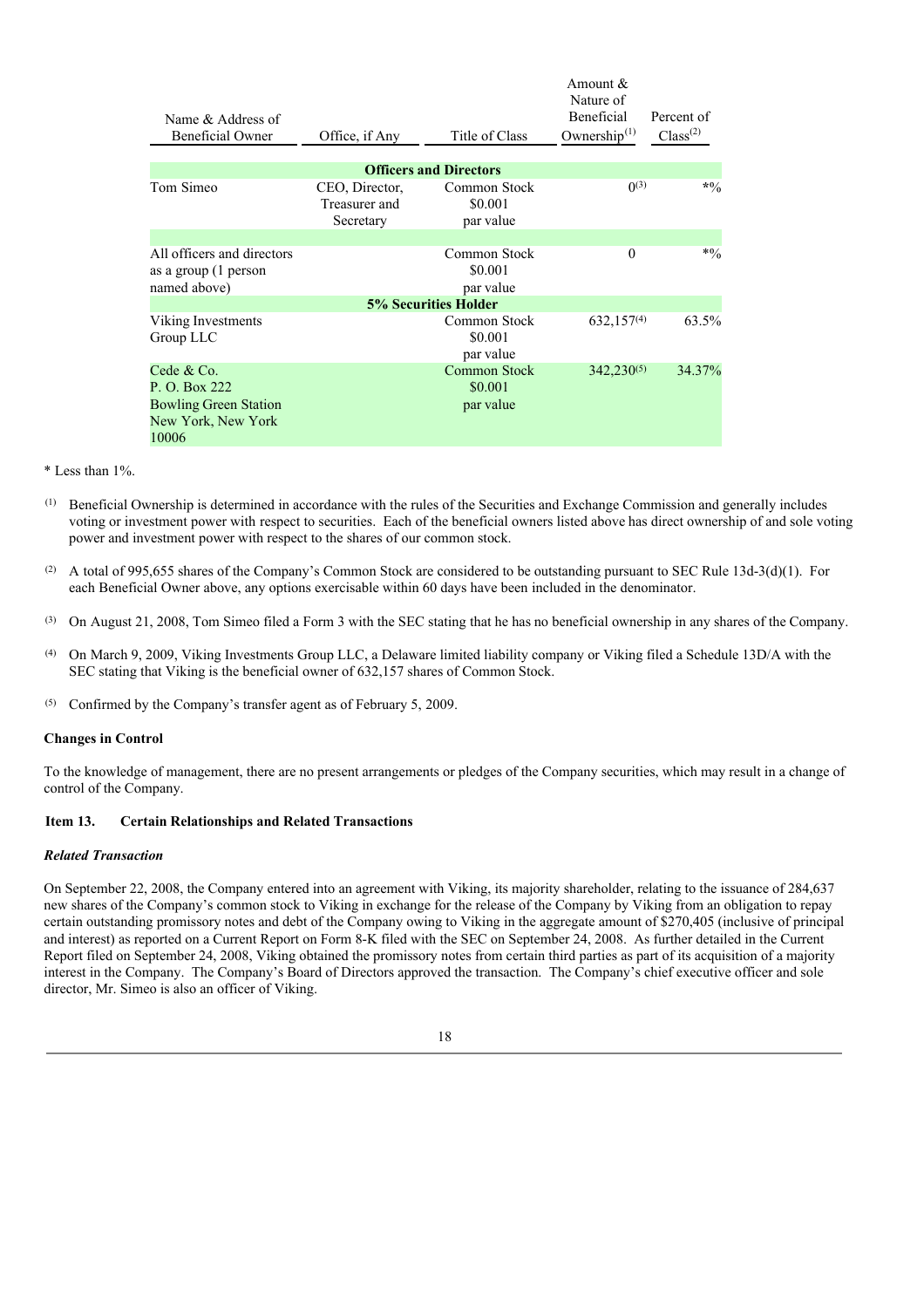On April 3, 2009, the Company entered into an agreement with Viking effective August 15, 2008, pursuant to which Viking agreed to pay for any services performed on behalf of the Company by third parties until such time that Viking is no longer the majority shareholder of the Company.

On July 11, 2008, the Company assigned a 6% carried interest it held in Thermal Ablations Technology Canada to Hokley Limited, a related party, in exchange for the cancelation of a promissory note held by Hokley in the principal amount of \$30,000 plus interest, which was due and payable on May 15, 2008.

Viking, the majority shareholder of the Company, fully sponsored the audit fee of \$25,000 for the audit of the financial statements for the year ended December 31, 2008 and the legal fee of \$7,000 for the filing of 10K.

### *Indebtedness of Management*

Other than as disclosed, there were no material transactions, series of similar transaction, currently transactions, or series of similar transactions, to which the Company or any of its subsidiaries was or is to be a party, in which the amount involved exceeded \$120,000 or 1% of the Company's total assets as of December 31, 2008 and in which any director or executive officer, or any security holder who is known to the Company to own of record or beneficially more than five percent of the Company's common stock, or any member of the immediate family of any of the foregoing persons, had a material interest.

### **Item 14. Principal Accounting Fees and Services**

### **1. Audit Fees**

In 2008, we have paid fees in respect to Schwartz Levitsky Feldman LLP and Dale Matheson Carr-Hilton LaBonte LLP, Chartered Accountants, auditing and review fees of \$4,000 (2007: \$22,972) related to our annual financial statements included in our Form 10-K for services that are normally provided by the accountants in connection with statutory and regulatory filings or engagements for those fiscal years.

|                                       | 2008                      | 2007       |
|---------------------------------------|---------------------------|------------|
| Schwartz Levitsky Feldman LLP         | 0S                        |            |
| Dale Matheson Carr-Hilton LaBonte LLP | $$4,000 \text{ } $21,200$ |            |
| Amisano Hanson                        |                           | 0 \$ 1.972 |

### **2. Audit-Related Fees**

There were no additional fees billed in each of the last two fiscal years for assurance and related services by the principal accountant, Schwartz Levitsky Feldman LLP or by the former principal accountants Amisano Hanson or Dale Matheson Carr-Hilton LaBonte LLP, Chartered Accountants, that are reasonably related to the performance of the audit or review of our financial statements and are not reported under Item 9 (e)(1) of Schedule 14A.

### **3. Tax Fees**

There were no additional aggregate fees billed in 2008 (2007 - \$0) for professional services rendered by the principal accountant, Schwartz Levitsky Feldman LLP or by the former principal accountants Amisano Hanson or Dale Matheson Carr-Hilton LaBonte LLP, Chartered Accountants, for tax compliance, tax advice and tax planning.

### **4. All Other Fees**

There were no additional aggregate fees billed in each of the last two fiscal years for products and services provided by any of Schwartz Levitsky Feldman LLP, Amisano Hanson or Dale Matheson Carr-Hilton LaBonte LLP, Chartered Accountants, other than the services reported in Item 9(e)(1) through 9(e)(3) of Schedule 14A.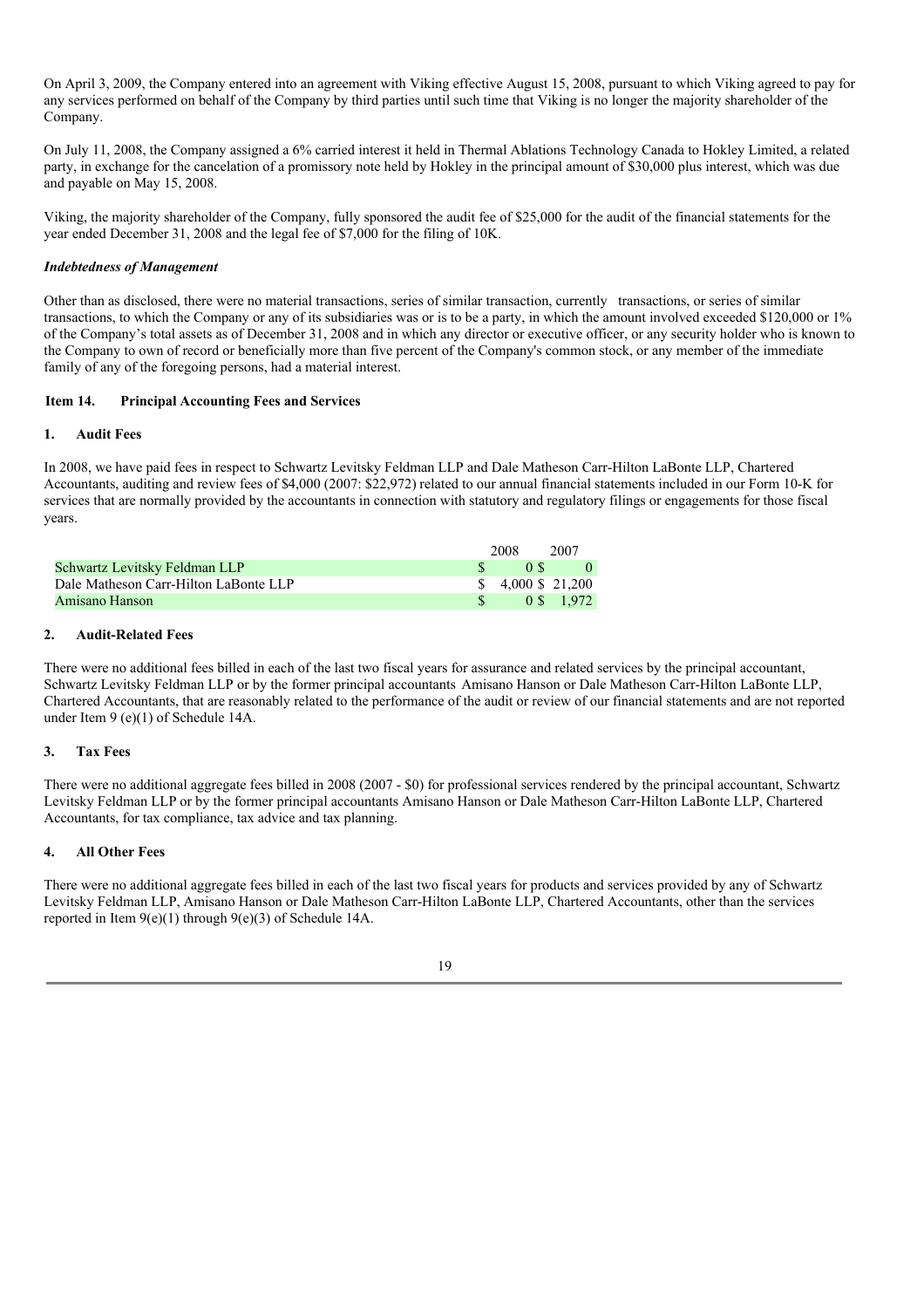## **Item 15. Exhibits, Financial Statement Schedules.**

### **(a) Exhibits**

| <b>Description</b>                                                                                                                                                                                                                                                 |
|--------------------------------------------------------------------------------------------------------------------------------------------------------------------------------------------------------------------------------------------------------------------|
|                                                                                                                                                                                                                                                                    |
| Agreement and Plan of Merger dated September 29, 2008, between Synthenol Inc. and SinoCubate, Inc. [Filed as<br>Appendix A to an Information Statement of Schedule 14C filed with the SEC on September 30, 2008].                                                  |
| Amended Articles of Incorporation of SinoCubate [Filed as Appendix B to an Information Statement of Schedule 14C<br>filed with the SEC on September 30, 2008].                                                                                                     |
| Bylaws of SinoCubate [Filed as Appendix C to an Information Statement of Schedule 14C filed with the SEC on<br>September 30, 2008].                                                                                                                                |
| Assignment Agreement dated July 11, 2008, between Synthenol Inc. and Hokley Ltd. [Filed as Exhibit 2.1 to a Current<br>Report on Form 8-K filed with the SEC on July 11, 2008].                                                                                    |
| Stock Purchase Agreement dated August 15, 2008, by and between Synthenol Inc., Michael Jackson (as sellers'<br>representative) and Viking Investments Group LLC. [Filed as Exhibit 10.1 to a Current Report on Form 8-K filed with<br>the SEC on August 21, 2008]. |
| Letter Agreement dated September 22, 2008, between Synthenol Inc. and Viking Investments Group LLC [Filed as<br>Exhibit 99.1 to a Current Report on Form 8-K filed with the SEC on September 24, 2008].                                                            |
| Obligation Agreement dated April 3, 2009, but effective August 15, 2008, by and between SinoCubate, Inc. and<br>Viking Investments Group LLC.                                                                                                                      |
| Letter of Dismissal of Dale Matheson Carr-Hilton Labonte LLP as the Company's Principal Accountant [Reported on<br>Current Report on Form 8-K file with the SEC on October 15, 2008].                                                                              |
| Appointment of Schwartz Levitsky Feldman LLP [Reported on Current Report on Form 8-K file with the SEC on<br>October 15, 2008].                                                                                                                                    |
| Letter of Resignation of Richard Xu as President, Treasurer, Secretary and Director of the Company [Reported on<br>Current Report filed with the SEC on March 25, 2009].                                                                                           |
| Information Statement on Form 14f-1 [Filed with the SEC on August 21, 2008].                                                                                                                                                                                       |
| Consent of Dale Matheson Carr-Hilton Labonte LLP                                                                                                                                                                                                                   |
| Section 302 Certification – Tom Simeo, Chief Executive Officer, Treasurer and Secretary                                                                                                                                                                            |
| Certification pursuant to 18 U.S.C. Section 1350, as adopted pursuant to Section 906 of the Sarbanes-Oxley Act of<br>2002 for Tom Simeo, Chief Executive Officer, Treasurer and Secretary.                                                                         |
|                                                                                                                                                                                                                                                                    |

\* Previously filed.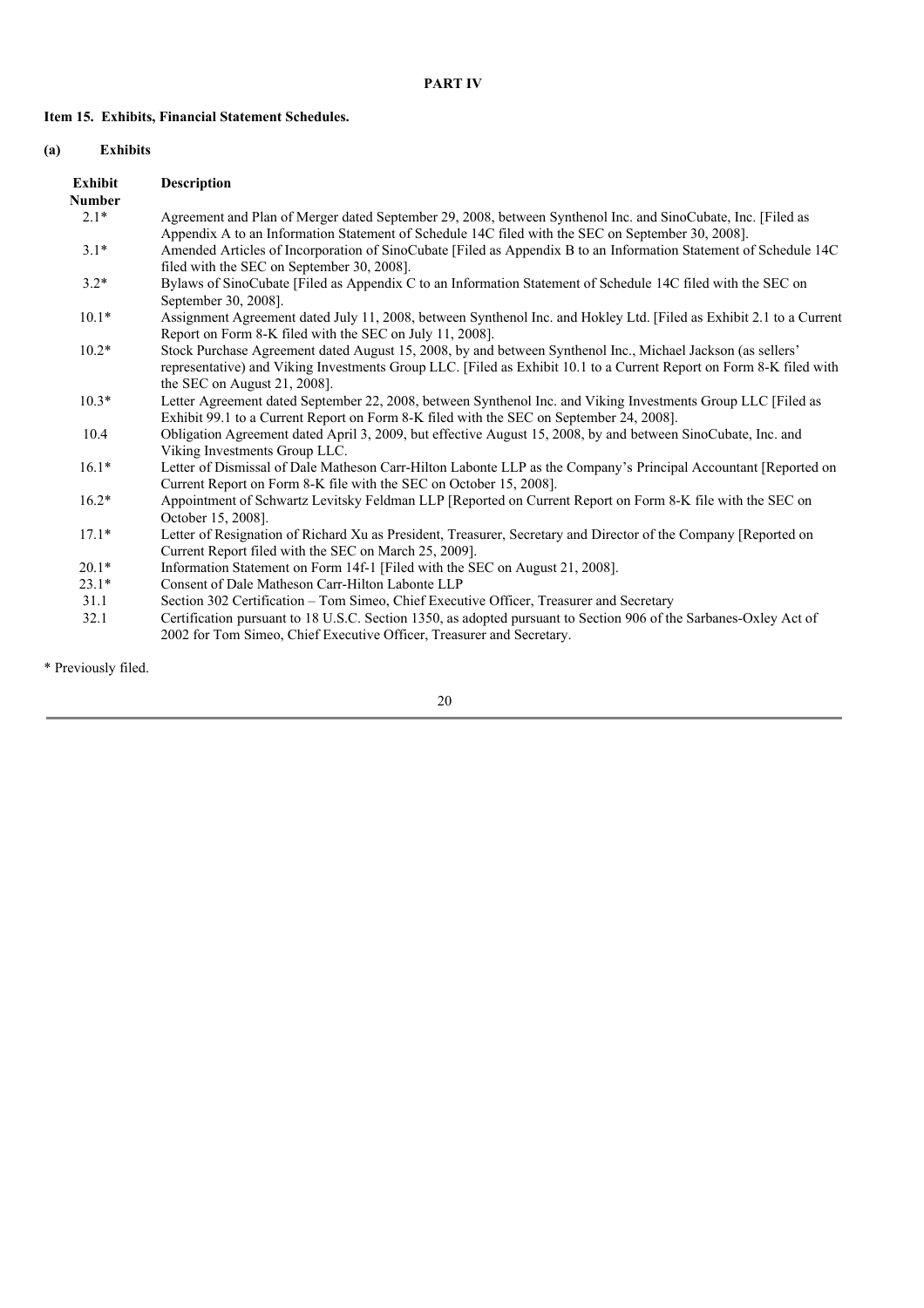### **SIGNATURES**

In accordance with the requirements of Section 13 or 15(d) of the Securities Exchange Act, the registrant has duly caused this report to be signed on its behalf by the undersigned, thereunto duly authorized.

### **SINOCUBATE, INC.**

(Registrant)

/s/Tom Simeo Date: April 15, 2009

Tom Simeo Chief Executive Officer, Director and Treasurer

In accordance with the Securities Exchange Act this report has been signed below by the following person(s) on behalf of the registrant and in the capacities and on the dates indicated.

/s/Tom Simeo Date: April 15, 2009 Tom Simeo Chief Executive Officer, Director and Treasurer

21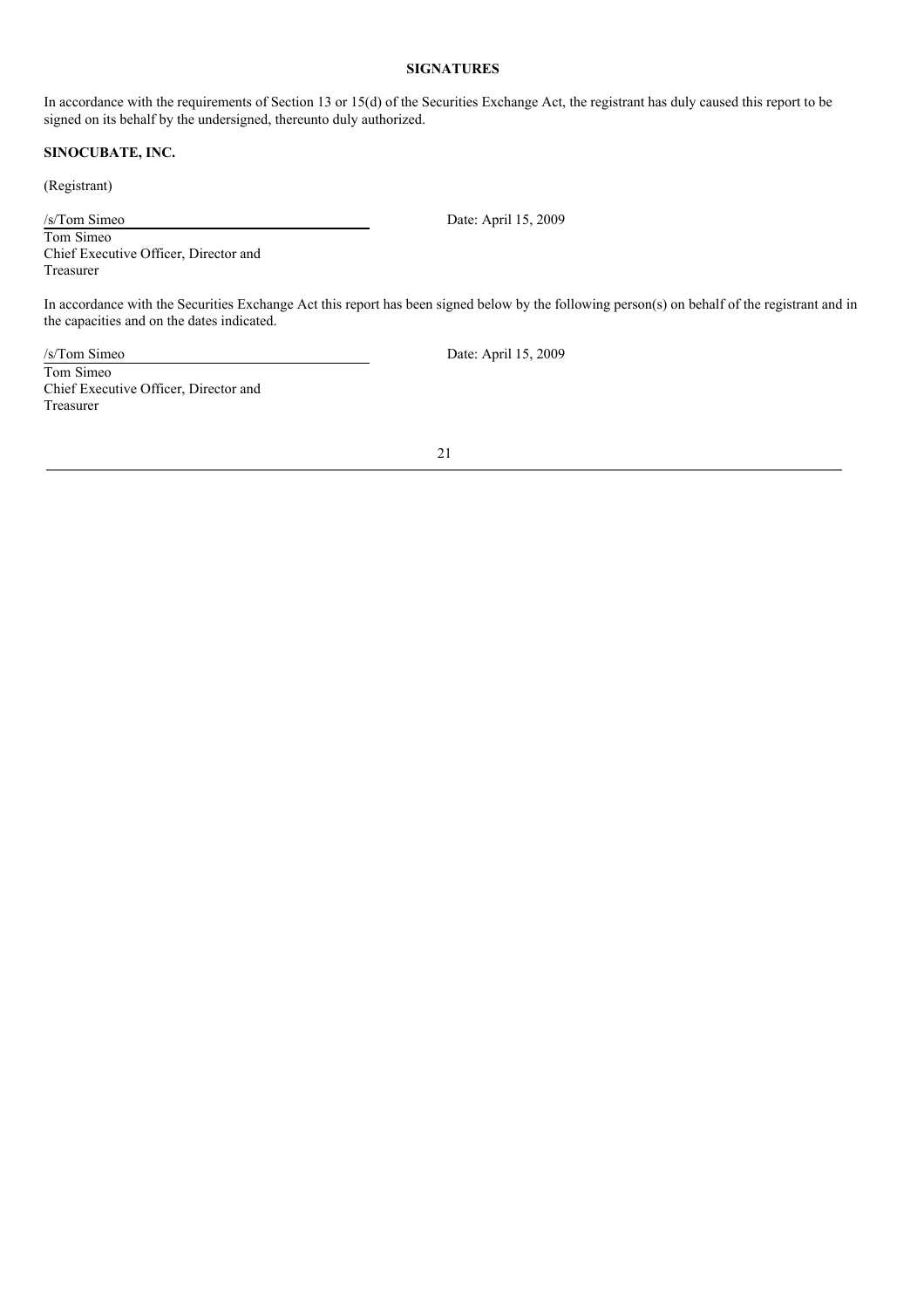## **OBLIGATION AGREEMENT**

THIS AGREEMENT, dated as of April 3, 2009, but effective as of August 15, 2008, between SinoCubate, Inc., a Nevada corporation ("SinoCubate") and Viking Investments Group LLC, a Delaware limited liability company ("Viking").

## WITNESSETH:

WHEREAS, Viking is the record and beneficial owner of 63.5% of the issued and outstanding shares of capital stock of SinoCubate;

WHEREAS, SinoCubate is the surviving entity after a merger by and between SinoCubate and Synthenol Inc., a Florida corporation ("Synthenol," together with SinoCubate, the "Company");

WHEREAS, Viking has agreed to pay for any expenses and/or liabilities charged to the Company by third parties for the performance of services (duly authorized and/or contracted for by the Company) for the benefit of the Company until Viking is no longer a majority shareholder of the Company (the "Service Payments");

**WHEREAS**, the Company and Viking want to document Viking's obligation to make the Services Payments when the bills for such services are presented to either the Company or Viking.

**NOW, THEREFORE**, for good and valuable consideration, the receipt and sufficiency of which are hereby acknowledged, on the terms and subject to the conditions hereof, each of the parties hereto agrees as follows:

1. **OBLIGATION.** Viking hereby acknowledges and agrees that it is obligated and will continue to be obligated to pay for any Service Payments due which are duly presented to either the Company or Viking by third parties for the performance of services giving rise to the Service Payments and this obligation shall remain until such time that Viking is no longer the majority shareholder of the Company.

#### $\overline{2}$ . **MISCELLANEOUS.**

2.1 Amendments and Waivers. This Agreement may not be amended, and none of its provisions may be modified, except expressly by an instrument signed by the parties hereto.

2.2 Assignment. Neither this Agreement nor any of the rights, interests or obligations hereunder shall be assigned by either of the parties hereto without the prior written consent of the other party. This Agreement shall be binding upon and shall inure to the benefit of each of the parties hereto and its respective successors and permitted assigns.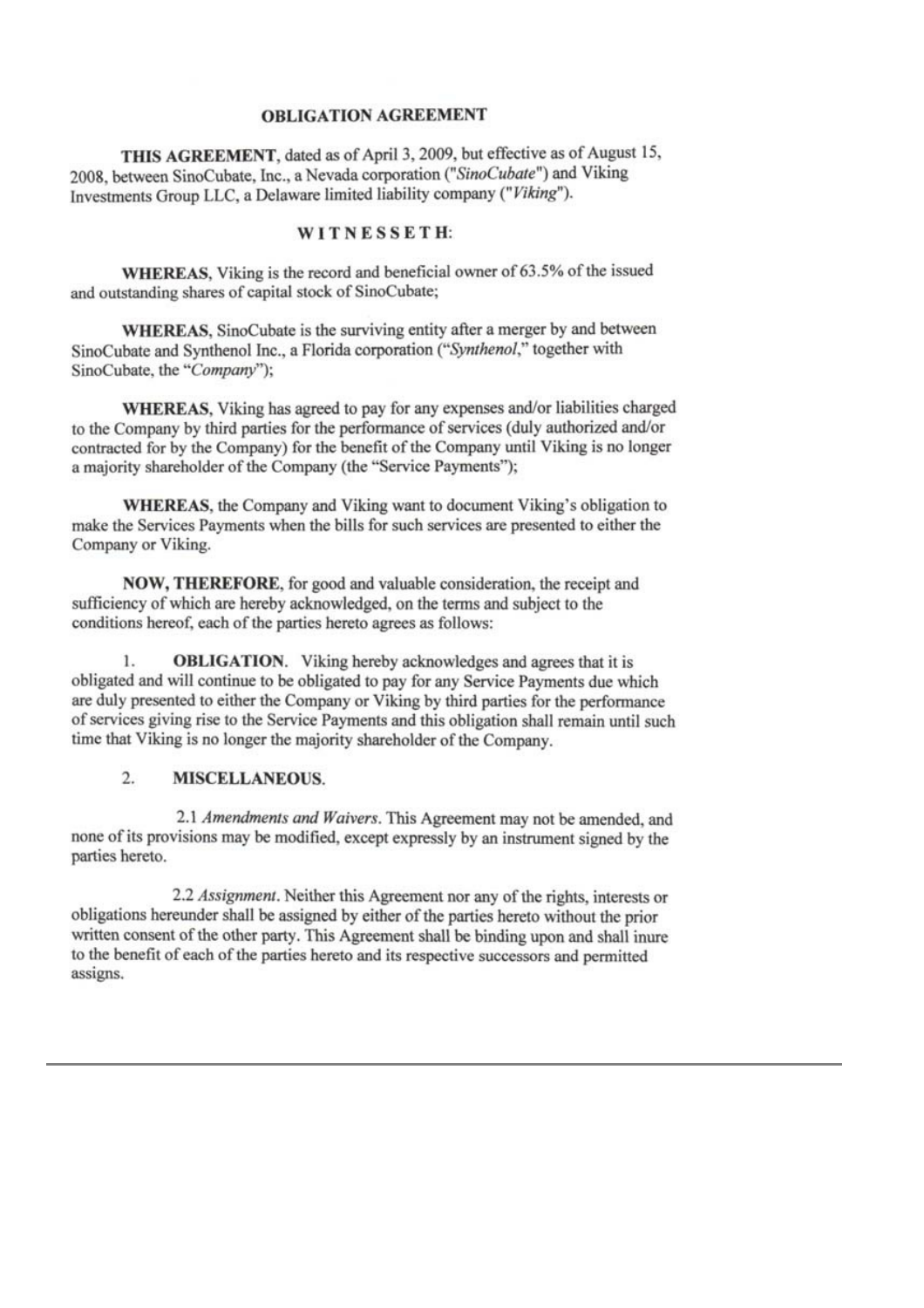2.3 Entire Agreement. This Agreement constitutes the entire agreement between the parties with respect to the subject matter hereof and supersedes all other prior negotiations, commitments, agreements and understandings, both written and oral, between the parties or any of them with respect to the subject matter hereof.

2.4 Governing Law. This Agreement shall be governed by and construed in accordance with the laws of the State of New York.

2.5 Counterparts. This Agreement may be executed by the parties hereto in separate counterparts, each of which shall be deemed to be an original, but all of which shall constitute one and the same instrument.

2.6 No Third Party Beneficiaries. Nothing in this Agreement is intended or shall be construed to give any individual, corporation, limited liability company, partnership, firm, joint venture, association, trust, unincorporated organization, governmental authority or other entity, other than the parties hereto, their successors and permitted assigns, any legal or equitable right, remedy or claim under or in respect of this Agreement or any provision contained herein.

[Remainder of this page is intentionally left blank]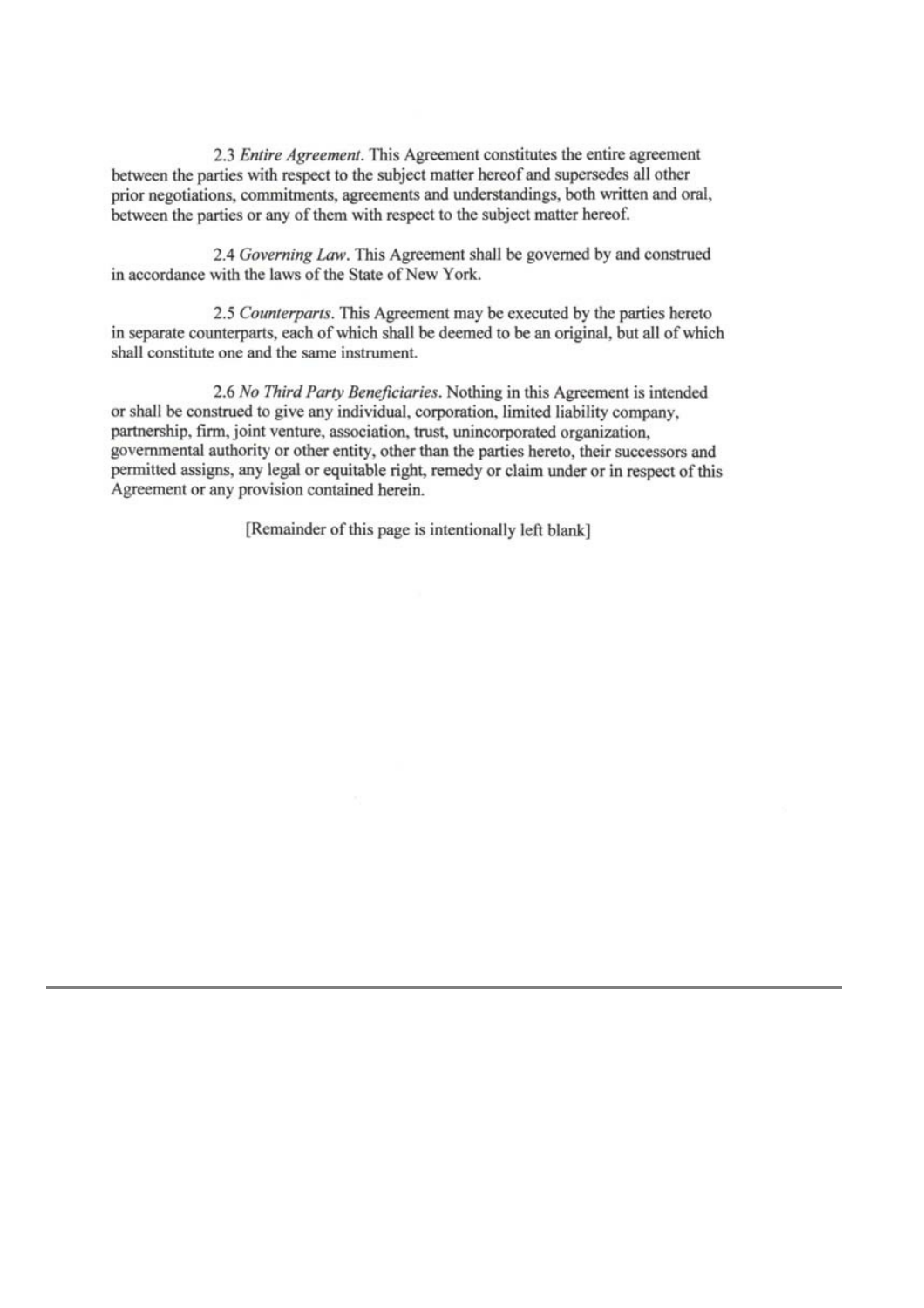IN WITNESS WHEREOF, each of the parties has caused this Agreement to be executed on its behalf by its officers thereunto duly authorized, all as of the day and year first above written.

SINOCUBATE, INC.

Incl ?

Tom Simeo **Chief Executive Officer** 

VIKING INVESTMENTS GROUP LLC.

June

**Tom Simeo General Partner**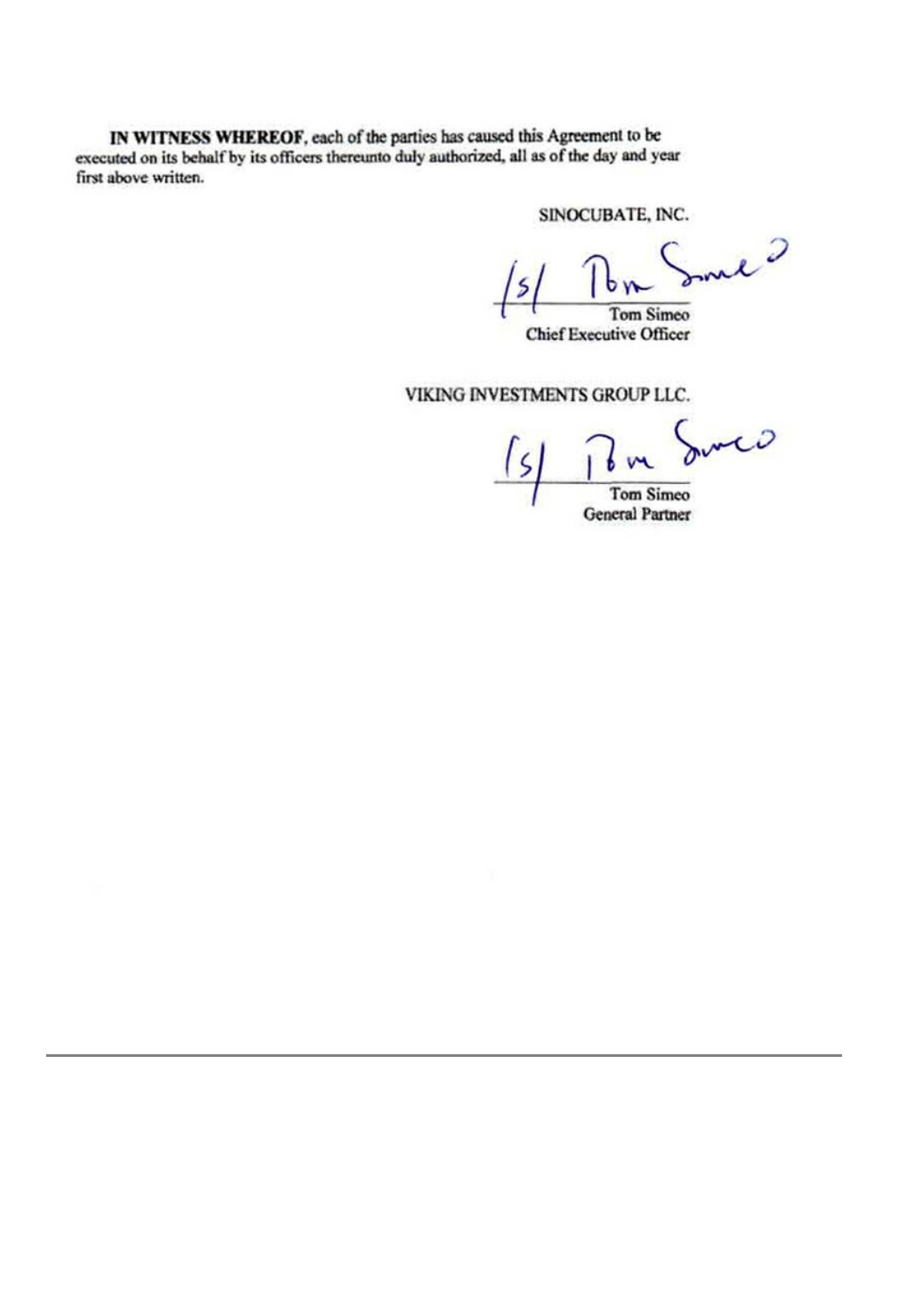### **CONSENT OF INDEPENDENT REGISTERED PUBLIC ACCOUNTING FIRM**

We hereby consent to the use of our name and the use of our independent auditor's report dated March 17, 2008 on the financial statements for the fiscal year ended December 31, 2007 of SinoCubate, Inc. (formerly Synthenol Inc.) included in its annual report on Form 10-K being filed by the Company.

DALE MATHESON CARR-HILTON LABONTE LLP CHARTERED ACCOUNTANTS April 14, 2009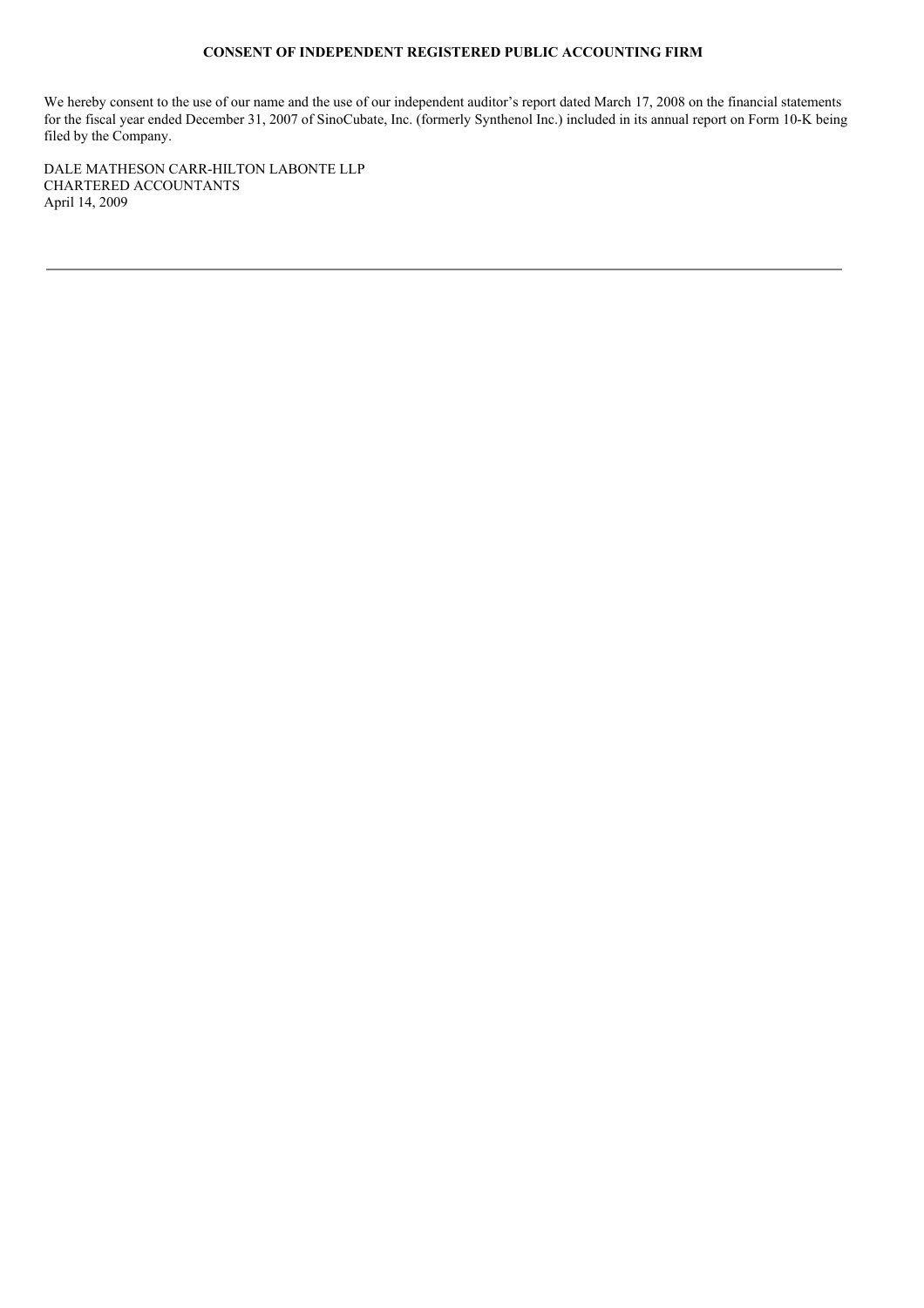### EXHIBIT 31.1

#### **SECTION 302 CERTIFICATION**

I, Tom Simeo, certify that:

- 1. I have reviewed this annual report on Form 10-K of SINOCUBATE, INC.;
- 2. Based on my knowledge, this annual report does not contain any untrue statement of a material fact or omit to state a material fact necessary to make the statements made, in light of the circumstances under which such statements were made, not misleading with respect to the period covered by this annual report;
- 3. Based on my knowledge, the financial statement, and other financial information included in this annual report, fairly present in all material respects the financial condition, results of operations and cash flows of the registrant as of, and for, the periods presented in this annual report;
- 4. The registrant's other certifying officers and I are responsible for establishing and maintaining disclosure controls and procedures (as defined in Exchange Act Rules 13a-14 and 15d-14) for the registrant and have:
	- (a) designed such disclosure controls and procedures to ensure that material information relating to the registrant, including its consolidated subsidiaries, is made known to us by others within those entities, particularly during the period in which the annual report is being prepared;
	- (b) evaluated the effectiveness of the registrant's disclosure controls and procedures as of a date within 90 days prior to the filing date of this annual report (the "Evaluation Date"); and
	- (c) presented in this annual report our conclusions about the effectiveness of the disclosure controls and procedures based on our evaluation of the Evaluation Date;
- 5. The registrant's other certifying officers and I have disclosed, based on our most recent evaluation, to the registrant's auditors and the audit committee of registrant's board of directors (or persons performing the equivalent function):
	- (a) all significant deficiencies in the design or operation of internal controls which could adversely affect the registrant's ability to record, process, summarize and report financial data and have identified for the registrant's auditors any material weakness in internal controls; and
	- (b) any fraud, whether or not material, that involves management or other employees who have a significant role in the registrant's internal controls; and

The registrant's other certifying officers and I have indicated in this annual report whether there were significant changes in internal controls or in other factors that could significantly affect internal controls subsequent to the date of our most recent evaluation, including any corrective actions with regard to significant deficiencies and material weaknesses.

*/s/ Tom Simeo* Date: April 15, 2009

Tom Simeo Chief Executive Officer, Treasurer, Director and Secretary